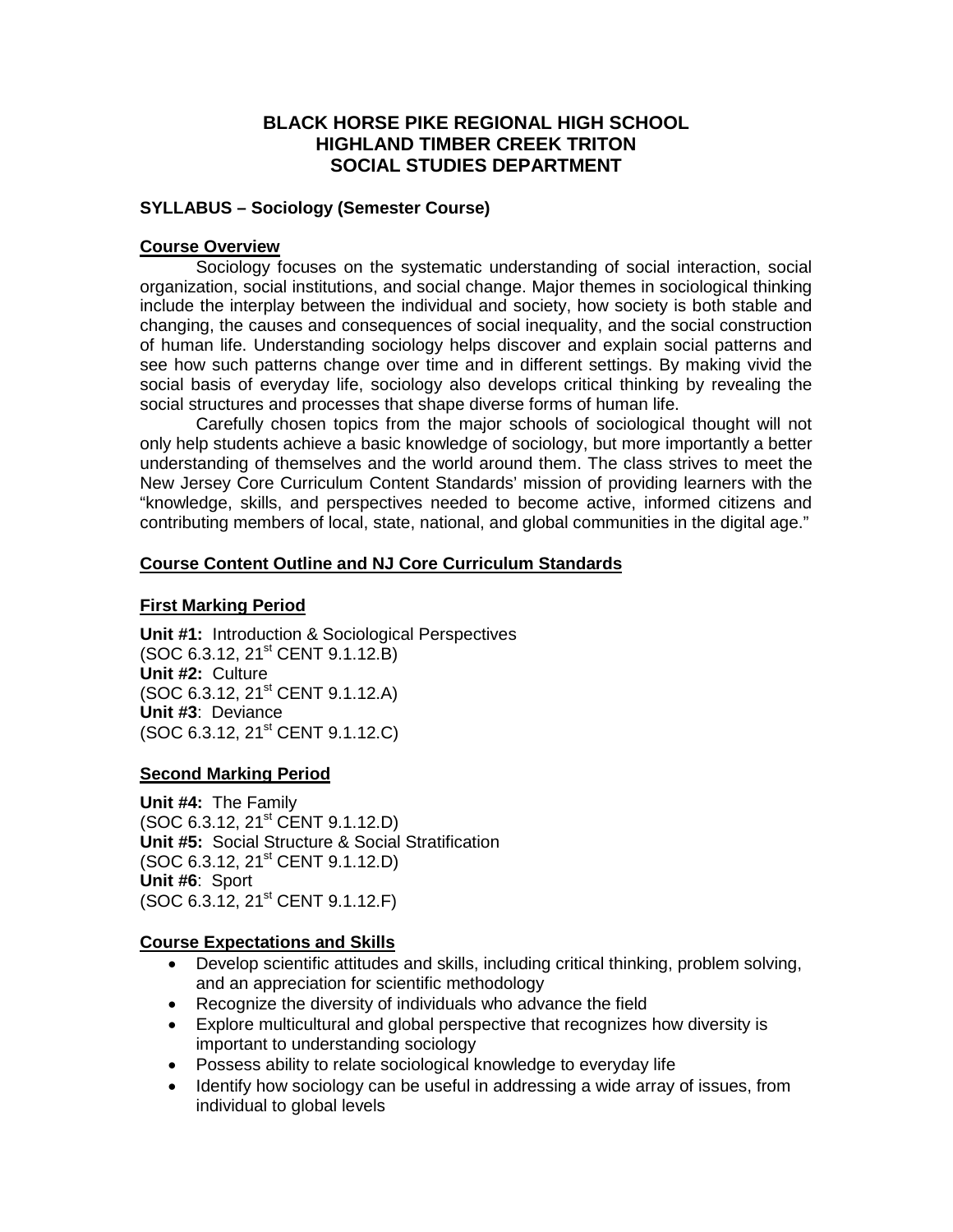- Show the relevance and reality of structural factors in social life
- Place an issue in a larger context (identify systemic elements; identify stakeholders; list unintended consequences)
- Describe, explain, and predict aspects of social problems
- Debunk individualistic explanations of behavior and identify social patterns
- Recognize the difference between sociological explanations
- Recognize the difference between empirical and normative statements
- Identify and offer explanations for social inequality
- Perform a content analysis of texts or news to identify possible sources of bias
- Transform a topic of interest into a researchable, sociological question
- Describe the elements of the scientific method in the social sciences
- Understand basic elements of an ethical code of conduct for sociologists
- Evaluate the methodological processes and limits of research (e.g., bias, generalizability)
- Critically assess web sites and electronic resources
- Distinguish levels of analysis
- Posit intervening factors and spurious relationships in social life
- Show awareness of probabilities and contingencies
- Recognize that counterfactual anecdotes do not invalidate sociology
- Understand the intersection of biography and history
- Take the role of the other
- Describe various career trajectories for sociologists at different degree levels; where sociologists work and what they do
- Position personal life choices and chances in a demographic context
- Compare and contrast one's own context with those in other parts of the U.S. and the world
- Describe the tension between generalization and stereotyping; social forces and determinism
- Appreciate the role of human agency in social change

### **Course Materials**

Shepard, Jon M. and Robert W. Greene. *Sociology & You.* New York, Glencoe McGraw-Hill 2008

1. **Notebook:** All students will be required to maintain a notebook.

## **Grading**

Students will earn their grades based on the following categories of assignments:

- Major Assessments: 40% - Projects: 15%

- Minor Assessments: 25% - Homework/Classwork: 20%

### **Teacher information**

**TBA**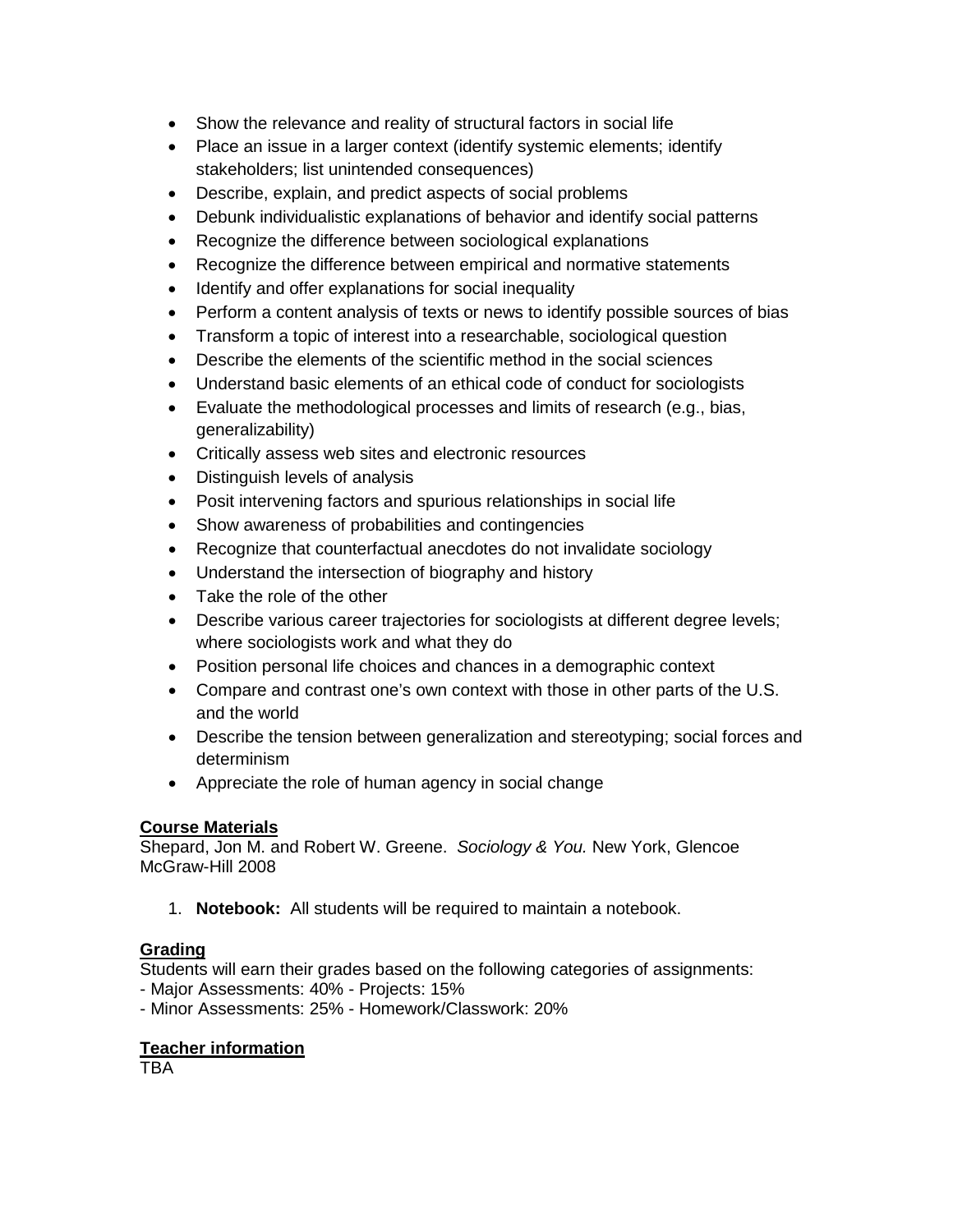# Black Horse Pike Regional School District

ENGAGING STUDENTS FOSTERING ACHIEVEMENT CULTIVATING 21<sup>ST</sup> CENTURY GLOBAL SKILLS

# **PART I: UNIT RATIONALE**

## **WHY ARE STUDENTS LEARNING THIS CONTENT AND THESE SKILLS?**

| <b>Course/Unit Title:</b><br><b>SOCIOLOGY</b><br><b>UNIT 1: INTRODUCTION</b><br>AND SOCIOLOGICAL<br><b>PERSPECTIVES</b>                                                                                                                                                                                                                     | <b>Unit Summary:</b><br>This unit introduces the discipline of sociology, including<br>information about its history, questions, theory, and scientific<br>methods, and what distinguishes it from other social science<br>disciplines. Central features include social interaction and<br>relationships, social contexts, social structure, social change, the<br>significance of diversity and human variation, and the critical,<br>questioning character of sociology. It also explores what                                                                                                                                                                                                                                                                                                                                                                                                                                                                                                                                                                                              |
|---------------------------------------------------------------------------------------------------------------------------------------------------------------------------------------------------------------------------------------------------------------------------------------------------------------------------------------------|-----------------------------------------------------------------------------------------------------------------------------------------------------------------------------------------------------------------------------------------------------------------------------------------------------------------------------------------------------------------------------------------------------------------------------------------------------------------------------------------------------------------------------------------------------------------------------------------------------------------------------------------------------------------------------------------------------------------------------------------------------------------------------------------------------------------------------------------------------------------------------------------------------------------------------------------------------------------------------------------------------------------------------------------------------------------------------------------------|
| <b>Grade Level(s):</b><br>$11 - 12$                                                                                                                                                                                                                                                                                                         | sociologists do, and the three major theoretical perspectives that<br>sociologists adopt in their studies: functionalism, conflict theory,<br>and symbolic interactionism.                                                                                                                                                                                                                                                                                                                                                                                                                                                                                                                                                                                                                                                                                                                                                                                                                                                                                                                    |
| <b>Essential Question(s):</b><br>What is sociology?<br>What is gained by<br>using the<br>sociological<br>imagination?<br>How and why has<br>the study of<br>sociology<br>developed over<br>time?<br>Why is recognizing<br>varying<br>perspectives<br>important?<br>What is the role<br>played by the three<br>sociological<br>perspectives? | <b>Enduring Understanding(s):</b><br>Although it is frequently confused with anthropology and<br>psychology, sociology is the scientific study of social<br>structure. It assumes a group, rather than an individual,<br>perspective.<br>Using the sociological imagination enables individuals to<br>see the relationship between events in their personal<br>lives and events in their society.<br>Sociology is a young science $-$ it started with the writings<br>$\bullet$<br>of key European scholars such as Auguste Comte and Karl<br>Marx, and Jane Addams and W.E.B. DuBois helped to<br>focus America's attention on social issues.<br>A perspective is a particular point of view. Sociologists<br>must take various perspectives into account, for people's<br>perspectives greatly influence their attitudes, beliefs, and<br>actions.<br>Sociology includes three major theoretical perspectives,<br>which frequently conflict with one another. Taking all<br>three perspectives into account enables us to see most of<br>the important dimensions of human social behavior. |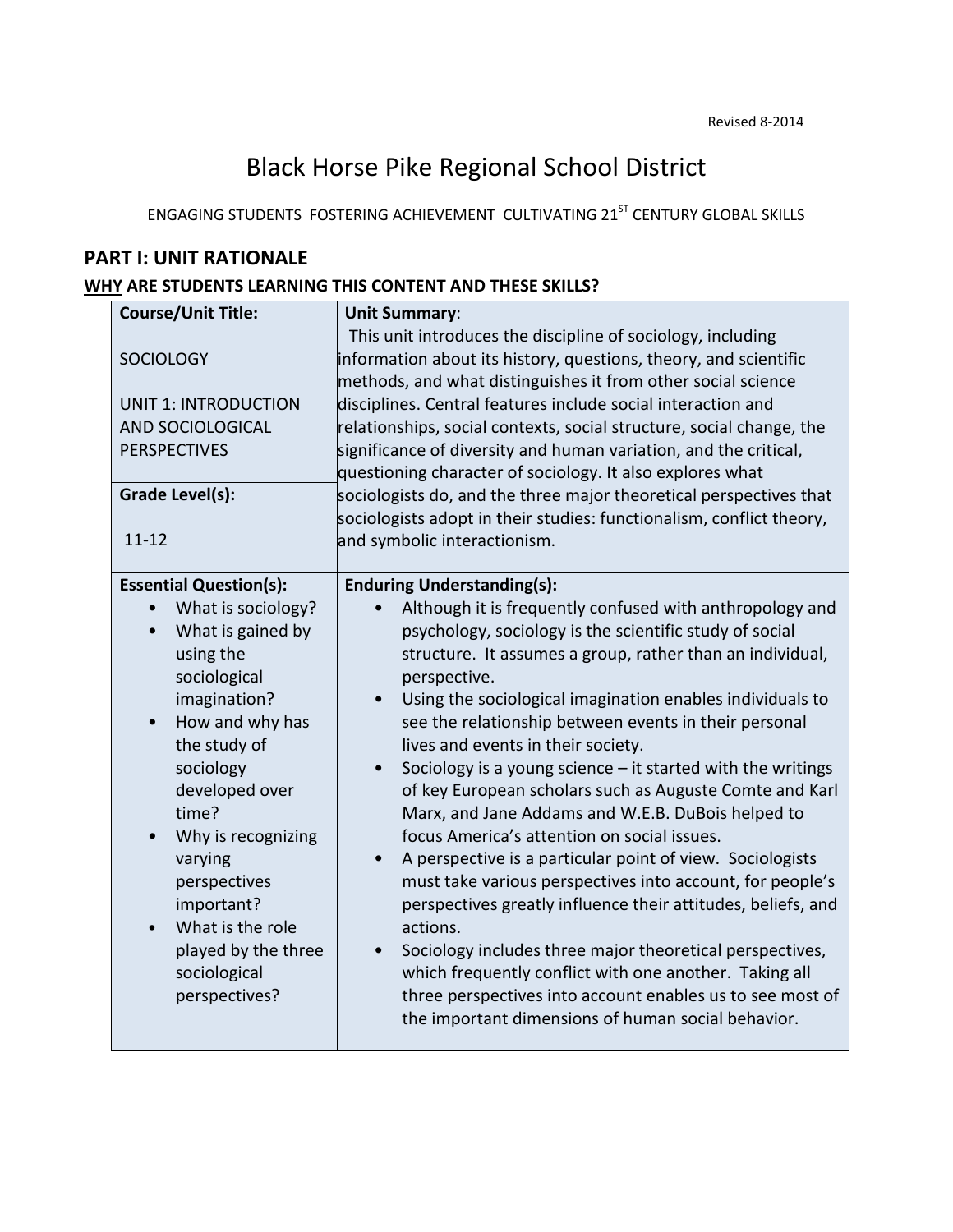# **PART II: INSTRUCTIONAL STRATEGIES AND RESOURCES**

**DESCRIBE THE LEARNING TARGETS.** 

## **After each target, identify the NJCCCS or Common Core Standards that are applicable**

| <b>Learning Target</b>                                                  | <b>NJCCCS or CCSS</b> |
|-------------------------------------------------------------------------|-----------------------|
| (1) Describe the nature of sociology, and apply the sociological        | $(1)$ 6.3.12          |
| perspective.                                                            | RH.11-12.2            |
| (2) Analyze the importance of patterns in the study of sociology.       | $(2)$ 6.3.12          |
| (3) Develop the sociological imagination when studying events in        | RH.11-12.3            |
| society.                                                                | (3) 6.3.12            |
| (4) Identify the European origins of the study of sociology.            | RH.11-12.6            |
| (5) Compare and contrast the study of sociology in America with that in | $(4)$ 6.3.12          |
| Europe.                                                                 | RH.11-12.9            |
| (6) Critique the role of theoretical perspectives in sociology.         | $(5)$ 6.3.12          |
| (7) Compare and contrast the three major sociological perspectives.     | RH.11-12.8            |
|                                                                         | $(6)$ 6.3.12          |
|                                                                         | RH.11-12.6            |
|                                                                         | $(7)$ 6.3.12          |
|                                                                         | RH.11-12.6            |

# **Inter-Disciplinary Connections:**

**Language Arts Literacy:** Primary source reading: Native American's speech; Varying perspectives in Little Red Riding Hood activity; Primary source reading: "Such As We"; Secondary source reading: "Modern Wisdom: Urban Legends"; Excerpts from Malcolm Gladwell's *The Tipping Point*

**Technology:** Microsoft word for typed documents; Video clips; Secondary source reading: "Will We Have Any Privacy Left?"; Film: *The Quiet Rage*; Project: Sociology job ads, Project: Using Census Data to Analyze your Neighborhood; Internet research: What do sociologists do? **Art:** Personal Coat of Arms project; Depression-era photographs; Activity: Illustrating social structure through needlepoint

**Math:** Sociological study of the internet; Case study: "Individual and societal explanations for suicide"

**Science:** Project: Using Census Data to Analyze your Neighborhood

# **Students will engage with the following text:**

*Sociology & You*, Glencoe-McGraw Hill (2008)

Primary source reading: Native American's speech

Varying perspectives in Little Red Riding Hood

Case study: "The McDonaldization of Higher Education"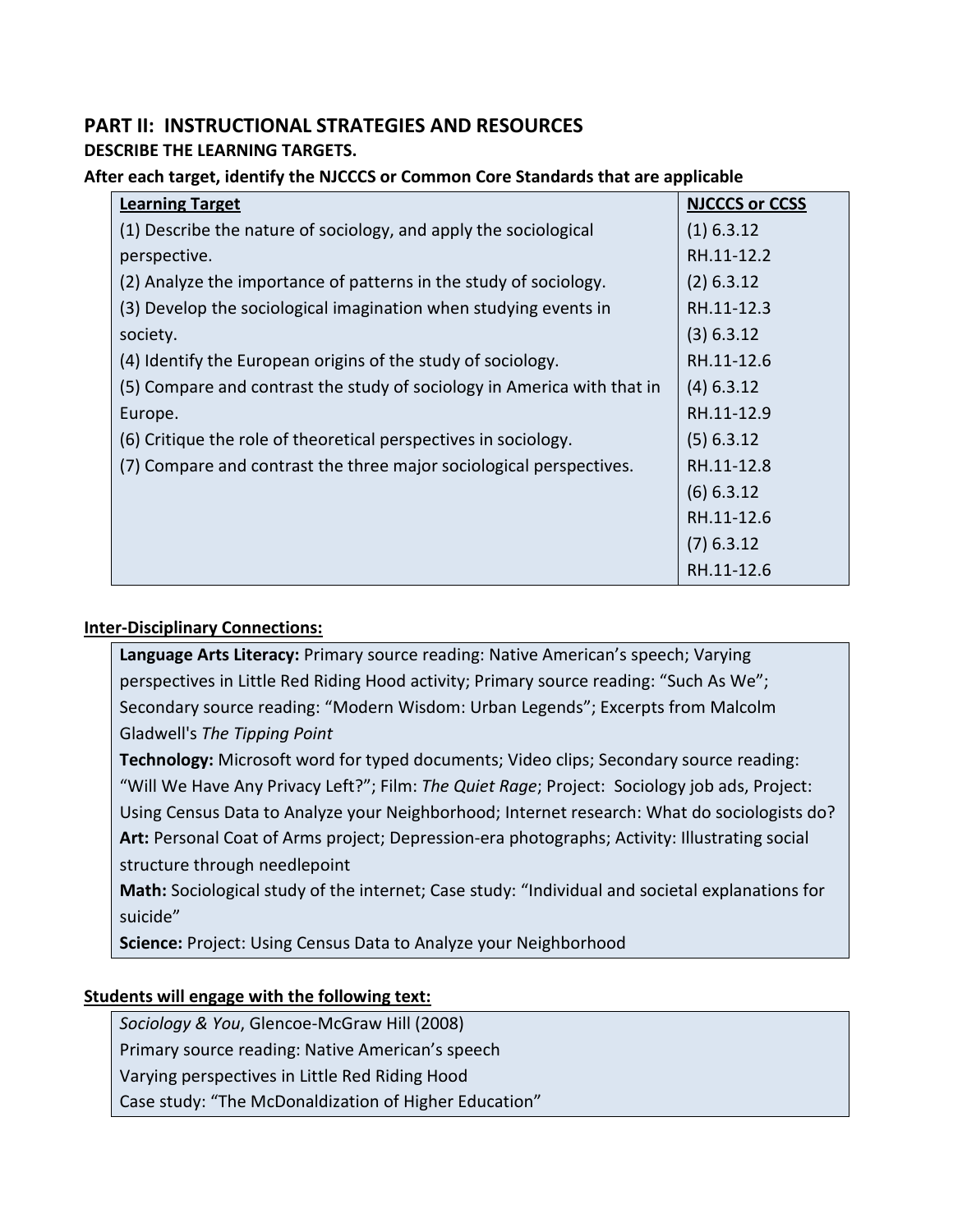Text reading: Jane Addams Secondary source reading: "Will We Have Any Privacy Left?" Primary source reading: "Such As We" Secondary source reading: "Modern Wisdom: Urban Legends" Case study: ""Individual and societal explanations for suicide" Excerpts from Malcolm Gladwell's *The Tipping Point* Depression-era photographs and Chad Hanson Reading

## **Suggested Accommodations/Modifications for Reading:**

Highlight or underline main ideas in reading materials or provide annotated copies of readings; Provide students with summaries of primary source documents; Pre-teach necessary vocabulary and skills; Provide student with a vocabulary quick reference sheet to assist in comprehension; Allow students to listen to audio recordings of readings if available; Give students reading materials in advance so that they can pre-read, ask questions, and then reread materials; Provide guiding questions to complete when reading to ensure an understanding of main ideas.

### **Students will write:**

Cornell Notes – daily note taking

Daily exit slips

Graphic organizer: Three sociological perspectives

Response to case studies: "The McDonaldization of Higher Education"; "Individual and societal explanations for suicide"

Writing Prompt: Using your sociological imagination

Essay response to film: *The Quiet Rage*

Writing Prompt: Ways to conform and not conform

Essay: "What do sociologists do?"

### **Suggested Accommodations/Modifications for Writing:**

Provide students with guided Cornell Notes; Provide guiding questions for written responses; Give checklists or step-by-step directions for assignments; Reduce length requirement for writing assignments; Reduce number of open-ended responses; Give graphic organizers to help students organize their writing; Allow students to type responses if possible; Grade on content not mechanics; Provide extra space and lined paper for student responses for students with poor or large handwriting.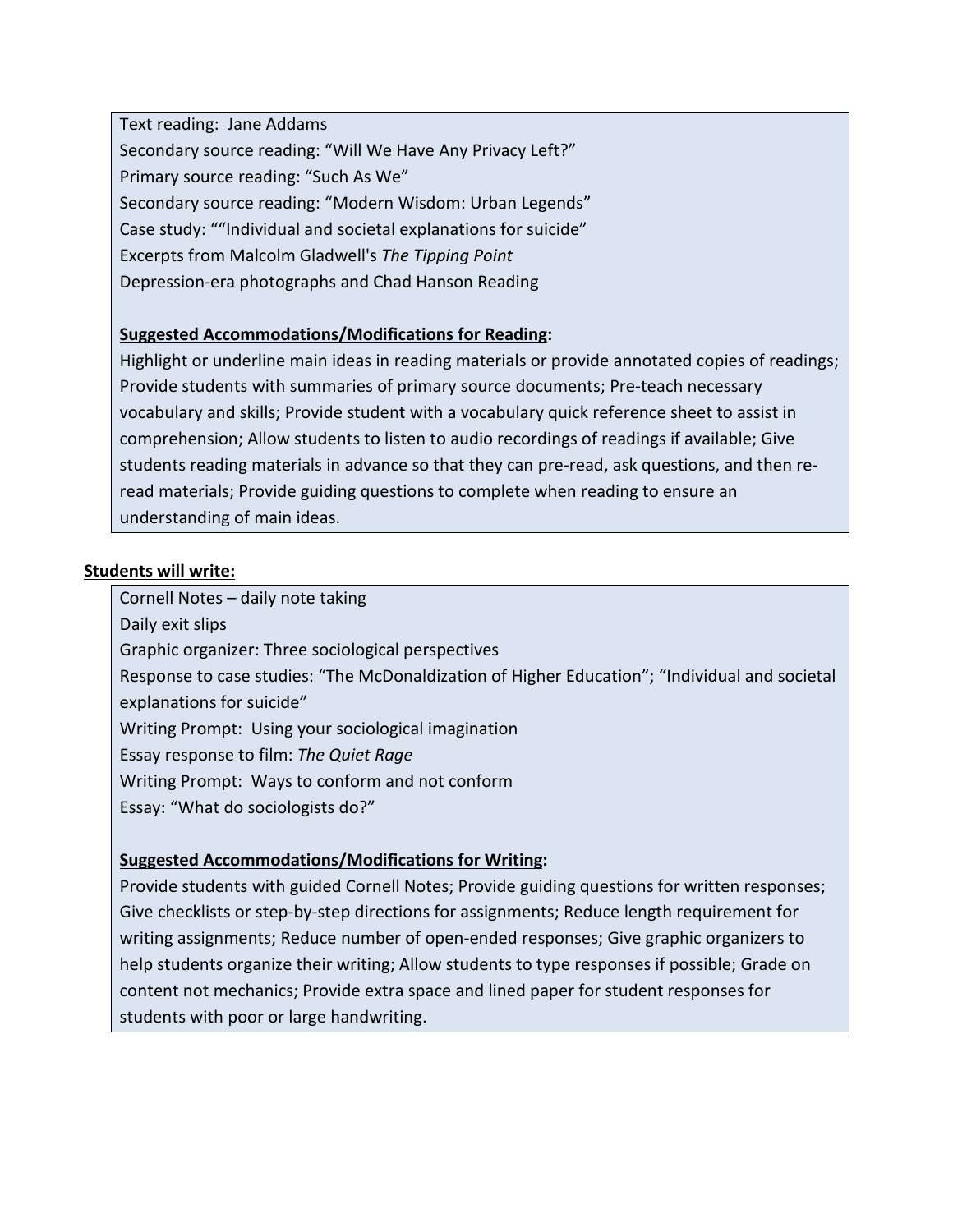# **PART III: TRANSFER OF KNOWLEDGE AND SKILLS DESCRIBE THE LEARNING EXPERIENCE. How will students uncover content and build skills.**

Chapter vocabulary definitions Vocabulary quiz Worksheet: Sociology and Common Sense quiz Project: Sociology job ads Activity: Societal vs. Individual responsibilities Activity: Viewpoints of Sociology Worksheet: Understanding signs and symbols Primary source reading: Native American's speech Varying perspectives in Little Red Riding Hood activity Case study: "The McDonaldization of Higher Education" Sociological study of the internet Secondary source reading: "Will We Have Any Privacy Left?" Primary source reading: "Such As We" Secondary source reading: "Modern Wisdom: Urban Legends" Research project: Signs of the Times Personal Coat of Arms project Cooperative learning activity: Puzzling over Theoretical Perspectives Cooperative learning activity: The Speed Discussion Graphic organizer: Three sociological perspectives Cornell Notes on the history of sociology Worksheet: Contemporary Sociological Theories Text reading and questions on Jane Addams Writing Prompt: Using your sociological imagination Case study: "Individual and societal explanations for suicide" Excerpts from Malcolm Gladwell's *The Tipping Point* Film: *The Quiet Rage* Writing Prompt: Ways to conform and not conform Project: Using Census Data to Analyze your Neighborhood Depression-era photographs and Chad Hanson Reading Activity: Teaching the Distinction between Normative and Empirical Statements Activity: Illustrating social structure through needlepoint Internet research: What do sociologists do?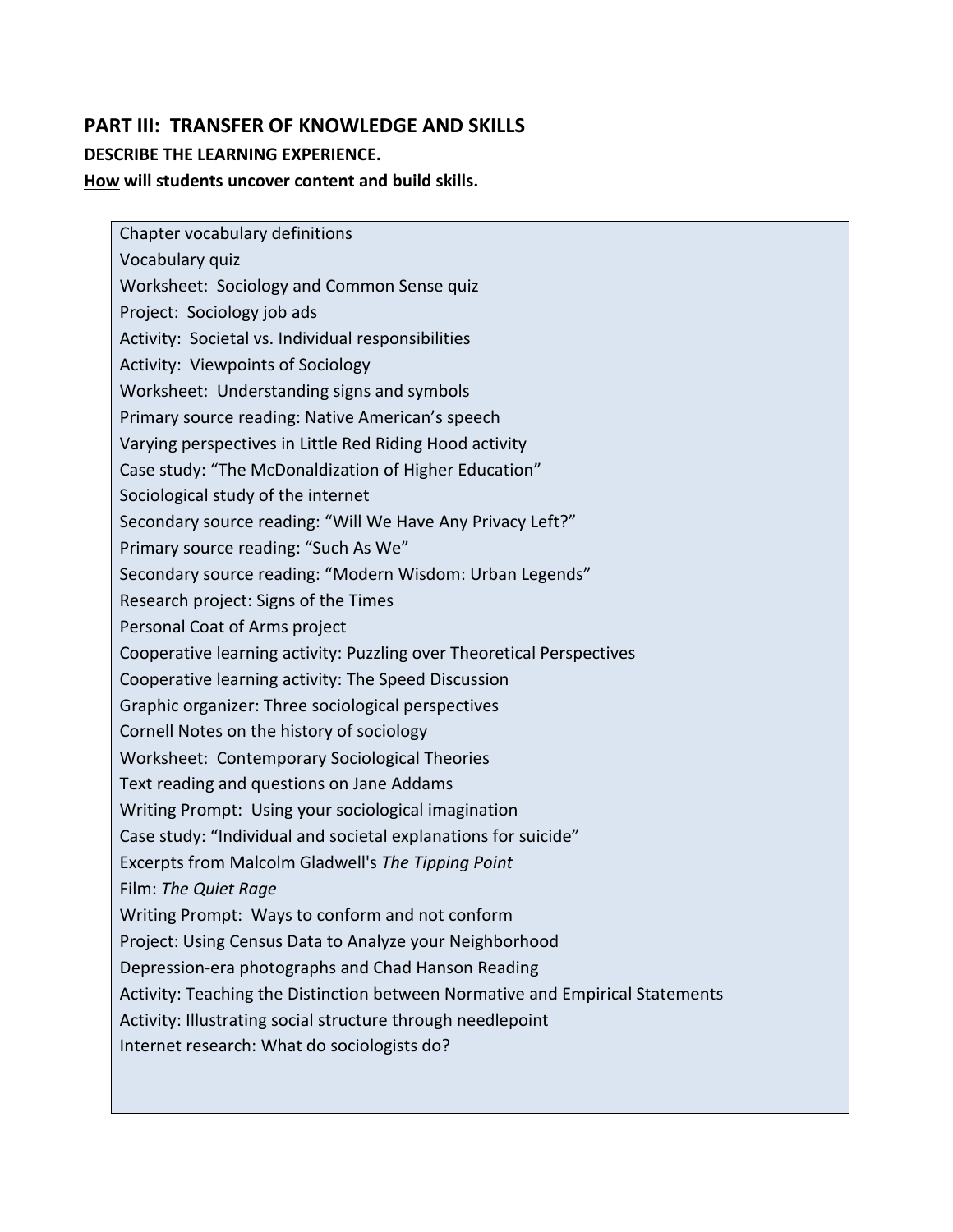## **Suggested Accommodations/Modifications for Assignments and Instruction:**

Provide students with Socratic questions in advance so that they can formulate answers and contribute to discussions more effectively; Pre-teach necessary vocabulary and skills; Provide student with a vocabulary quick reference sheet to assist in comprehension; Provide students with guided Cornell Notes; Break lectures into small portions; Use graphic organizers for writing assignments; Use exit slips to check for understanding of new concepts; Chunk assignments into smaller portions.

# **PART IV: EVIDENCE OF LEARNING**



# **IDENTIFY THE METHODS BY WHICH STUDENTS WILL DEMONSTRATE THEIR UNDERSTANDING OF CONTENT AND THEIR ABILITY TO APPLY SKILLS. IDENTIFY BLOOM'S LEVELS.**

## **Formative Assessments:**

**HW/CW activities**: Native American's speech; Varying perspectives in Little Red Riding Hood activity; Puzzling over theoretical perspectives; Depression-era photographs; Teaching the Distinction between Normative and Empirical Statements; Illustrating social structure through needlepoint

**In-Class Discussion**: The speed discussion; Three sociological perspectives; Individual and societal explanations for suicide

**Socratic Seminar:** "The McDonaldization of Higher Education"

**Notebook**: Daily Cornell Notes

**\*These assessments will mostly require students to: remember, understand, apply, and analyze.\***

### **Accommodations/Modifications:**

**Suggested Modifications/Accommodations for Formative Assessments**: Reduce number of open-ended questions; Highlight, underline, or bold key terms; Grade content rather than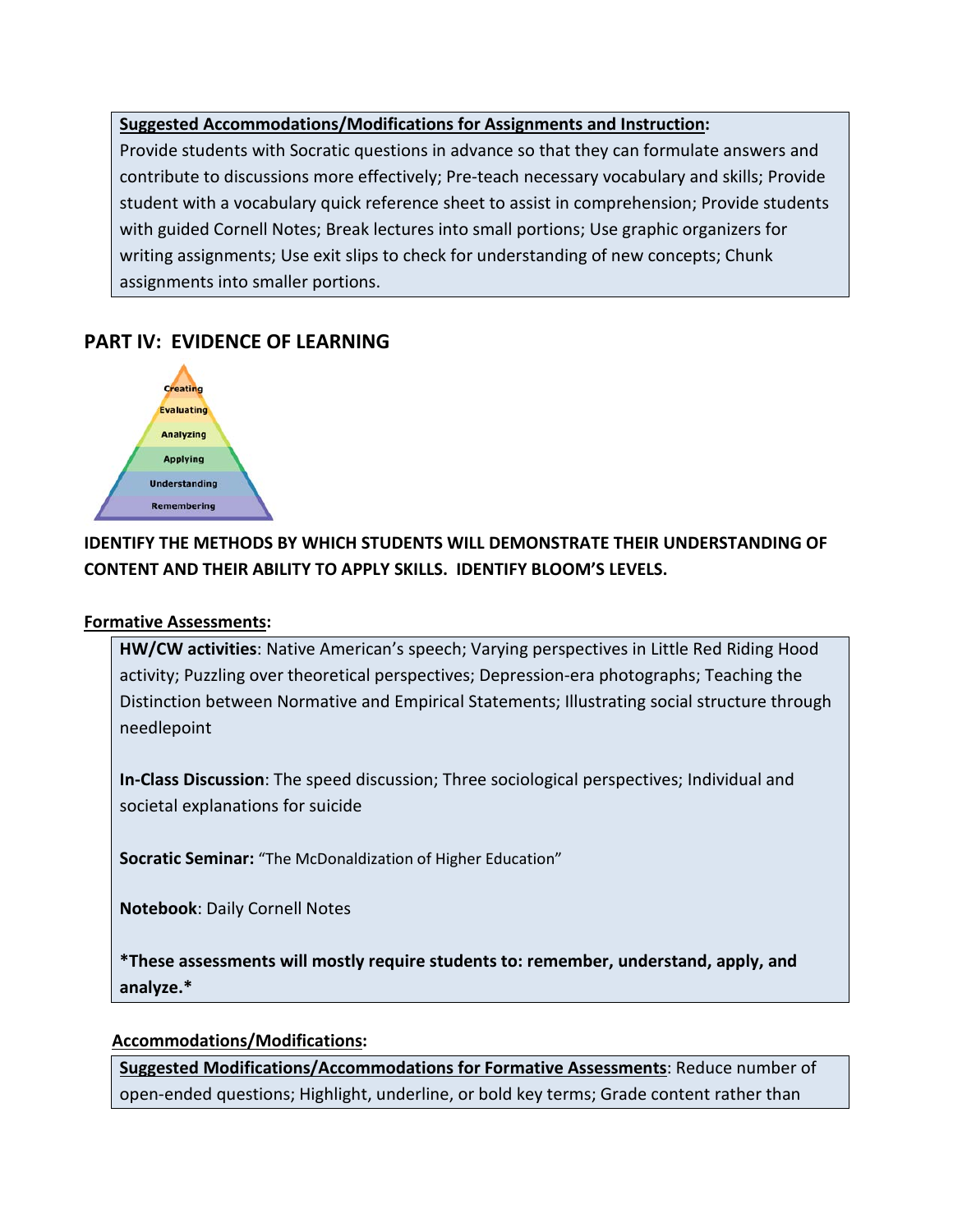mechanics; Divide or chunk assessments into portions; Provide graphic organizers for written assignments; Give partial credit for open-ended response answers; Provide extra space and/or lined paper for student responses for students with poor or large handwriting; Increase spacing to reduce visual clutter; Put fewer questions on each page; Allow students to use notes for open-ended questions; Read directions aloud and clarify, restate, or reword directions as necessary.

**Suggested for gifted & talented students**: Provide supplementary assignments and readings; Use inquiry based practices and allow students opportunities to conduct additional research; Provide assignment choices that require more detail and deeper understanding.

## **Summative Assessments:**

**Common Unit Benchmark Test**: Introduction & Sociological Perspectives: Multiple Choice & Open Ended Response Questions; section quizzes; vocabulary quiz

**\*These assessments will mostly require students to: apply, analyze, evaluate, and create.\***

## **Accommodations/Modifications:**

**Suggested Modifications/Accommodations for Summative Assessments**: Reduce number of open-ended questions; Highlight, underline, or bold key terms; Grade content rather than mechanics; Divide or chunk assessments into portions and give over multiple days if necessary; Provide graphic organizers for written responses; Give partial credit for open-ended response answers; Increase spacing to reduce visual clutter on pages; Put fewer question on each page; Allow students to use notes for open-ended questions; Read directions for each section aloud and clarify, restate, or reword directions as necessary.

**Suggested for gifted & talented students**: Provide supplementary or lengthier readings on assessments; Provide enrichment activities for students who complete assessments quickly; Develop open-ended questions that require more detailed responses and deeper understanding of material.

### **Performance Assessments:**

Project: Sociology job ads Research project: Signs of the Times Personal Coat of Arms project Project: Using Census Data to Analyze your Neighborhood

**\*These assessments will mostly require students to: apply, analyze, evaluate, and create.\***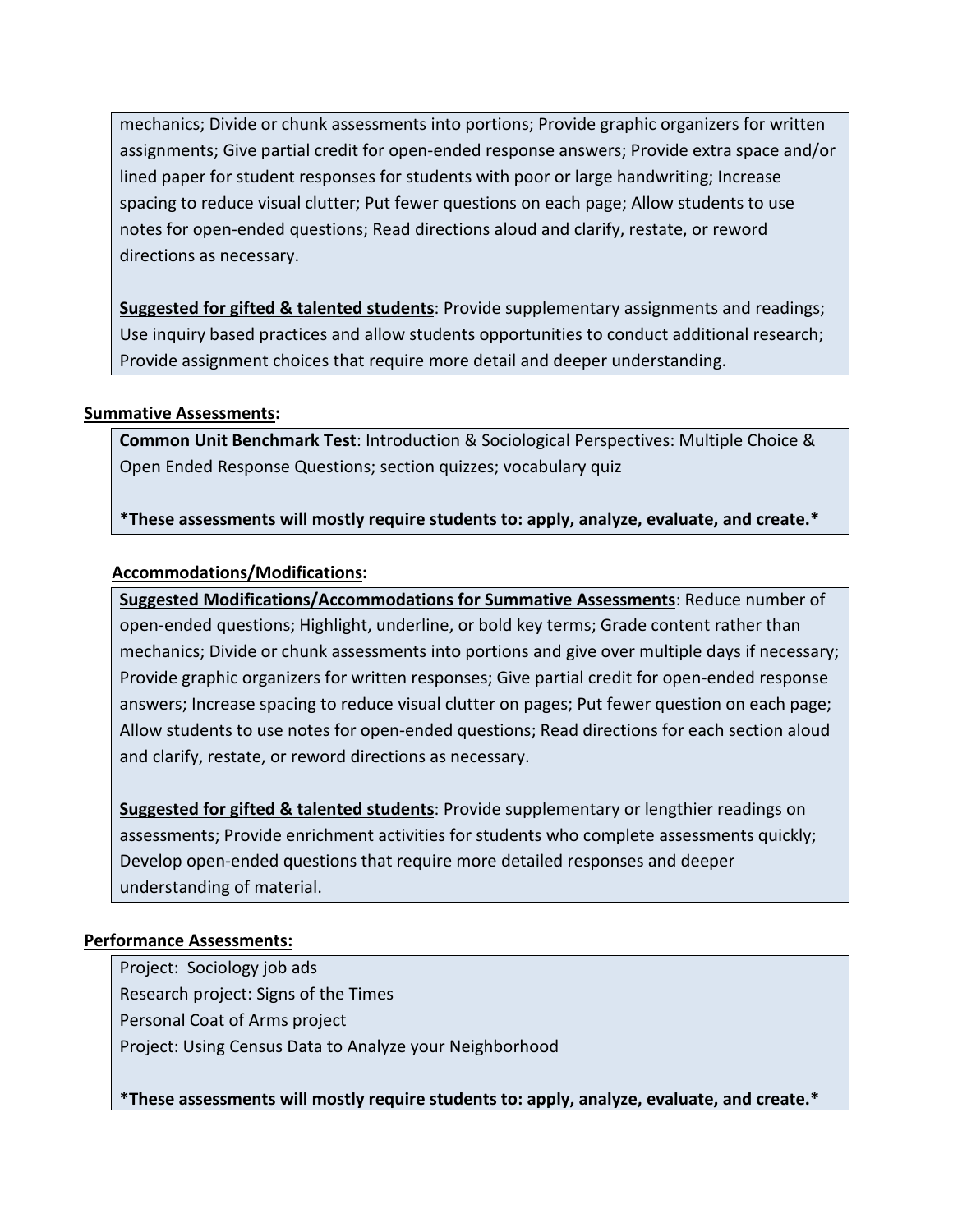## **Accommodations/Modifications:**

**Suggested Modifications/Accommodations for Performance Assessments**: Extended time, After-school support; Provide oral and written instructions; Allow students to work with partners; Provide step-by-step directions or checklists for assignments; Use concrete examples; Divide or chunk assignments into portions; Give students a timeline/calendar with due dates and post due dates in a visible place in the room - refer to them daily to improve time management.

**Suggested for gifted & talented students**: Use inquiry based practices and allow students opportunities to conduct additional research; Provide project choices that require more detail and deeper understanding of material; Allow students to conduct their own research study.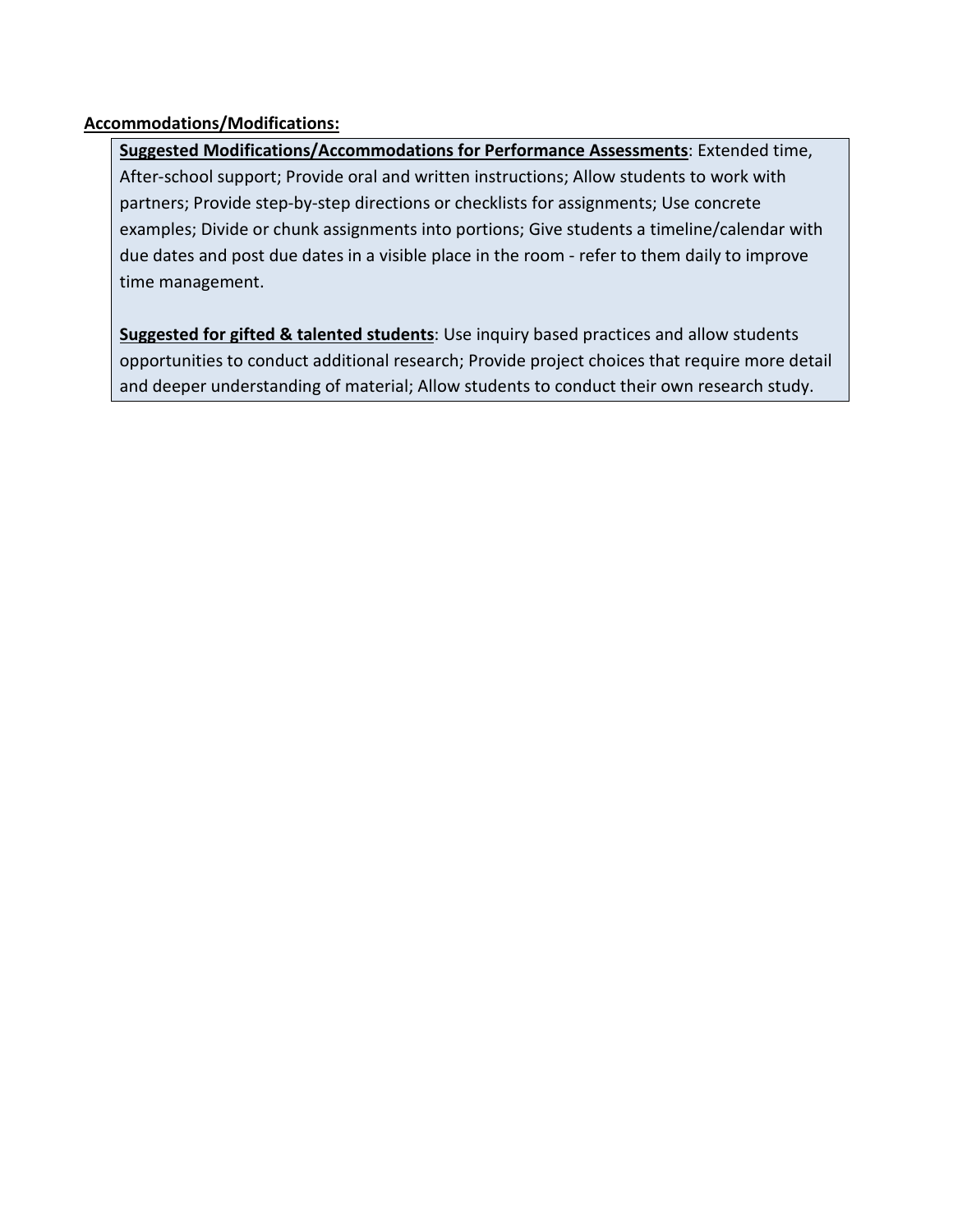# Black Horse Pike Regional School District

ENGAGING STUDENTS FOSTERING ACHIEVEMENT CULTIVATING 21<sup>ST</sup> CENTURY GLOBAL SKILLS

# **PART I: UNIT RATIONALE**

# **WHY ARE STUDENTS LEARNING THIS CONTENT AND THESE SKILLS?**

| <b>Course/Unit Title:</b>                      | <b>Unit Summary:</b>                                                                                                                                                                              |
|------------------------------------------------|---------------------------------------------------------------------------------------------------------------------------------------------------------------------------------------------------|
| <b>SOCIOLOGY</b>                               | Culture defines how people in a society behave in relation to<br>others and to physical objects. Although most behavior among<br>animals is instinctual, human behavior is learned and people are |
| <b>UNIT 2: CULTURE</b>                         | generally influenced by culture. Humans create and transmit<br>culture through symbols, values, norms, folkways, mores, and                                                                       |
| Grade Level(s):                                | laws all based on an ideal and real culture. Of importance to note                                                                                                                                |
| $11 - 12$                                      | is that cultures change according to three major processes<br>including subcultures, countercultures, and cultural universals.                                                                    |
| <b>Essential Question(s):</b>                  | <b>Enduring Understanding(s):</b>                                                                                                                                                                 |
| What is culture?                               | Culture is the knowledge, values, customs, and physical                                                                                                                                           |
| How does language<br>$\bullet$                 | objects that are shared by members of a society.                                                                                                                                                  |
| impact culture?                                | Language frees humans from the limits of time and place                                                                                                                                           |
| What are norms<br>$\bullet$                    | and allows us to create culture. Symbols, a key                                                                                                                                                   |
| and values?                                    | component of language, are used universally to                                                                                                                                                    |
| What is the<br>$\bullet$<br>difference between | communicate. According to the hypothesis of linguistic                                                                                                                                            |
| an ideal and real                              | relativity, our idea of reality depends largely upon<br>language.                                                                                                                                 |
| culture?                                       | Norms are the rules we live by that define appropriate                                                                                                                                            |
| What are<br>$\bullet$                          | and inappropriate behavior. They differ by culture and                                                                                                                                            |
| subcultures and                                | include folkways, mores, and laws. Values serve as the                                                                                                                                            |
| countercultures?                               | basis of norms.                                                                                                                                                                                   |
| What common<br>$\bullet$                       | Ideal culture includes the guidelines we claim to accept,                                                                                                                                         |
| cultural universals                            | while real culture describes how we actually behave.                                                                                                                                              |
| do cultures share?                             | Subcultures and countercultures are parts of the<br>$\bullet$                                                                                                                                     |
|                                                | dominant culture but whose values differ.                                                                                                                                                         |
|                                                | Cultural universals such as economy, institutions, arts,<br>language, environment, recreation, and beliefs are all<br>part of any culture.                                                        |
|                                                |                                                                                                                                                                                                   |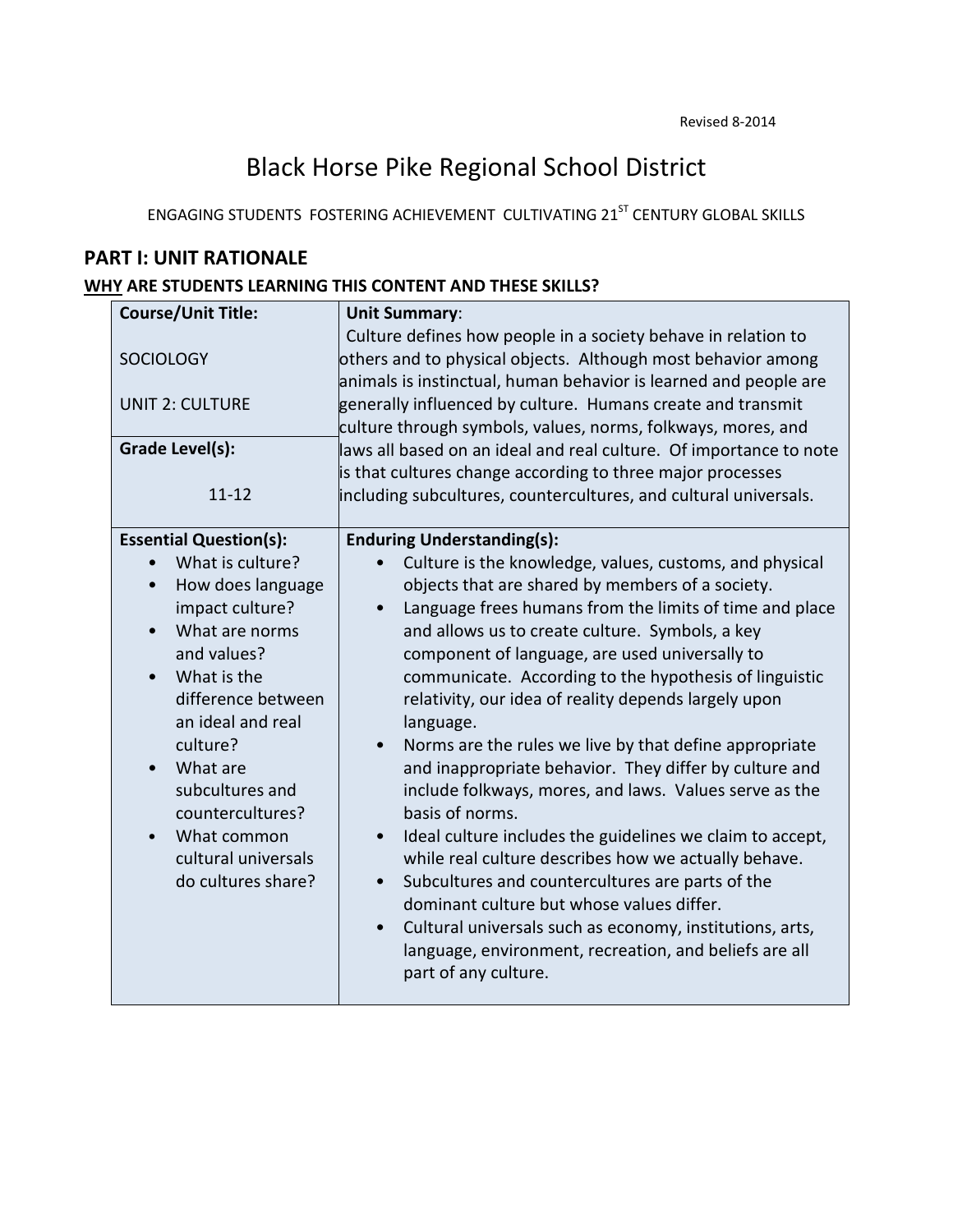## **PART II: INSTRUCTIONAL STRATEGIES AND RESOURCES DESCRIBE THE LEARNING TARGETS.**

### **After each target, identify the NJCCCS or Common Core Standards that are applicable**

| <b>Learning Target</b>                                           | <b>NJCCCS or CCSS</b> |
|------------------------------------------------------------------|-----------------------|
| (1) Explain how culture and heredity affect social behavior.     | $(1)$ 6.3.12          |
| (2) Describe how language and culture are related.               | RH.11-12              |
| (3) Name the essential components of culture.                    | $(2)$ 6.3.12          |
| (4) Discuss how cultural diversity is promoted within a society. | RH.11-12.2            |
| (5) Understand the role of ethnocentrism in society.             | (3) 6.3.12            |
| (6) Identify similarities in cultures around the world.          | WHST.9-10.4           |
|                                                                  | $(4)$ 6.3.12          |
|                                                                  | RH.11-12.2            |
|                                                                  | $(5)$ 6.3.12          |
|                                                                  | $(6)$ 63.12           |
|                                                                  | RH.9.10.6             |
|                                                                  |                       |
|                                                                  |                       |
|                                                                  |                       |

#### **Inter-Disciplinary Connections:**

**Language Arts Literacy:** Vocabulary definitions. Essay on nature vs. nurture. Primary source reading: NJ & You: Know the Law. Excerpts from text. Secondary reading: "The Mysterious Fall of the Nacirema." Case Study: "Culture Clash (California)." Case study: "Cultural Relativism." Case study: "How do Schools and Parents Fail Teens?" Secondary reading: "How Rude! Manners in America." Primary source reading: "The Dirty English." Secondary reading: "The Power of Gestures." Primary source reading: "The Need for Values." Secondary readings: "Understanding Social Location." Essay describing an American cultural practice from an outsider's perspective. Case study: "Culture in Action: Symbols and Strategies." **Technology:** Culture project. "The Gods Must be Crazy." Microsoft word for typed documents. Culture of Gloucester Township Project. "Supersize Me." **Art:** Design own culture project (draw shape of country) **Health:** Shaman reading and medical necessities **US History:** Shaman reading and laws requiring medical care. NJ & You: Know the law

reading.

# **Students will engage with the following text:**

*Sociology & You*, Glencoe-McGraw Hill (2008) NY & You: Know the Law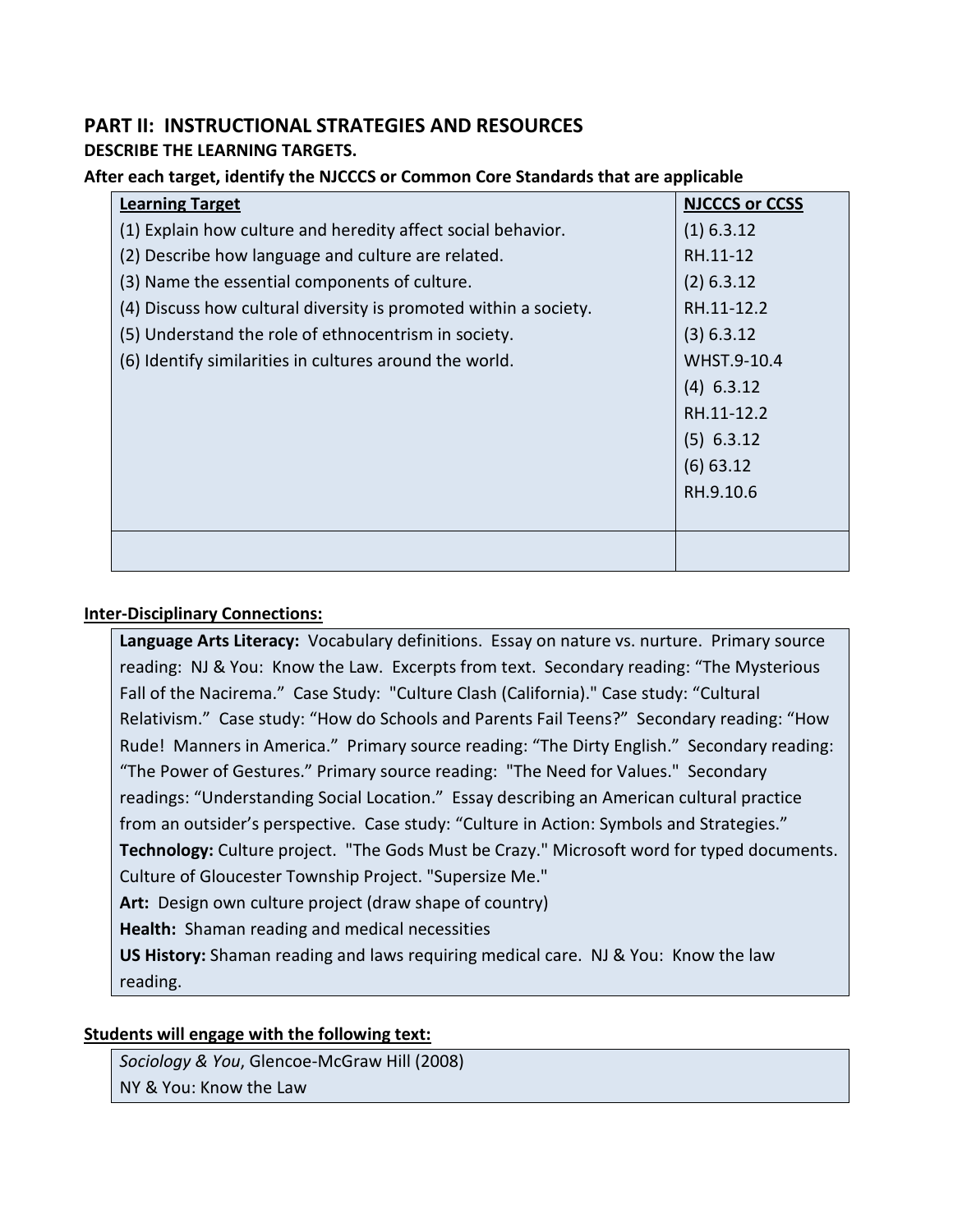Case Study: "Culture Clash (California)" Cultural Universals handout Secondary reading: "The Mysterious Fall of the Nacirema" Case study: "Cultural Relativism" Case study: "How do Schools and Parents Fail Teens?" Secondary reading: "How Rude! Manners in America" Primary source reading: "The Dirty English" Secondary reading: "The Power of Gestures" Primary source reading: "The Need for Values" Secondary readings: "Understanding Social Location" Case study: "Culture in Action: Symbols and Strategies"

## **Suggested Accommodations/Modifications for Reading:**

Highlight or underline main ideas in reading materials or provide annotated copies of readings; Provide students with summaries of primary source documents; Pre-teach necessary vocabulary and skills; Provide student with a vocabulary quick reference sheet to assist in comprehension; Allow students to listen to audio recordings of readings if available; Give students reading materials in advance so that they can pre-read, ask questions, and then reread materials; Provide guiding questions to complete when reading to ensure an understanding of main ideas.

### **Students will write:**

Chapter vocabulary definitions Cornell Notes- daily note taking Daily exit slips Various lists of cultural components Essay: nature vs. nurture Essay: Describe an American cultural practice from an outsider's perspective

## **Suggested Accommodations/Modifications for Writing:**

Provide students with guided Cornell Notes; Provide guiding questions for written responses; Give checklists or step-by-step directions for assignments; Reduce length requirement for writing assignments; Reduce number of open-ended responses; Give graphic organizers to help students organize their writing; Allow students to type responses if possible; Grade on content not mechanics; Provide extra space and lined paper for student responses for students with poor or large handwriting.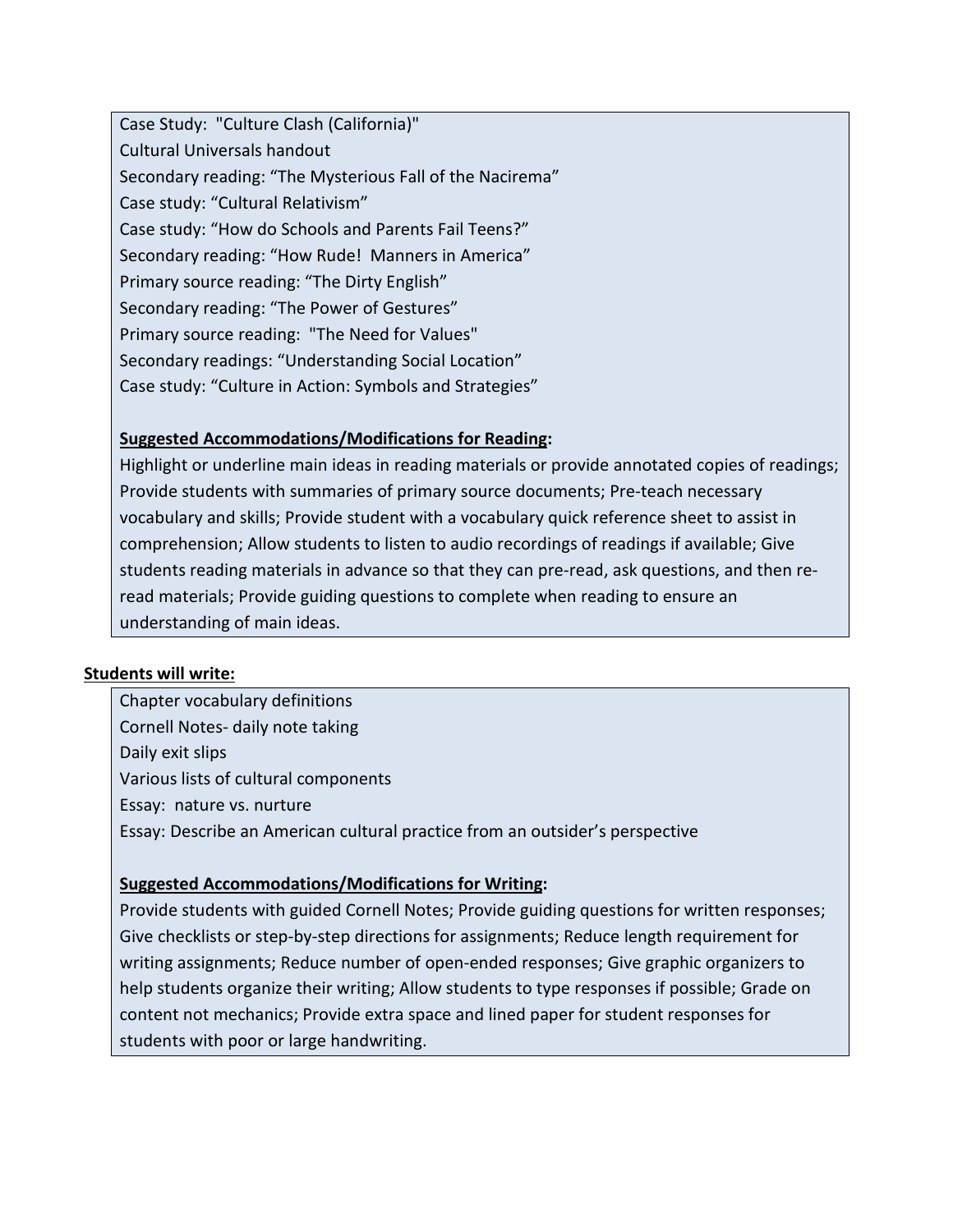# **PART III: TRANSFER OF KNOWLEDGE AND SKILLS DESCRIBE THE LEARNING EXPERIENCE.**

**How will students uncover content and build skills.** 

Chapter vocabulary definitions Vocabulary quiz Graphic organizer: Components of culture Essay: Is behavior based on culture or heredity? (nature vs. nurture) Compose list of instincts, drives, and reflexes Class discussion on Sociobiology Graphic organizer: Examples of the components of culture Coke bottle demonstration Cultural relativism reading and questions List personal norms and values Research cultural etiquettes Read Blue Laws Primary Source Reading: NJ & You: Know the Law List appropriate formal and informal sanctions for actions Justify basic values in US Design own culture project Case Study: Culture Clash (California) List material and nonmaterial items in culture Paired Learning Activity: select an activity and list material and nonmaterial items List real and ideal cultural behaviors Movie: Supersize Me Class discussion: How and why has culture changed? Focus on Research: How Do Schools and Parents Fail Teens? List of subcultures and countercultures Jonestown discussion Yearning for Zion Ranch Discussion Tech Trends: Star Wars and the Internet Evaluate own ethnocentrism: class discussion Handout: Cultural universals (complete list using own culture) "The God's Must be Crazy" Secondary reading: "The Mysterious Fall of the Nacirema" Case study: "Cultural Relativism" Worksheet: Analyzing Cultural Cues Graphic organizer: Folkways, mores, and laws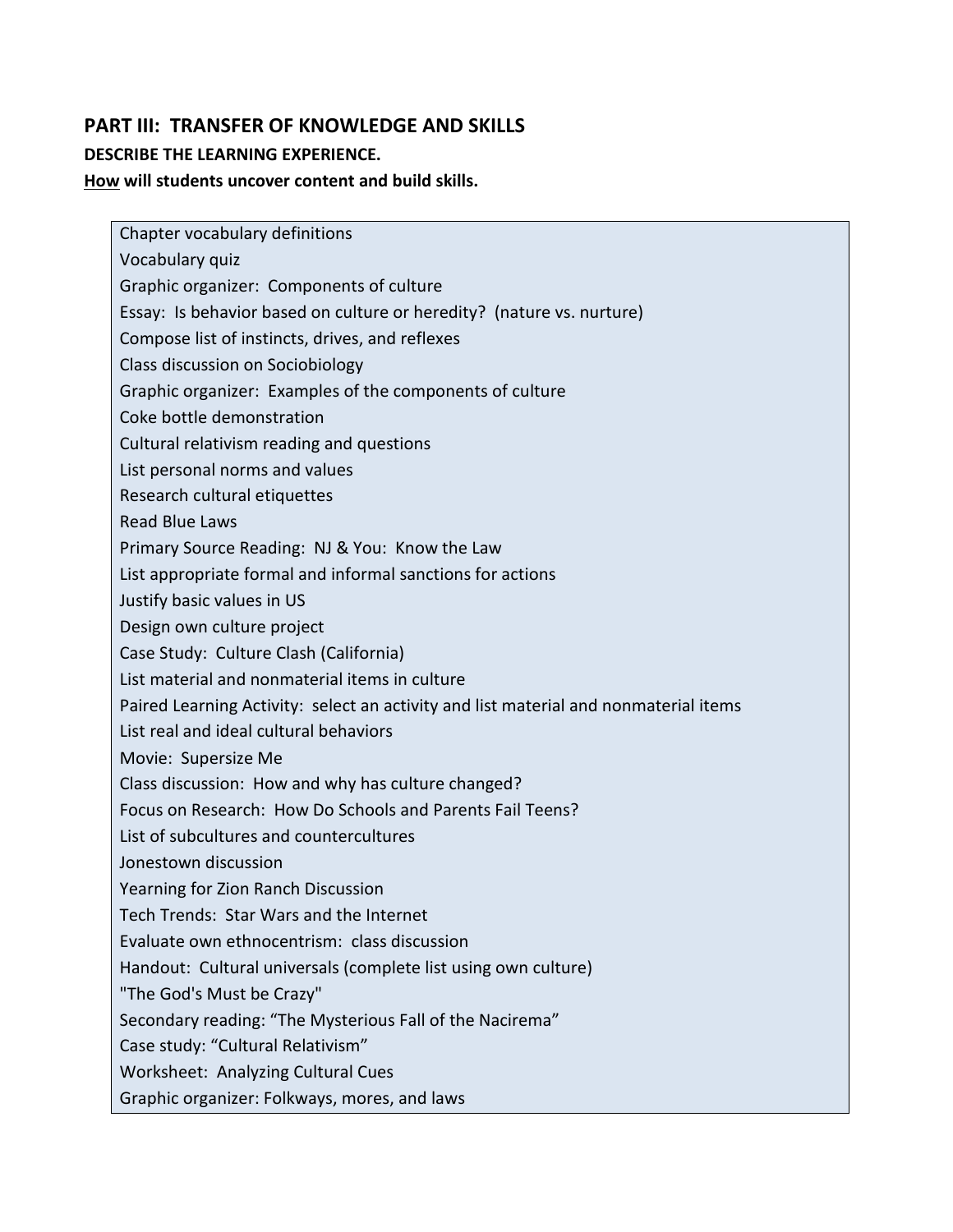Class discussion: What is the purpose of laws? Activity: Ranking 15 things students value Worksheet: Ranking most important values Activity: Bomb Shelter Primary source reading: "The Need for Values" Map analysis: "Immigration to the United States" Secondary reading: "How Rude! Manners in America" Primary source reading: "The Dirty English" Secondary reading: "The Power of Gestures" Research project: "A Picture is Worth 1,000 Words" Class discussion & analysis: "What is a value?" Activity: "On Assignment for *National Geographic*" Field study: "Decoding Human Behavior: Social Norms and Daily Life" Secondary readings: "Understanding Social Location" Application Exercise on Ethnocentrism and Cultural Relativism Activity: Using the Hypothesis of Linguistic Relativity Field study: "Observing Culture" Essay: Describe an American cultural practice from an outsider's perspective Project: Culture of Gloucester Township Project: Breaking a Social Norm Activity: American Values in Print Media Case study: "Culture in Action: Symbols and Strategies"

# **Suggested Accommodations/Modifications for Assignments and Instruction:**

Pre-teach necessary vocabulary and skills; Provide student with a vocabulary quick reference sheet to assist in comprehension; Provide students with guided Cornell Notes; Break lectures into small portions; Use graphic organizers for writing assignments; Use exit slips to check for understanding of new concepts; Chunk assignments into smaller portions.

# **PART IV: EVIDENCE OF LEARNING**

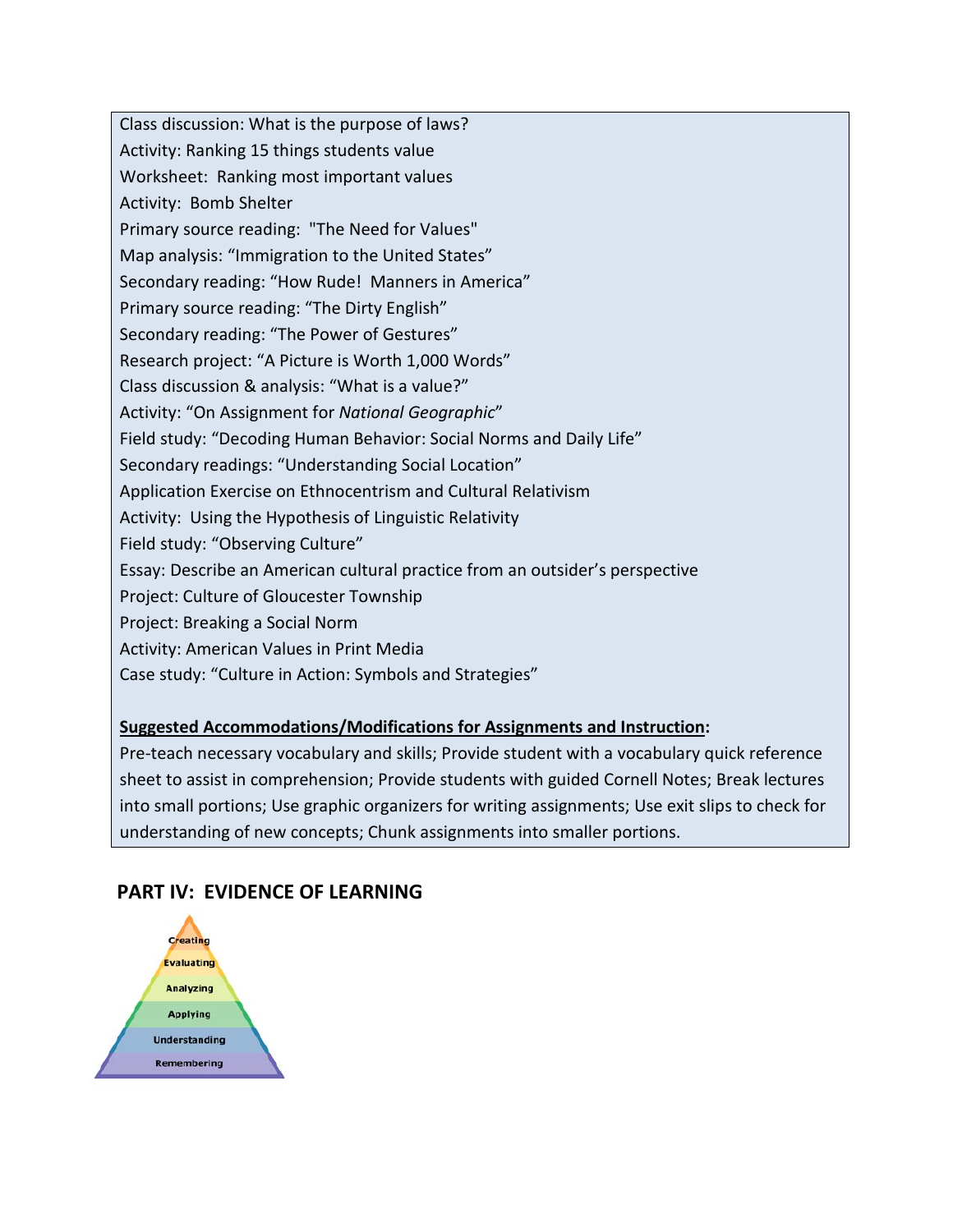# **IDENTIFY THE METHODS BY WHICH STUDENTS WILL DEMONSTRATE THEIR UNDERSTANDING OF CONTENT AND THEIR ABILITY TO APPLY SKILLS. IDENTIFY BLOOM'S LEVELS.**

## **Formative Assessments:**

**HW/CW activities:** List of cultural components. Research of cultural etiquettes.

**In-Class Discussion:** Textbook readings, questions and answers. Jonestown and Yearning for Zion Ranch discussion of countercultures. Purpose of laws. "What is a value?"

**Notebook:** Daily Cornell Notes

**\*These assessments will mostly require students to: remember, understand, apply, and analyze.\***

## **Accommodations/Modifications:**

**Suggested Modifications/Accommodations for Formative Assessments**: Reduce number of open-ended questions; Highlight, underline, or bold key terms; Grade content rather than mechanics; Divide or chunk assessments into portions; Provide graphic organizers for written assignments; Give partial credit for open-ended response answers; Provide extra space and/or lined paper for student responses for students with poor or large handwriting; Increase spacing to reduce visual clutter; Put fewer questions on each page; Allow students to use notes for open-ended questions; Read directions aloud and clarify, restate, or reword directions as necessary.

**Suggested for gifted & talented students**: Provide supplementary assignments and readings; Use inquiry based practices and allow students opportunities to conduct additional research; Provide assignment choices that require more detail and deeper understanding.

### **Summative Assessments:**

Common Unit Benchmark Test: Culture: Multiple Choice & Open Ended Response Questions; Section quizzes; Vocabulary quiz.

**\*These assessments will mostly require students to: apply, analyze, evaluate, and create.\***

### **Accommodations/Modifications:**

**Suggested Modifications/Accommodations for Summative Assessments**: Reduce number of open-ended questions; Highlight, underline, or bold key terms; Grade content rather than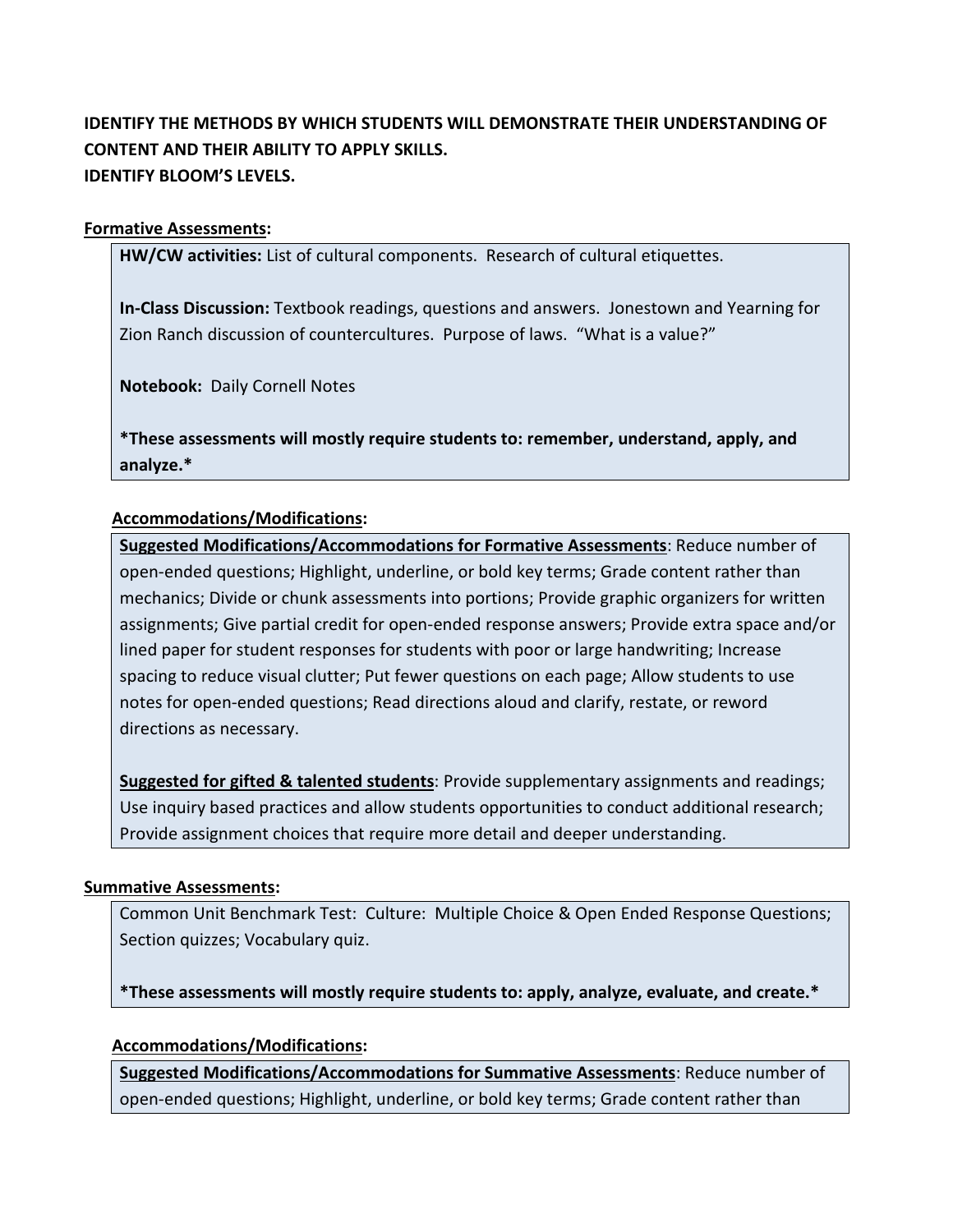mechanics; Divide or chunk assessments into portions and give over multiple days if necessary; Provide graphic organizers for written responses; Give partial credit for open-ended response answers; Increase spacing to reduce visual clutter on pages; Put fewer question on each page; Allow students to use notes for open-ended questions; Read directions for each section aloud and clarify, restate, or reword directions as necessary.

**Suggested for gifted & talented students**: Provide supplementary or lengthier readings on assessments; Provide enrichment activities for students who complete assessments quickly; Develop open-ended questions that require more detailed responses and deeper understanding of material.

## **Performance Assessments:**

Design own culture project Essay: nature vs. nurture Research project: "A Picture is Worth 1,000 Words" Field study: "Decoding Human Behavior: Social Norms and Daily Life" Field study: "Observing Culture" Project: Culture of Gloucester Township Project: Breaking a Social Norm

**\*These assessments will mostly require students to: apply, analyze, evaluate, and create.\*** 

## **Accommodations/Modifications:**

**Suggested Modifications/Accommodations for Performance Assessments**: Extended time, after-school support; Provide oral and written instructions; Allow students to work with partners; Provide step-by-step directions or checklists for assignments; Use concrete examples; Divide or chunk assignments into portions; Give students a timeline/calendar with due dates and post due dates in a visible place in the room - refer to them daily to improve time management.

**Suggested for gifted & talented students**: Use inquiry based practices and allow students opportunities to conduct additional research; Provide project choices that require more detail and deeper understanding of material; Allow students to conduct their own research study.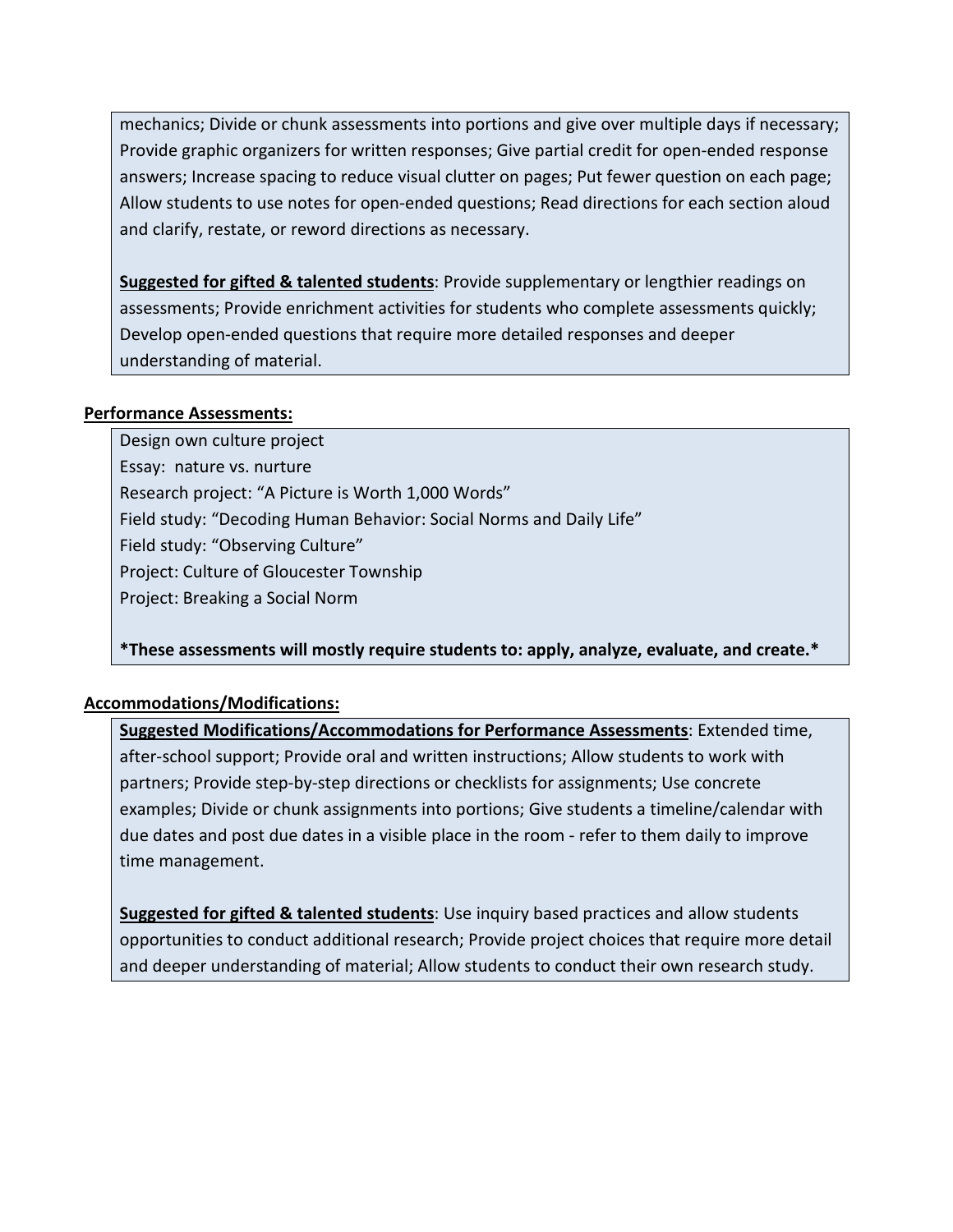# Black Horse Pike Regional School District

ENGAGING STUDENTS FOSTERING ACHIEVEMENT CULTIVATING 21<sup>ST</sup> CENTURY GLOBAL SKILLS

# **PART I: UNIT RATIONALE**

## **WHY ARE STUDENTS LEARNING THIS CONTENT AND THESE SKILLS?**

| <b>Course/Unit Title:</b>                                                                                                                                                                                                                                                  | <b>Unit Summary:</b>                                                                                                                                                                                                                                                                                                                                                                                                                                                                                                                                                                                                                                                                             |
|----------------------------------------------------------------------------------------------------------------------------------------------------------------------------------------------------------------------------------------------------------------------------|--------------------------------------------------------------------------------------------------------------------------------------------------------------------------------------------------------------------------------------------------------------------------------------------------------------------------------------------------------------------------------------------------------------------------------------------------------------------------------------------------------------------------------------------------------------------------------------------------------------------------------------------------------------------------------------------------|
| <b>SOCIOLOGY</b><br><b>UNIT 3: DEVIANCE</b>                                                                                                                                                                                                                                | Deviance is the violation of social norms and difficult to define<br>because not everyone agrees on what should be considered<br>deviant. Functionalism, Symbolic Interactionism, and Conflict<br>theories address the issue of deviance and explain the nature of<br>deviance from different perspectives. Crime statistics are ways to                                                                                                                                                                                                                                                                                                                                                         |
| <b>Grade Level(s):</b>                                                                                                                                                                                                                                                     | measure deviance in a society and come from (2) major sources                                                                                                                                                                                                                                                                                                                                                                                                                                                                                                                                                                                                                                    |
| $11 - 12$                                                                                                                                                                                                                                                                  | but don't account for all deviant acts in society. There are (4)<br>approaches to crime control that are used in society.                                                                                                                                                                                                                                                                                                                                                                                                                                                                                                                                                                        |
| <b>Essential Question(s):</b>                                                                                                                                                                                                                                              | <b>Enduring Understanding(s):</b>                                                                                                                                                                                                                                                                                                                                                                                                                                                                                                                                                                                                                                                                |
| What is deviance?<br>What is social<br>$\bullet$<br>control?<br>How do<br>$\bullet$<br>functionalists<br>define deviance?<br>How does the<br>$\bullet$<br>conflict theory<br>account for<br>deviance?<br>What is the<br>$\bullet$<br>symbolic<br>interactionism<br>theory? | Deviance is defined as behavior that departs from<br>societal or group norms and can be either positive or<br>negative.<br>Social control is ways to encourage conformity to<br>$\bullet$<br>society's norms.<br>According to functionalists, deviance has both negative<br>$\bullet$<br>and positive consequences for society. Functionalism<br>also forms the basis for two important theories of<br>deviance: strain theory and control theory.<br>The conflict perspective looks at deviance in terms of<br>social inequality and power.<br>The symbolic interactionist perspective yields two<br>$\bullet$<br>theories of deviance: differential association theory and<br>labeling theory. |
| How is crime<br>$\bullet$<br>recorded?<br>What are the<br>approaches to<br>crime control?                                                                                                                                                                                  | Crime statistics are collected by the FBI and the Census<br>$\bullet$<br>Bureau.<br>There are four approaches to crime control: deterrence,<br>$\bullet$<br>retribution, incarceration, and rehabilitation.                                                                                                                                                                                                                                                                                                                                                                                                                                                                                      |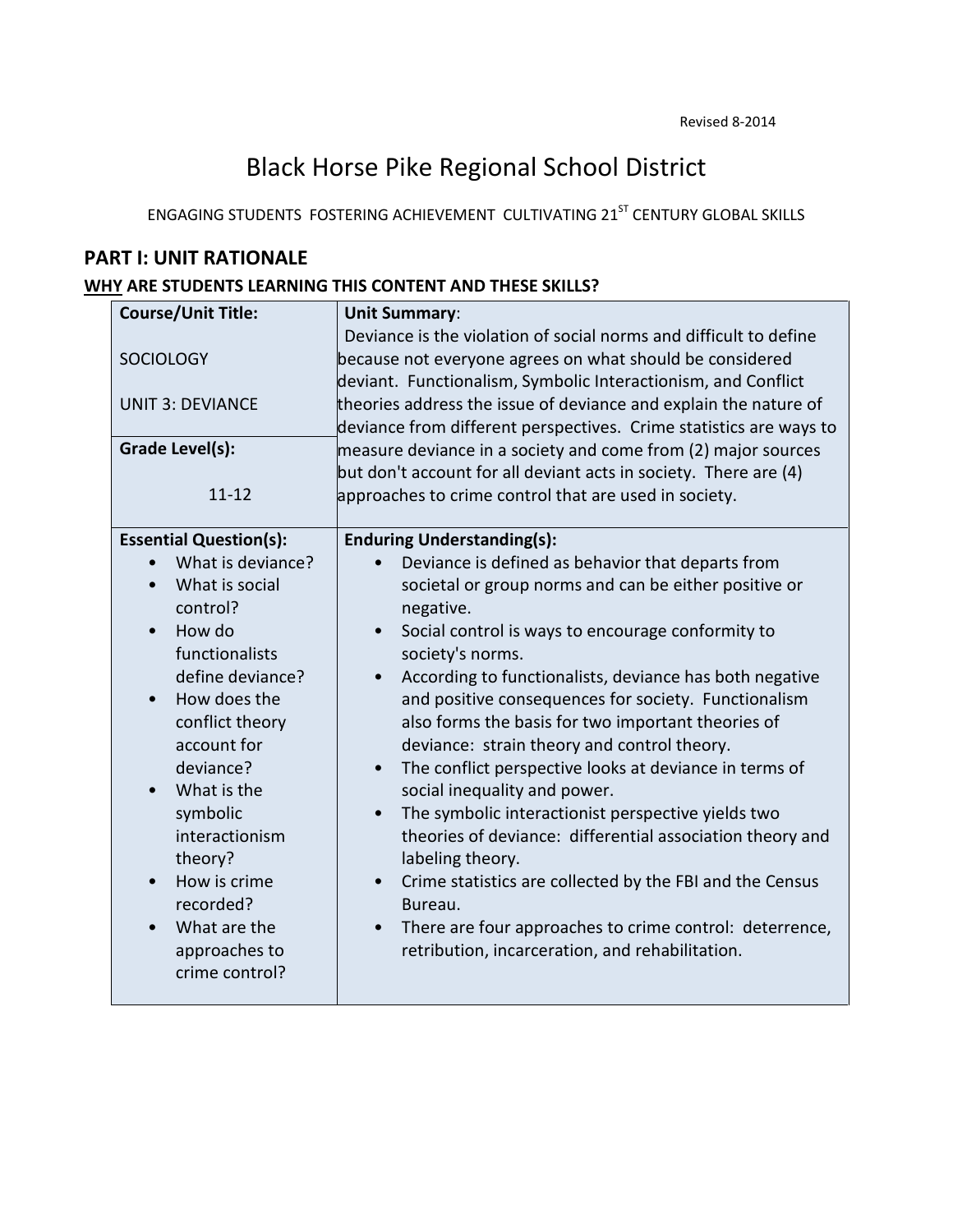# **PART II: INSTRUCTIONAL STRATEGIES AND RESOURCES DESCRIBE THE LEARNING TARGETS.**

## **After each target, identify the NJCCCS or Common Core Standards that are applicable**

| <b>Learning Target</b>                                                                                            | <b>NJCCCS or CCSS</b>        |
|-------------------------------------------------------------------------------------------------------------------|------------------------------|
| (1) Define deviance.                                                                                              | $(1)$ SOC.9-12.6.6.12        |
| (2) Define social control and identify the major types of social                                                  | D.5                          |
| control.                                                                                                          | RH.11-12.4                   |
| (3) Discuss the positive and negative consequences of deviance.                                                   | $(2)$ SOC.9-12.6.6.12        |
| (4) Differentiate the major functional theories of deviance.<br>(5) Discuss the conflict theory view on deviance. | D.5                          |
| (6) Describe four approaches to crime control.                                                                    | RH.11-12.4                   |
|                                                                                                                   | $(3)$ SOC.9-12.6.6.12<br>D.5 |
|                                                                                                                   | RH.11-12.6                   |
|                                                                                                                   | $(4)$ SOC.9-12.6.6.12<br>D.5 |
|                                                                                                                   | RH.11-12.6                   |
|                                                                                                                   | $(5)$ SOC.9-12.6.6.12<br>D.5 |
|                                                                                                                   | RH.11-12.4                   |
|                                                                                                                   | $(6)$ SOC.9-12.6.6.12<br>D.5 |
|                                                                                                                   | RH.11-12.2                   |

## **Inter-Disciplinary Connections:**

**Language Arts Literacy:** Vocabulary definitions. Response questions. List of deviant acts and positive and negative deviance. Primary Source Articles: Senior Pranks. Primary source reading, "Martha Stewart" and "Teen Smoking." Book readings and questions: Tech Trends. Primary source reading: "Violent Crime Peaks After School." Primary source reading: "Amnesty International: The Death Penalty." Primary source: "Capital Punishment."

Secondary reading: "Cybercrime." Case study: "Spare the Rod?"

**Technology:** Microsoft word for typed documents. Zimbardo's slide show. Web Quest assignments. Soprano's episode. Breakfast Club. Research project: Making Sense of Juvenile Crime Statistics. Activity: Images of crime. Cooperative learning activity: Media Portrayals of Crime.

**Math:** Statistics on violent crime. Research project: Making Sense of Juvenile Crime Statistics. Project: How much crime is there?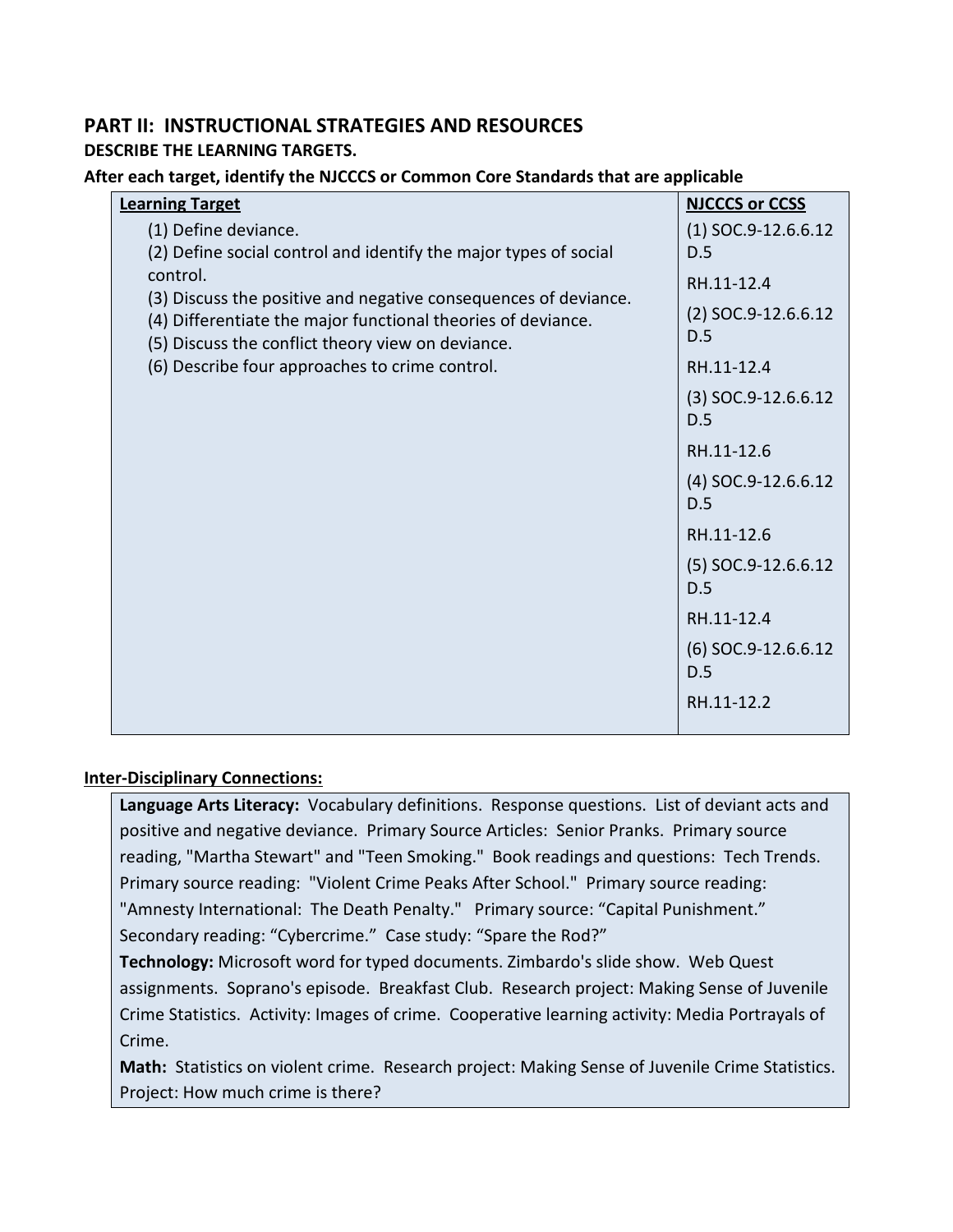**Health:** Deviant behavior inventory.

**US History:** History of the death penalty.

**Public Speaking:** Presentation of theory information. Debate on death penalty.

## **Students will engage with the following text:**

*Sociology & You*, Glencoe-McGraw Hill (2008) Primary Source Reading, "Martha Stewart Indicted on Criminal Charges." List of deviant acts Primary Source Articles: Senior Pranks Primary source reading: "Violent Crime Peaks After School" Look Out for Identity Thieves Primary source reading: "Amnesty International: The Death Penalty" Primary source: "Capital Punishment" Secondary reading: "Cybercrime" Case study: "Spare the Rod?"

# **Suggested Accommodations/Modifications for Reading:**

Highlight or underline main ideas in reading materials or provide annotated copies of readings; Provide students with summaries of primary source documents; Pre-teach necessary vocabulary and skills; Provide student with a vocabulary quick reference sheet to assist in comprehension; Allow students to listen to audio recordings of readings if available; Give students reading materials in advance so that they can pre-read, ask questions, and then reread materials; Provide guiding questions to complete when reading to ensure an understanding of main ideas.

### **Students will write:**

Chapter vocabulary definitions Cornell Notes- daily note taking Daily exit slips Response: How is your life controlled? How is your school controlled? How is society controlled?

Project: Deviant behavior inventory

Student centered learning: deviant behavior theories activity

# **Suggested Accommodations/Modifications for Writing:**

Provide students with guided Cornell Notes; Provide guiding questions for written responses; Give checklists or step-by-step directions for assignments; Reduce length requirement for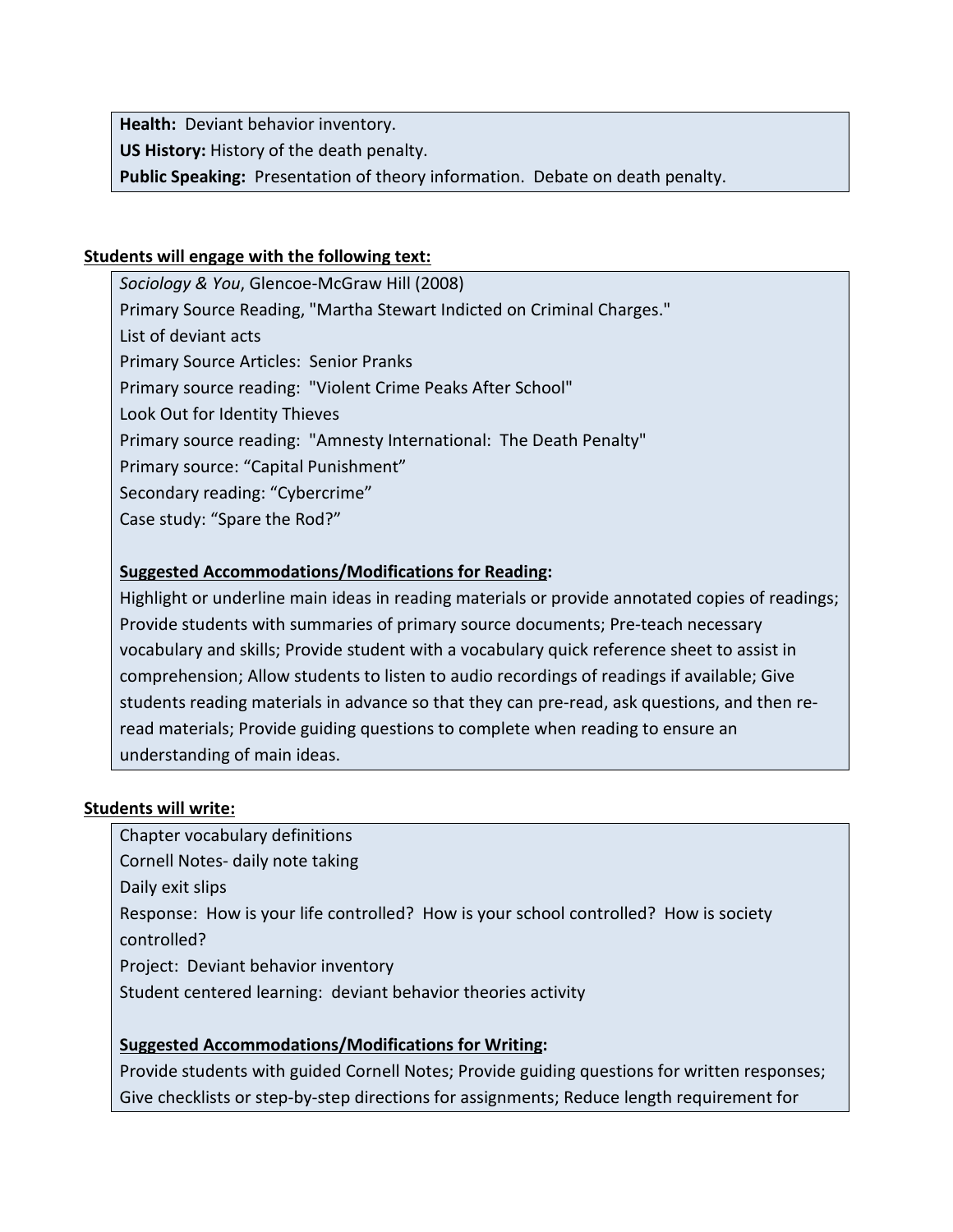writing assignments; Reduce number of open-ended responses; Give graphic organizers to help students organize their writing; Allow students to type responses if possible; Grade on content not mechanics; Provide extra space and lined paper for student responses for students with poor or large handwriting.

# **PART III: TRANSFER OF KNOWLEDGE AND SKILLS**

## **DESCRIBE THE LEARNING EXPERIENCE.**

**How will students uncover content and build skills.** 

| Chapter vocabulary definitions                                                       |
|--------------------------------------------------------------------------------------|
| Vocabulary quiz                                                                      |
| Handout: list of deviant acts; class discussion                                      |
| List of positive and negative deviance in society                                    |
| Response: How is your life controlled? How is your school controlled? How is society |
| controlled?                                                                          |
| Movie: Breakfast Club                                                                |
| List of social sanctions                                                             |
| Breaking a Social Norm activity                                                      |
| Class discussion: "Quiet Rage" (view Zimbardo's slide show)                          |
| Primary source Articles: Senior Pranks                                               |
| Project: Deviant behavior inventory                                                  |
| Deviance theory activity: student centered learning                                  |
| Presentation of theory                                                               |
| Worksheet: Types of Crime                                                            |
| Worksheet: Who is Paying for Crime?                                                  |
| Worksheet: An Eye for an Eye                                                         |
| Primary source reading, "Is Teen Smoking a Deviant Behavior?"                        |
| List of white collar and blue collar crimes                                          |
| Primary source reading: "Martha Steward Indicted on Criminal Charges," NY Times      |
| Soprano's episode and class discussion of criminal behavior                          |
| Violent crime statistics                                                             |
| Primary source reading: "Violent Crime Peaks After School"                           |
| Web Quest: Uniform Crime Report                                                      |
| Web Quest: Crime in NJ, Camden County and local town                                 |
| Juvenile Crime Statistics                                                            |
| Primary source reading: "Crimes and Punishments"                                     |
| Tech Trends: Look Out for Identity Thieves!                                          |
| Guest speaker: school resource officer                                               |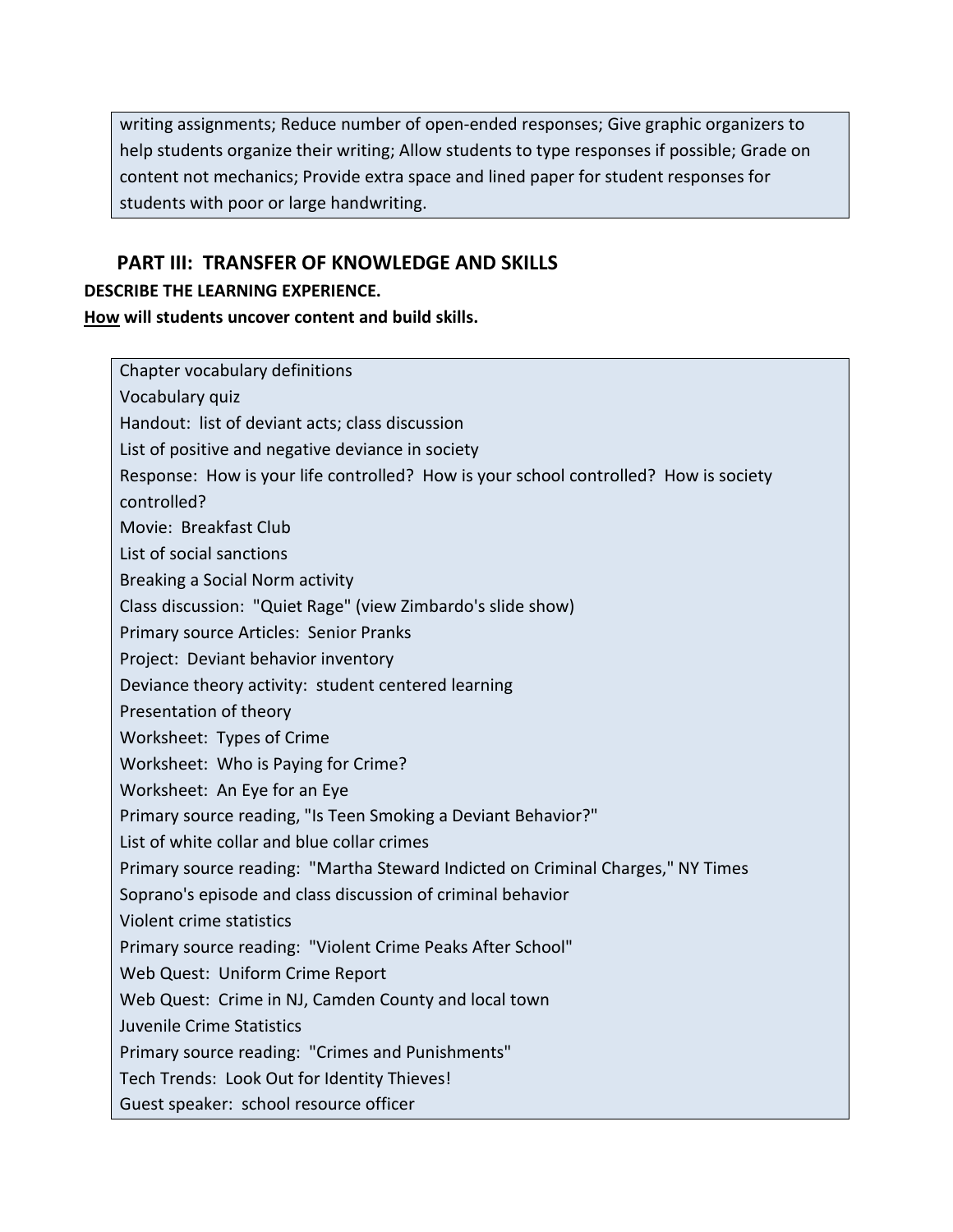Death penalty: state by state statistics

Class discussion: (4) approaches to criminal behavior, do they work?

Primary source reading: "Amnesty International: The Death Penalty"

Debate: Death Penalty

Primary source: "Capital Punishment"

Secondary reading: "Cybercrime"

Case study: "Spare the Rod?"

Research project: Making Sense of Juvenile Crime Statistics

Discussion: Debating deviance

Deviance mini case study

Activity: Images of crime

Cooperative learning activity: Media Portrayals of Crime

Socratic Seminar: "Drug Testing in the Workplace"

Discussion: The effects of prison and recidivism rates

Activity and discussion: Strain Theory in BHRPSD

Cooperative learning activity: Deviance from each of the theoretical perspectives

Project: How much crime is there?

# **Suggested Accommodations/Modifications for Assignments and Instruction:**

Pre-teach necessary vocabulary and skills; Provide student with a vocabulary quick reference sheet to assist in comprehension; Provide students with guided Cornell Notes; Break lectures into small portions; Use graphic organizers for writing assignments; Use exit slips to check for understanding of new concepts; Chunk assignments into smaller portions.

# **PART IV: EVIDENCE OF LEARNING**



# **IDENTIFY THE METHODS BY WHICH STUDENTS WILL DEMONSTRATE THEIR UNDERSTANDING OF CONTENT AND THEIR ABILITY TO APPLY SKILLS. IDENTIFY BLOOM'S LEVELS.**

## **Formative Assessments:**

**HW/CW activities:** List of deviant acts and positive and negative deviance. Student centered learning activity. Primary source reading questions.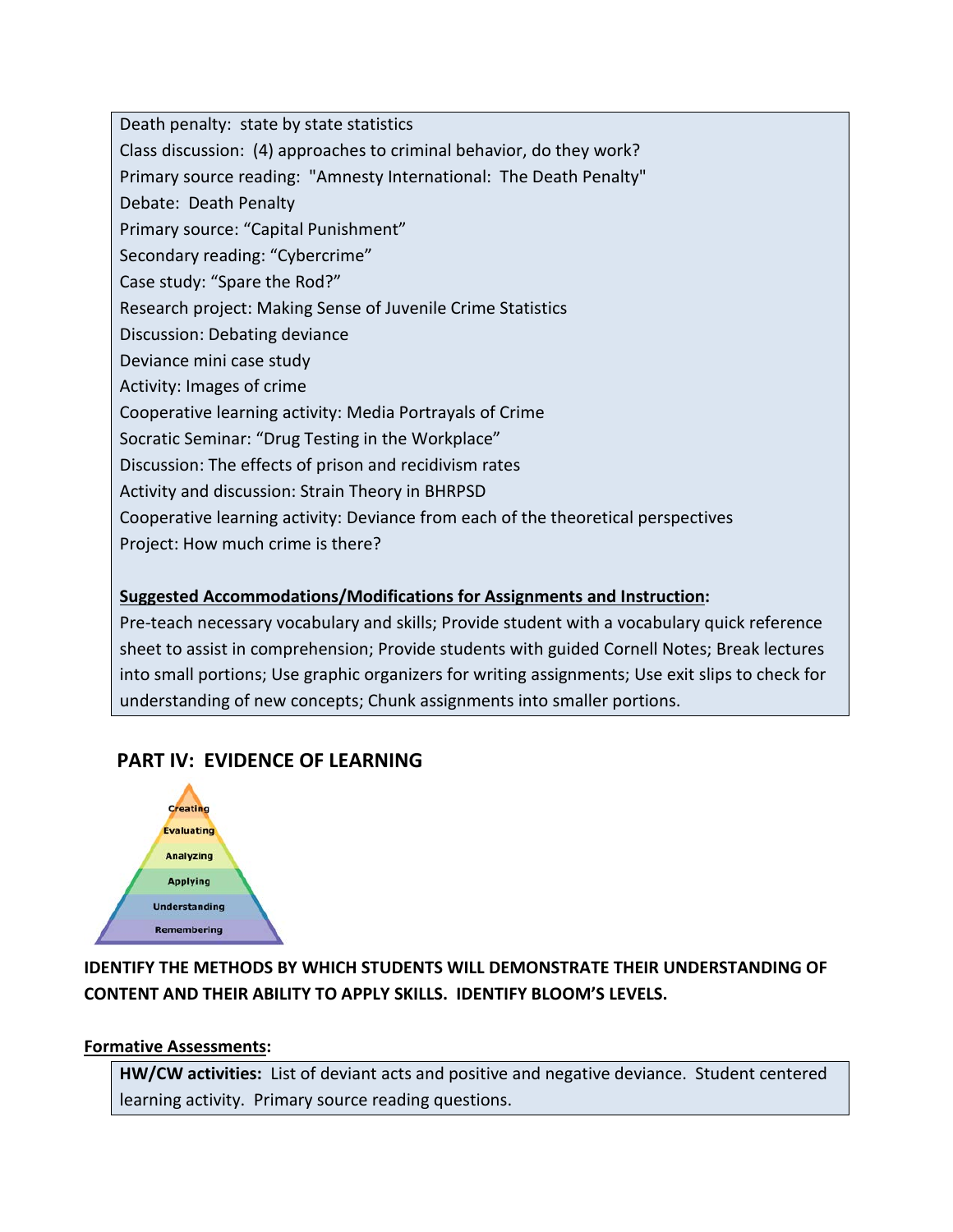**In-Class Discussion:** Textbook readings, questions and answers.Debating deviance. The effects of prison and recidivism rates.

**Notebook:** Daily Cornell Notes

**Socratic Seminar**: "Drug Testing in the Workplace"

**\*These assessments will mostly require students to: remember, understand, apply, and analyze.\***

## **Accommodations/Modifications:**

**Suggested Modifications/Accommodations for Formative Assessments**: Reduce number of open-ended questions; Highlight, underline, or bold key terms; Grade content rather than mechanics; Divide or chunk assessments into portions; Provide graphic organizers for written assignments; Give partial credit for open-ended response answers; Provide extra space and/or lined paper for student responses for students with poor or large handwriting; Increase spacing to reduce visual clutter; Put fewer questions on each page; Allow students to use notes for open-ended questions; Read directions aloud and clarify, restate, or reword directions as necessary.

**Suggested for gifted & talented students**: Provide supplementary assignments and readings; Use inquiry based practices and allow students opportunities to conduct additional research; Provide assignment choices that require more detail and deeper understanding.

### **Summative Assessments:**

Common Unit Benchmark Test: Culture: Multiple Choice & Open Ended Response Questions; Section quizzes; Vocabulary quiz.

**\*These assessments will mostly require students to: apply, analyze, evaluate, and create.\***

## **Accommodations/Modifications:**

**Suggested Modifications/Accommodations for Summative Assessments**: Reduce number of open-ended questions; Highlight, underline, or bold key terms; Grade content rather than mechanics; Divide or chunk assessments into portions and give over multiple days if necessary; Provide graphic organizers for written responses; Give partial credit for open-ended response answers; Increase spacing to reduce visual clutter on pages; Put fewer question on each page; Allow students to use notes for open-ended questions; Read directions for each section aloud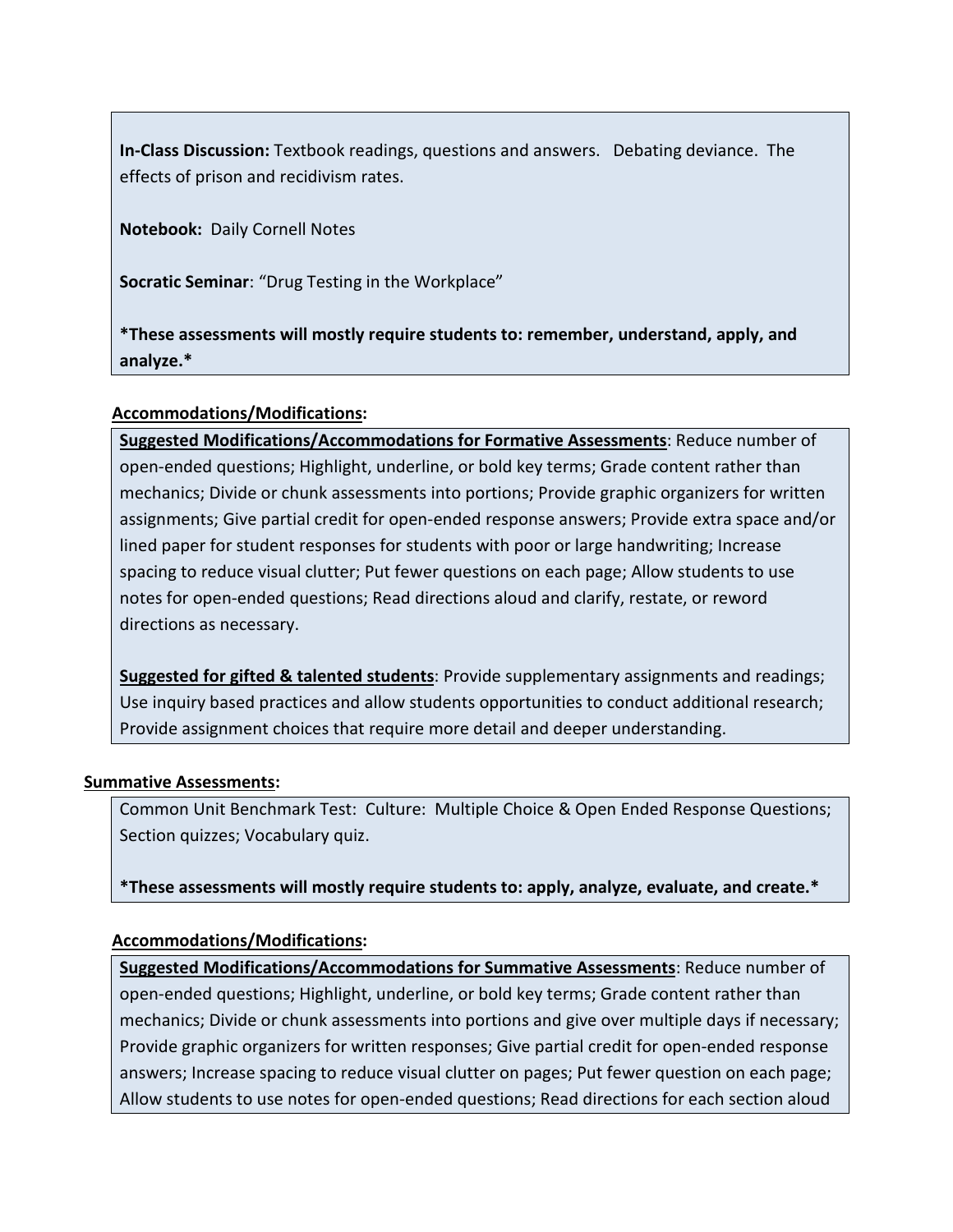and clarify, restate, or reword directions as necessary.

**Suggested for gifted & talented students**: Provide supplementary or lengthier readings on assessments; Provide enrichment activities for students who complete assessments quickly; Develop open-ended questions that require more detailed responses and deeper understanding of material.

## **Performance Assessments:**

Project: Deviant behavior inventory Web Quest: Uniform Crime Report Web Quest: Crime in NJ, Camden County and local town Research project: Making Sense of Juvenile Crime Statistics Project: How much crime is there?

**\*These assessments will mostly require students to: apply, analyze, evaluate, and create.\*** 

## **Accommodations/Modifications:**

**Suggested Modifications/Accommodations for Performance Assessments**: Extended time, after-school support; Provide oral and written instructions; Allow students to work with partners; Provide step-by-step directions or checklists for assignments; Use concrete examples; Divide or chunk assignments into portions; Give students a timeline/calendar with due dates and post due dates in a visible place in the room - refer to them daily to improve time management.

**Suggested for gifted & talented students**: Use inquiry based practices and allow students opportunities to conduct additional research; Provide project choices that require more detail and deeper understanding of material; Allow students to conduct their own research study.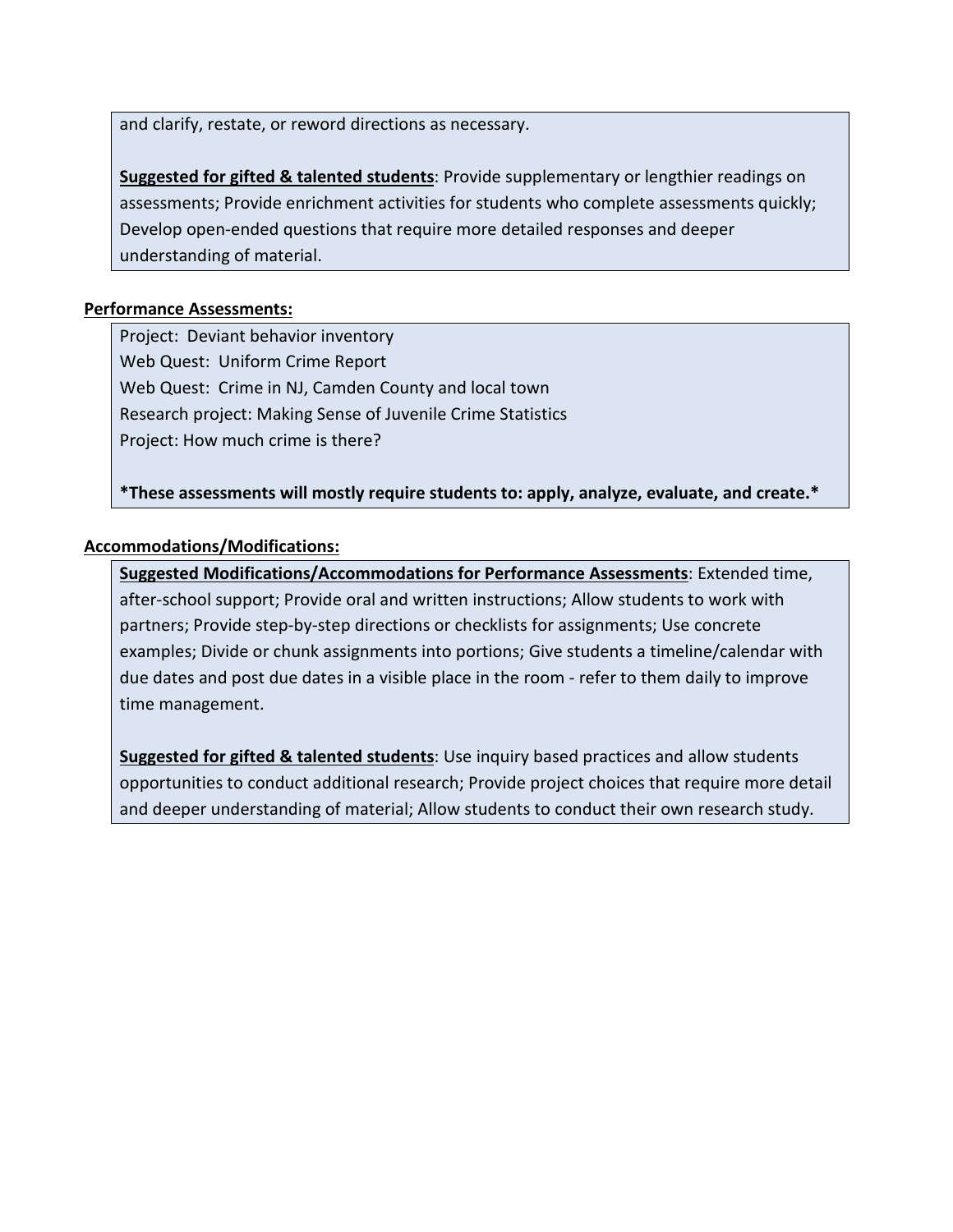# Black Horse Pike Regional School District

ENGAGING STUDENTS FOSTERING ACHIEVEMENT CULTIVATING 21<sup>ST</sup> CENTURY GLOBAL SKILLS

# **PART I: UNIT RATIONALE**

## **WHY ARE STUDENTS LEARNING THIS CONTENT AND THESE SKILLS?**

| <b>Course/Unit Title:</b>      | <b>Unit Summary:</b>                                                                                                                                                                                   |
|--------------------------------|--------------------------------------------------------------------------------------------------------------------------------------------------------------------------------------------------------|
| <b>SOCIOLOGY</b>               | This unit studies of the diversity of family forms now common in<br>the United States, a comparison of different kinship systems                                                                       |
| <b>UNIT 4: THE FAMILY</b>      | across cultures, sociological theories of family structure and<br>family experience, data on marital status and living arrangements,<br>and social changes affecting patterns of marriage and divorce. |
| <b>Grade Level(s):</b>         | Also included is a discussion of family violence and the social                                                                                                                                        |
|                                | problems affecting contemporary families. This unit examines the                                                                                                                                       |
| $11 - 12$                      | sociological role played by the major institution of socialization in                                                                                                                                  |
|                                | any society, the family.                                                                                                                                                                               |
| <b>Essential Question(s):</b>  | <b>Enduring Understanding(s):</b>                                                                                                                                                                      |
| How are families               | Whether nuclear or extended, families behave in similar                                                                                                                                                |
| structured, and                | ways across cultures. These patterns of behavior relate                                                                                                                                                |
| why do structures              | to inheritance, authority, and place of residence.                                                                                                                                                     |
| vary between                   | The marriage ceremony is an important ritual in all                                                                                                                                                    |
| cultures?                      | ceremonies, announcing that a new family has been                                                                                                                                                      |
| What forms do<br>$\bullet$     | formed, and that any children born to the couple can                                                                                                                                                   |
| marriages take?                | legitimately inherit the family name and property.                                                                                                                                                     |
| What are the<br>$\bullet$      | Marriage forms differ greatly between cultures.                                                                                                                                                        |
| functions of the               | A family serves many purposes when it comes to                                                                                                                                                         |
| family in terms of             | children: it socializes them, provides socioemotional                                                                                                                                                  |
| children?                      | maintenance, regulates sexual activity, transmits social                                                                                                                                               |
| What does the                  | status, provides economic support, and helps to develop                                                                                                                                                |
| American family                | children's self-concepts.                                                                                                                                                                              |
| look like?                     | American families have historically followed a similar<br>$\bullet$                                                                                                                                    |
| How does society<br>$\bullet$  | pattern: they are nuclear, bilateral, democratic, neolocal,                                                                                                                                            |
| affect divorce                 | and monogamous.                                                                                                                                                                                        |
| rates?                         | Divorces tend to increase during times of economic<br>$\bullet$                                                                                                                                        |
| How does domestic<br>$\bullet$ | prosperity, when societal stigmas regarding divorce                                                                                                                                                    |
| violence impact the            | whither, when women are more economically                                                                                                                                                              |
| family?                        | independent from men, and when values and attitudes                                                                                                                                                    |
| How have changes<br>$\bullet$  | about marriage and divorce evolve, as they have recently.                                                                                                                                              |
| in marriage family             | Although the family provides a safe and warm emotional                                                                                                                                                 |
| structure affected             | haven, it can in some cases be a hostile environment.                                                                                                                                                  |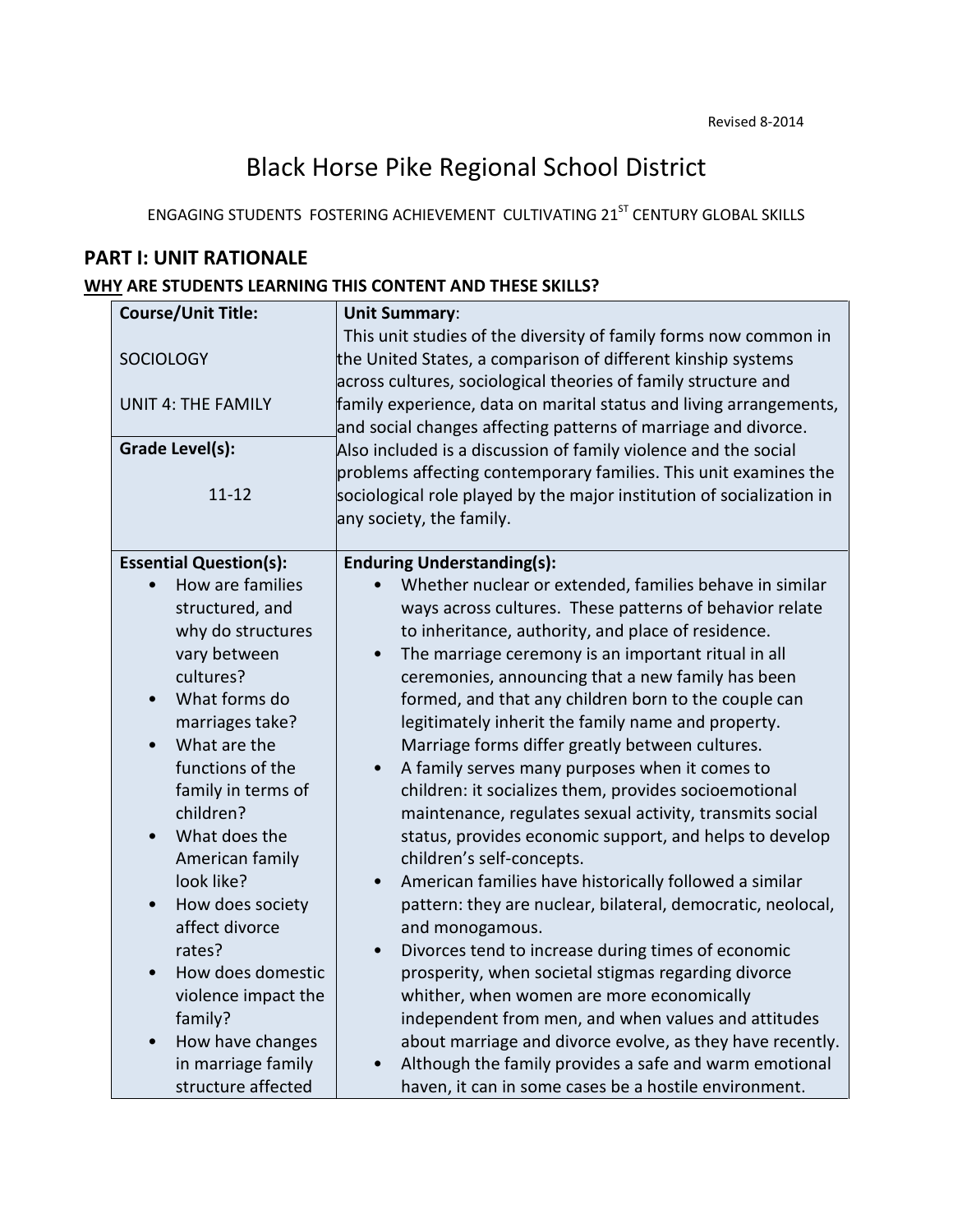| society?<br>What is the future<br>of the American<br>family? | Every year millions of individuals in the U.S. are subject to<br>domestic violence, predominantly women and children.<br>Many new patterns of marriage and family living have<br>emerged in the United States, which have greatly<br>impacted the make-up American society. These include<br>blended families, single-parent families, childless<br>marriages, dual-employed marriages, cohabitation, same-<br>sex domestic partners, the single life, and boomerang<br>children.<br>Although the ways in which families are structured are<br>changing more rapidly than ever, it is clear that the<br>nuclear family is not disappearing. The question, rather,<br>is what new forms the family will take. |
|--------------------------------------------------------------|--------------------------------------------------------------------------------------------------------------------------------------------------------------------------------------------------------------------------------------------------------------------------------------------------------------------------------------------------------------------------------------------------------------------------------------------------------------------------------------------------------------------------------------------------------------------------------------------------------------------------------------------------------------------------------------------------------------|

# **PART II: INSTRUCTIONAL STRATEGIES AND RESOURCES DESCRIBE THE LEARNING TARGETS.**

# **After each target, identify the NJCCCS or Common Core Standards that are applicable**

| <b>Learning Target</b>                                                  | <b>NJCCCS or CCSS</b> |
|-------------------------------------------------------------------------|-----------------------|
| (1) Label the family in sociological terms.                             | $(1)$ 6.3.12          |
| (2) Compare and contrast the two basic types of families.               | RH.11-12.2            |
| (3) Categorize the various patterns of family structure.                | (2) 6.3.12            |
| (4) Compare and contrast between various marriage arrangements.         | RH.11-12.4            |
| (5) Critique the institution of the family from the 3 theoretical       | (3) 6.3.12            |
| perspectives.                                                           | RH.11-12.4            |
| (6) Evaluate the historical and evolving nature of the American family. | $(4)$ 6.3.12          |
| (7) Analyze the impact of divorce and family violence on society.       | RH.11-12.4            |
| (8) Identify the new patterns of family living that have emerged in the | (5) 6.3.12            |
| U.S.                                                                    | RH.11-12.6            |
| (9) Judge the impact of the new patterns of family living that have     | (6) 6.3.12            |
| emerged.                                                                | RH.11-12.9            |
| (10) Hypothesize about the future of the American family.               | $(7)$ 6.3.12          |
|                                                                         | RH.11-12.3            |
|                                                                         | $(8)$ 6.3.12          |
|                                                                         | RH.11-12.8            |
|                                                                         | (9) 6.3.12            |
|                                                                         | RH.11-12.8            |
|                                                                         | $(10)$ 6.3.12         |
|                                                                         | RH.11-12.7            |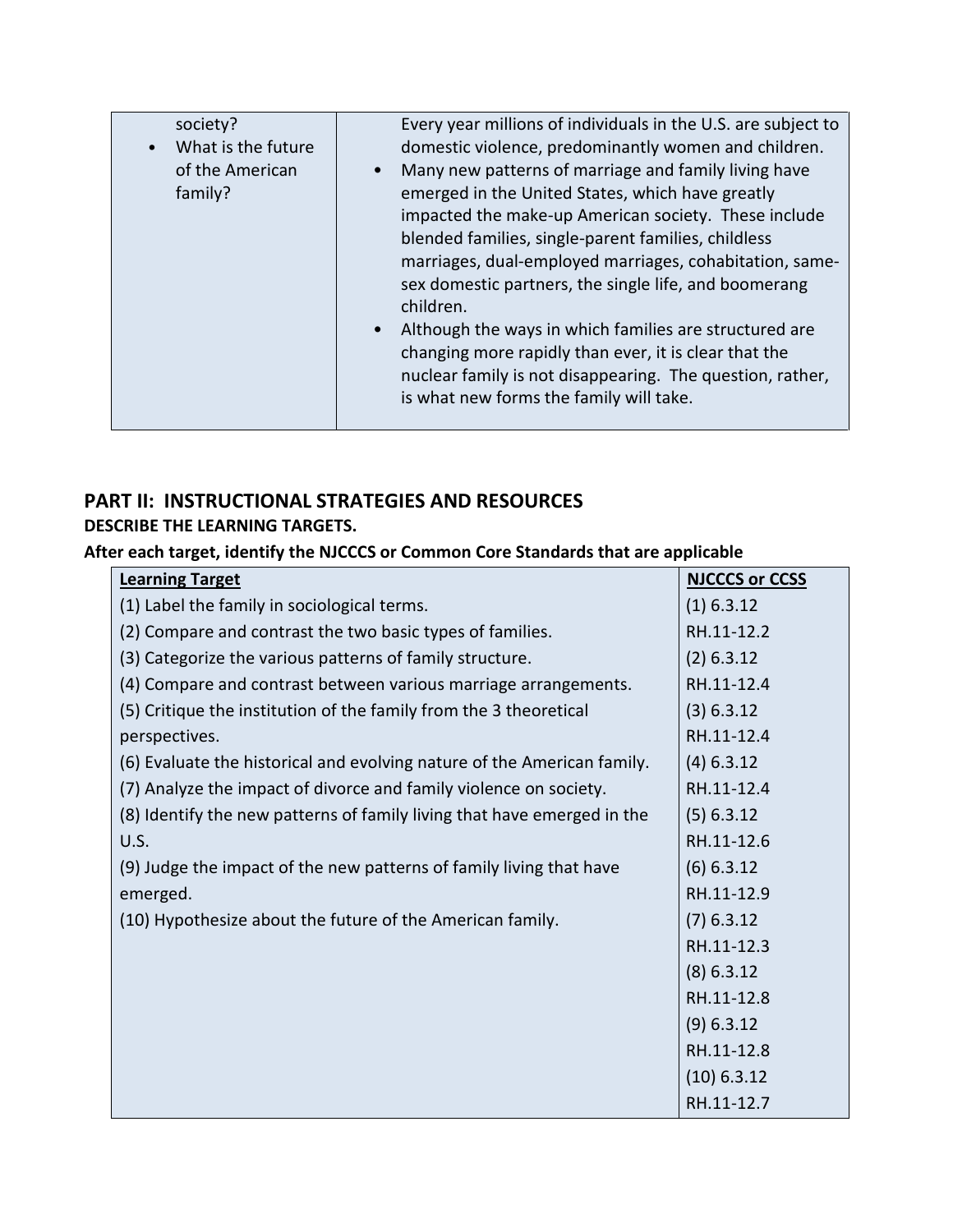| <b>Inter-Disciplinary Connections:</b> |
|----------------------------------------|
|----------------------------------------|

**Language Arts Literacy:** Case study: "Courtship and Marriage Among the Hopi"; Secondary reading: "Technology and the Family"; Essay: "What rights should children have?"; Secondary reading: "Spanking and Antisocial Behavior"; Primary source reading: "Lucy Stone on Marriage"; Secondary reading: "Generation Gap"; Article: "China's Illegal Families"; Secondary reading: "Working Moms in Sweden"; Reading and response: "Parenthood: Defining Family"; Secondary reading: "Marriage and Divorce"

**Technology:** Microsoft word for typed documents; Video clips; Project: Planning a hypothetical wedding; Secondary reading: "Technology and the Family"; Family structures in TV sitcoms; Family Virtual Exploration: "Studying a Changing Institution on the World Wide Web" **Art:** Role-play activity of various family patterns

**Math:** Survey analysis: American Youths Grade Their Parents; Data analysis: Divorce and marriage rates

## **Students will engage with the following text:**

*Sociology & You*, Glencoe-McGraw Hill (2008) Case study: "Courtship and Marriage Among the Hopi" Secondary reading: "Technology and the Family" Secondary reading: "Spanking and Antisocial Behavior" Primary source reading: "Lucy Stone on Marriage" Secondary reading: "Generation Gap" Article: "China's Illegal Families" Secondary reading: "Working Moms in Sweden" Reading: "Parenthood: Defining Family" Secondary reading: "Marriage and Divorce"

## **Suggested Accommodations/Modifications for Reading:**

Highlight or underline main ideas in reading materials or provide annotated copies of readings; Provide students with summaries of primary source documents; Pre-teach necessary vocabulary and skills; Provide student with a vocabulary quick reference sheet to assist in comprehension; Allow students to listen to audio recordings of readings if available; Give students reading materials in advance so that they can pre-read, ask questions, and then reread materials; Provide guiding questions to complete when reading to ensure an understanding of main ideas.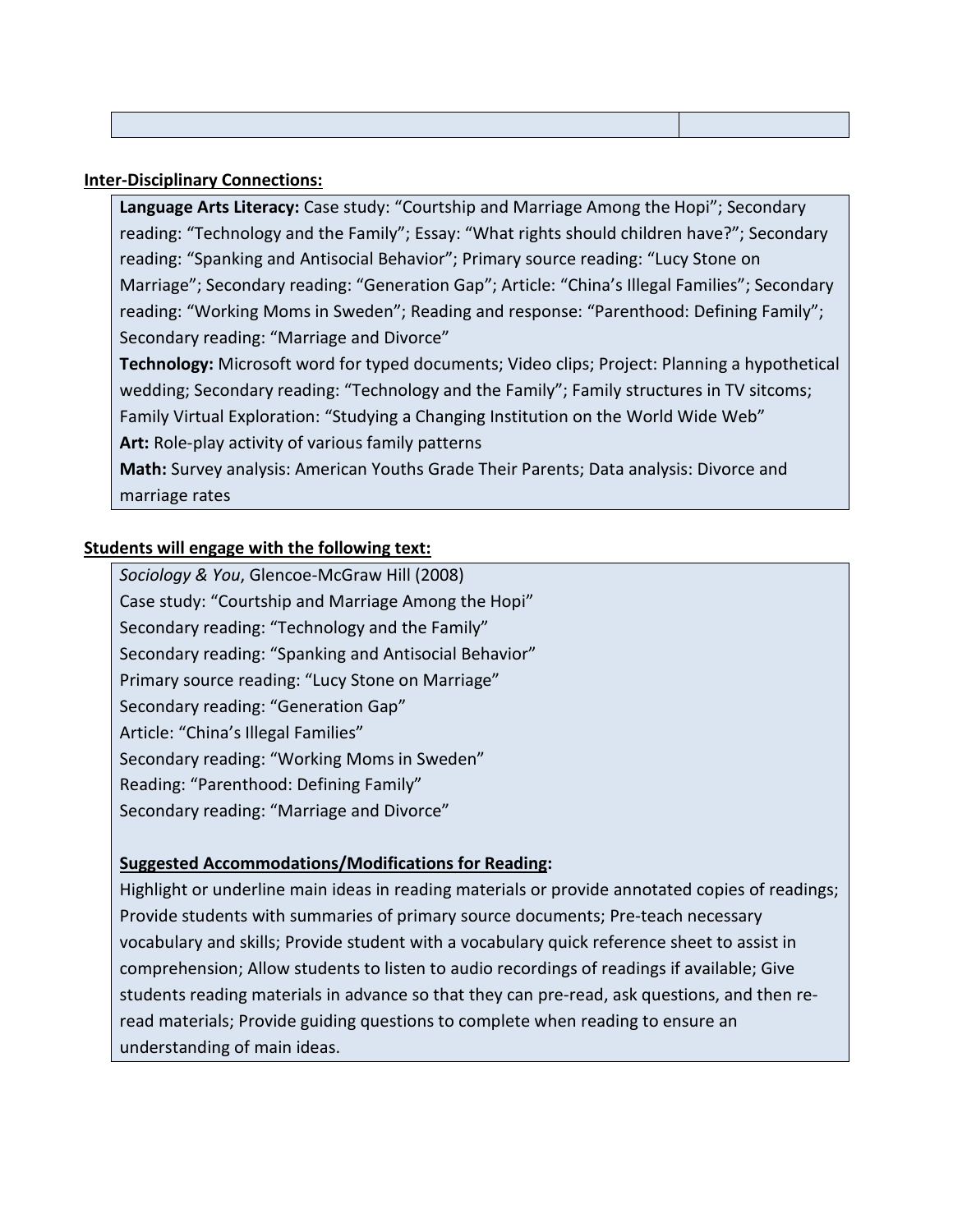## **Students will write:**

Cornell Notes – daily note taking Daily exit slips Essay: "What rights should children have?" Response to case study: "Courtship and Marriage Among the Hopi" Response to the reading: "Parenthood: Defining Family"

# **Suggested Accommodations/Modifications for Writing:**

Provide students with guided Cornell Notes; Provide guiding questions for written responses; Give checklists or step-by-step directions for assignments; Reduce length requirement for writing assignments; Reduce number of open-ended responses; Give graphic organizers to help students organize their writing; Allow students to type responses if possible; Grade on content not mechanics; Provide extra space and lined paper for student responses for students with poor or large handwriting.

# **PART III: TRANSFER OF KNOWLEDGE AND SKILLS**

# **DESCRIBE THE LEARNING EXPERIENCE.**

## **How will students uncover content and build skills.**

Research project: Family structures in various societies Discussion: "What would a society be like without families?" Project: Planning a hypothetical wedding Graphic organizer: Various patterns of family structure and marriage arrangements Case study: "Courtship and Marriage Among the Hopi" Survey analysis: American Youths Grade Their Parents Discussion: "Which of the three sociological perspectives about family is best?" Data analysis: Divorce and marriage rates Secondary reading: "Technology and the Family" Activity: Family structures in TV sitcoms Essay: "What rights should children have?" Cooperative learning activity: Conflicts and resolutions in the family Role-play activity of various family patterns Secondary reading: "Spanking and Antisocial Behavior" Primary source reading: "Lucy Stone on Marriage" Secondary reading: "Generation Gap" Article: "China's Illegal Families" Secondary reading: "Working Moms in Sweden"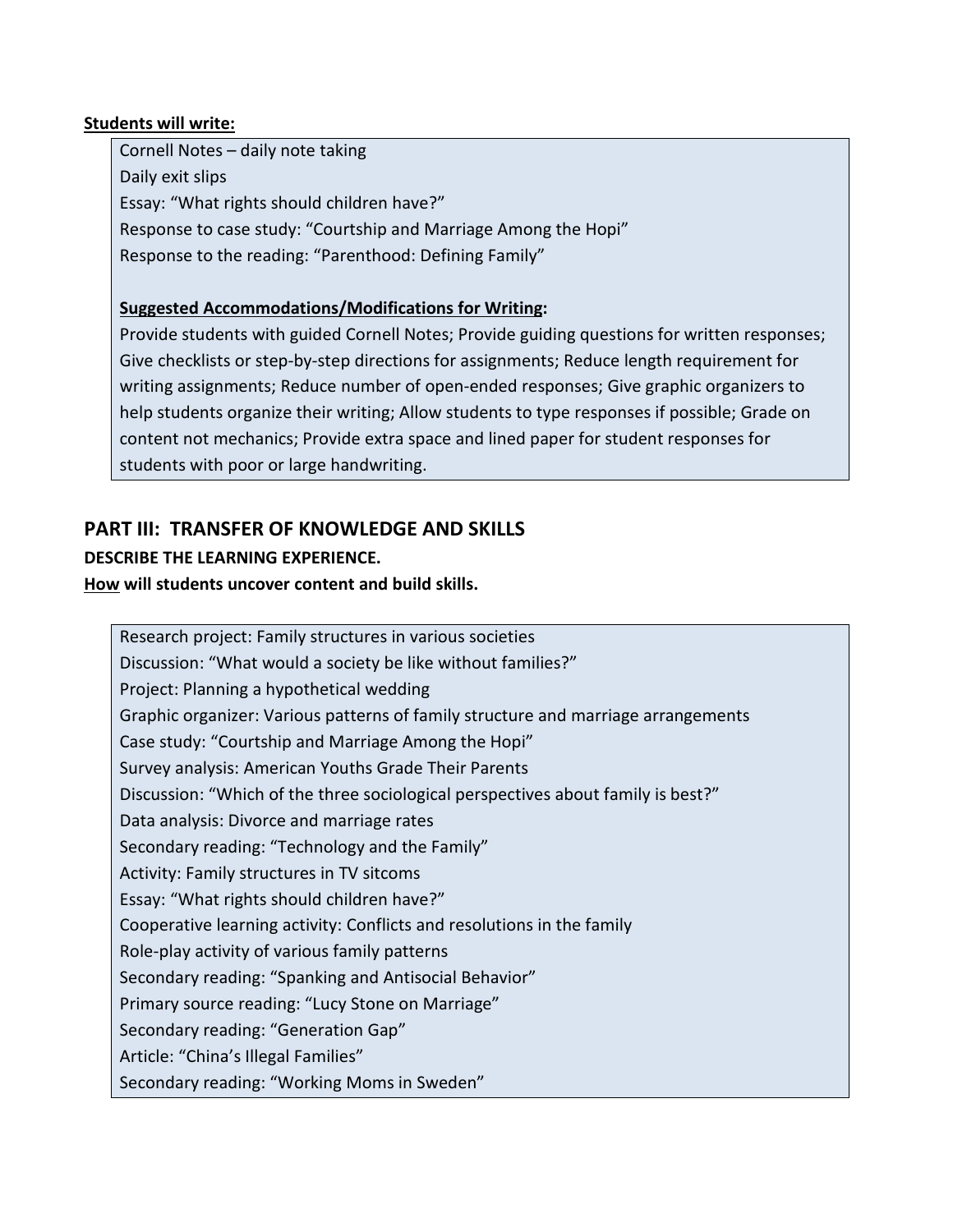Interview project: "My Next Guest Is…" Advice column activity Reading and response: "Parenthood: Defining Family" Family history project Marriage interview project Secondary reading: "Marriage and Divorce" Family Virtual Exploration: "Studying a Changing Institution on the World Wide Web" Project: "Life Happens: Understanding the impact of socioeconomic status on an individual's decisions"

## **Suggested Accommodations/Modifications for Assignments and Instruction:**

Provide students with Socratic questions in advance so that they can formulate answers and contribute to discussions more effectively; Pre-teach necessary vocabulary and skills; Provide student with a vocabulary quick reference sheet to assist in comprehension; Provide students with guided Cornell Notes; Break lectures into small portions; Use graphic organizers for writing assignments; Use exit slips to check for understanding of new concepts; Chunk assignments into smaller portions.

# **PART IV: EVIDENCE OF LEARNING**



# **IDENTIFY THE METHODS BY WHICH STUDENTS WILL DEMONSTRATE THEIR UNDERSTANDING OF CONTENT AND THEIR ABILITY TO APPLY SKILLS. IDENTIFY BLOOM'S LEVELS.**

## **Formative Assessments:**

**HW/CW activities**: Graphic organizer: Various patterns of family structure and marriage arrangements; "Courtship and Marriage Among the Hopi"; Survey analysis: American Youths Grade Their Parents; Activity: Family structures in TV sitcoms; Essay: "What rights should children have?"; Cooperative learning activity: Conflicts and resolutions in the family; Role-play activity of various family patterns; "Spanking and Antisocial Behavior"; "Lucy Stone on Marriage"; "Generation Gap"; "China's Illegal Families"; "Working Moms in Sweden"; Advice column activity; "Marriage and Divorce"; Family Virtual Exploration: "Studying a Changing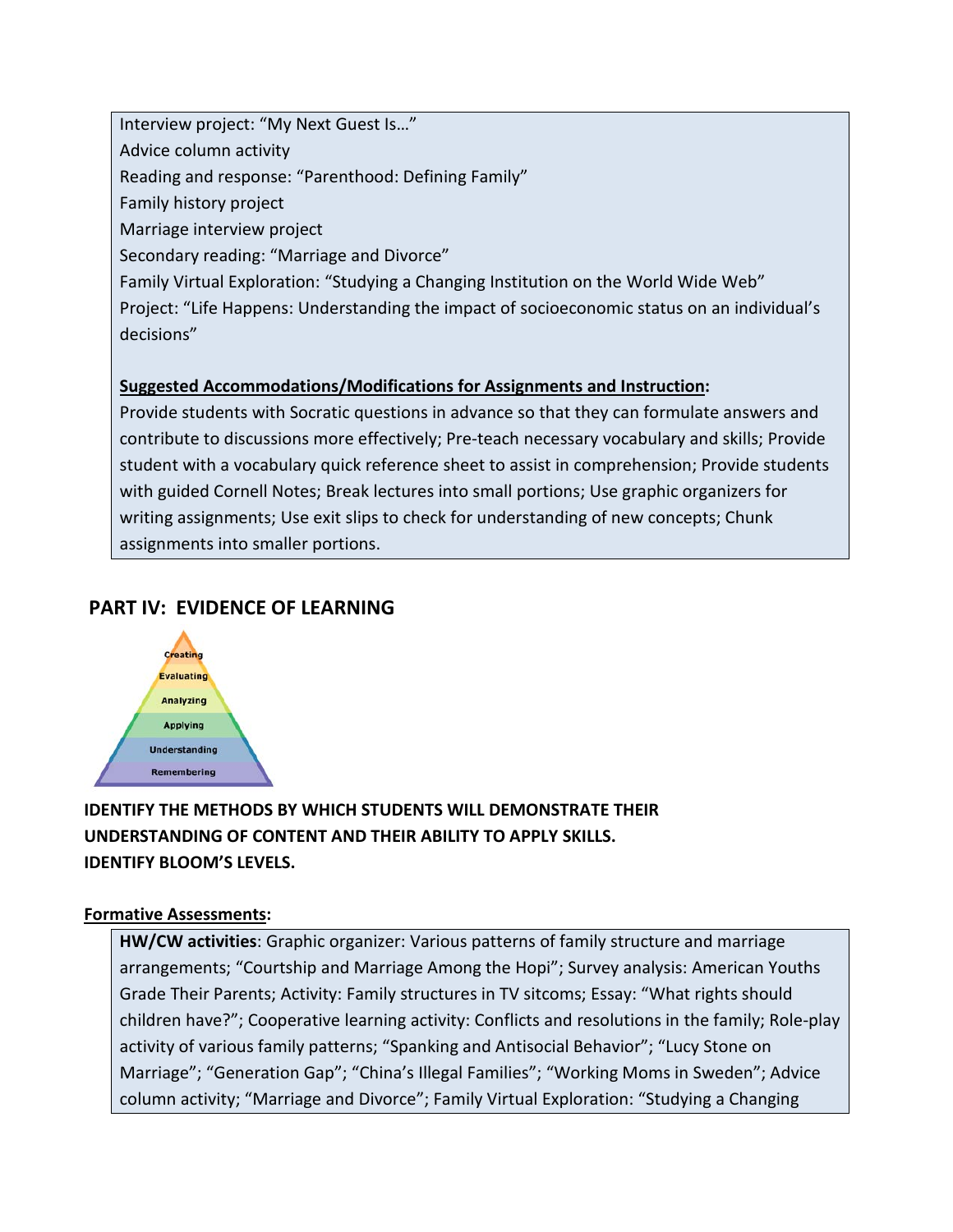Institution on the World Wide Web"

**In-Class Discussion**: "What would a society be like without families?"

**Socratic Seminar:** "Which of the three sociological perspectives about family is best?"

**Notebook**: Daily Cornell Notes

**\*These assessments will mostly require students to: remember, understand, apply, and analyze.\***

## **Accommodations/Modifications:**

**Suggested Modifications/Accommodations for Formative Assessments**: Reduce number of open-ended questions; Highlight, underline, or bold key terms; Grade content rather than mechanics; Divide or chunk assessments into portions; Provide graphic organizers for written assignments; Give partial credit for open-ended response answers; Provide extra space and/or lined paper for student responses for students with poor or large handwriting; Increase spacing to reduce visual clutter; Put fewer questions on each page; Allow students to use notes for open-ended questions; Read directions aloud and clarify, restate, or reword directions as necessary.

**Suggested for gifted & talented students**: Provide supplementary assignments and readings; Use inquiry based practices and allow students opportunities to conduct additional research; Provide assignment choices that require more detail and deeper understanding.

### **Summative Assessments:**

**Common Unit Benchmark Test**: The Family: Multiple Choice & Open Ended Response Questions; section quizzes

**\*These assessments will mostly require students to: apply, analyze, evaluate, and create.\***

### **Accommodations/Modifications:**

**Suggested Modifications/Accommodations for Summative Assessments**: Reduce number of open-ended questions; Highlight, underline, or bold key terms; Grade content rather than mechanics; Divide or chunk assessments into portions and give over multiple days if necessary; Provide graphic organizers for written responses; Give partial credit for open-ended response answers; Increase spacing to reduce visual clutter on pages; Put fewer question on each page; Allow students to use notes for open-ended questions; Read directions for each section aloud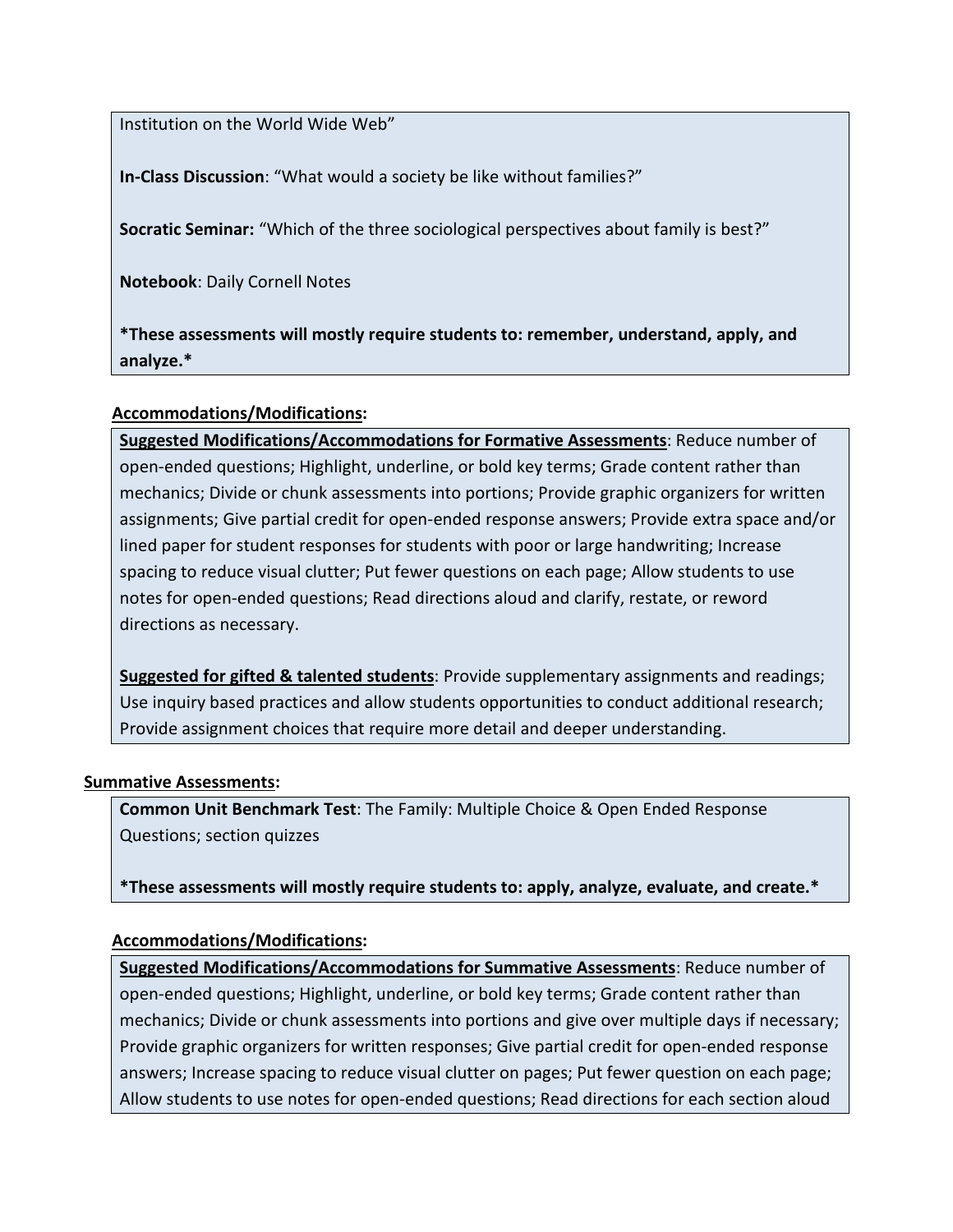and clarify, restate, or reword directions as necessary.

**Suggested for gifted & talented students**: Provide supplementary or lengthier readings on assessments; Provide enrichment activities for students who complete assessments quickly; Develop open-ended questions that require more detailed responses and deeper understanding of material.

## **Performance Assessments:**

Research project: Family structures in various societies Project: Planning a hypothetical wedding Interview project: "My Next Guest Is…" Family history project Marriage interview project Project: "Life Happens"

**\*These assessments will mostly require students to: apply, analyze, evaluate, and create.\*** 

## **Accommodations/Modifications:**

**Suggested Modifications/Accommodations for Performance Assessments**: Extended time, After-school support; Provide oral and written instructions; Allow students to work with partners; Provide step-by-step directions or checklists for assignments; Use concrete examples; Divide or chunk assignments into portions; Give students a timeline/calendar with due dates and post due dates in a visible place in the room - refer to them daily to improve time management.

**Suggested for gifted & talented students**: Use inquiry based practices and allow students opportunities to conduct additional research; Provide project choices that require more detail and deeper understanding of material; Allow students to conduct their own research study.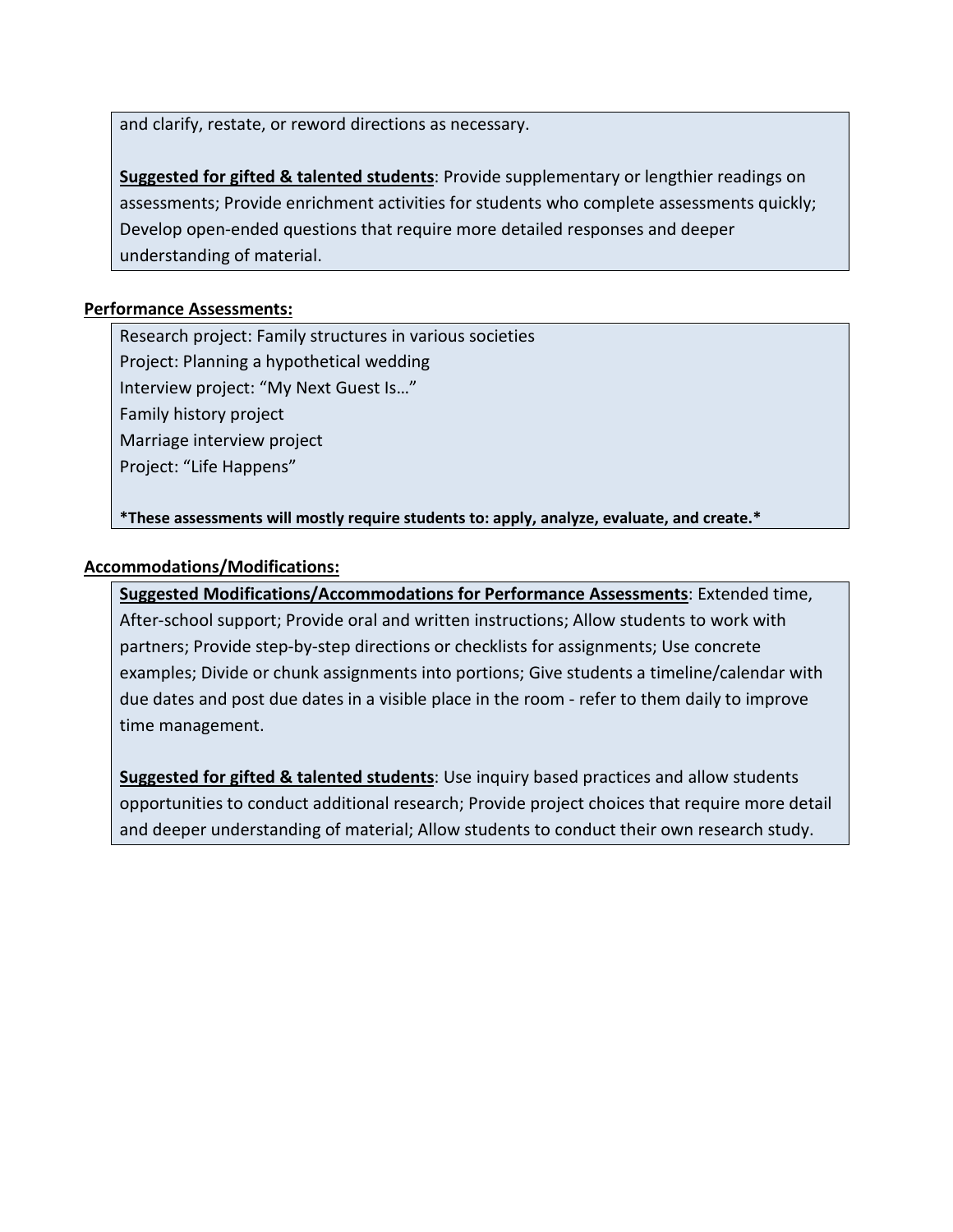# Black Horse Pike Regional School District

ENGAGING STUDENTS FOSTERING ACHIEVEMENT CULTIVATING 21<sup>ST</sup> CENTURY GLOBAL SKILLS

# **PART I: UNIT RATIONALE**

## **WHY ARE STUDENTS LEARNING THIS CONTENT AND THESE SKILLS?**

| <b>Course/Unit Title:</b>     | <b>Unit Summary:</b>                                                  |
|-------------------------------|-----------------------------------------------------------------------|
|                               | Human societies routinely accomplish what, when one thinks            |
| <b>SOCIOLOGY</b>              | about it, are remarkable feats of coordination: providing food and    |
|                               | shelter, waging war, producing rituals and spiritual meanings,        |
| <b>UNIT 5: SOCIAL</b>         | fostering technological innovation, and governing, all of which       |
| <b>STRUCTURE &amp; SOCIAL</b> | require the participation of many people in a complex set of          |
| <b>STRATIFICATION</b>         | interactions. The study of social organization provides the tools     |
|                               | for understanding the forms and processes that enable people to       |
| <b>Grade Level(s):</b>        | accomplish such routine miracles of social choreography.              |
|                               | This unit also explores how rewards and opportunities are             |
| $11 - 12$                     | differentially available to individuals and groups. Patterns of       |
|                               | inequality are based on a variety of sources. Sociologists define     |
|                               | and measure social class, race and ethnicity, and gender, for         |
|                               | example. Importantly, students learn how these factors affect         |
|                               | individuals' access to different resources and opportunities.         |
|                               | Resources and opportunities are connected to larger patterns of       |
|                               | power and privilege in a given society. A key aspect of the study     |
|                               | of social stratification is an understanding of how these patterns    |
|                               | of inequality are maintained and challenged.                          |
|                               |                                                                       |
| <b>Essential Question(s):</b> | <b>Enduring Understanding(s):</b>                                     |
| What is meant by              | A society's social structure includes the underlying                  |
| social structure,             | patterns of relationships in a group, including a number              |
| and what are the              | of statuses and roles of that society's individuals.                  |
| various patterns of           | Each status is a variety of roles, or expected behaviors<br>$\bullet$ |
| social structures?            | that become associated with that particular status.                   |
| How do statuses<br>$\bullet$  | Individuals follow mutually understood norms according                |
| and roles interact            | to each of their statuses, and frequently experience                  |
| with each other to            | conflict and strain when they have too many roles to                  |
| create a complex              | play.                                                                 |
| social structure?             | Preindustrial societal structures developed in a variety of           |
| How were the                  | fashions, including hunter-gathering societies,                       |
| earliest                      | horticultural societies, pastoral societies, and agricultural         |
| preindustrial                 | societies; each of these social structures operated in a              |
| societies                     | way that would enable the basic needs of its members to               |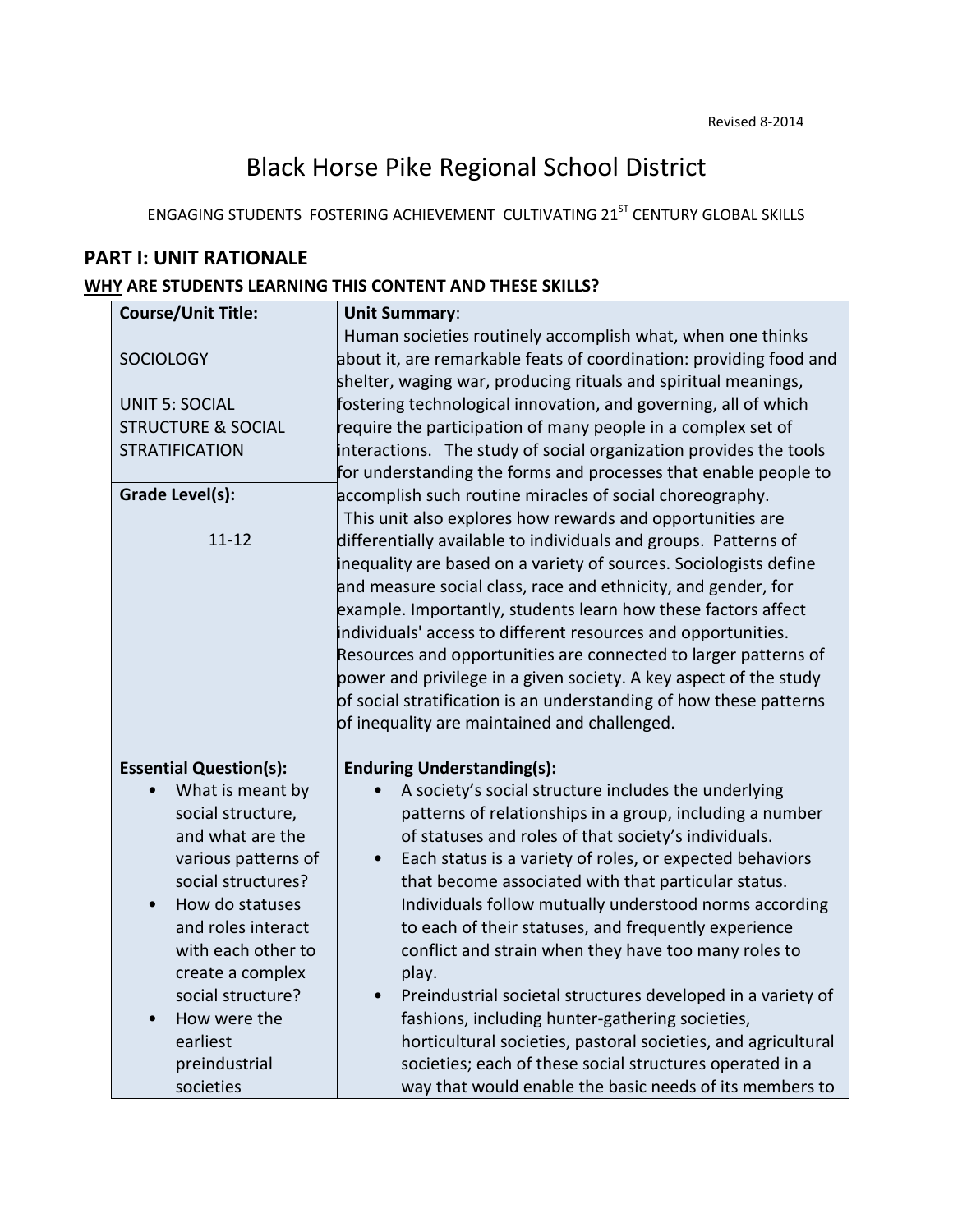structured?

- How and why did preindustrial societies develop into postindustrial societies?
- How do the major divisions of social stratification affect a person's social standing?
- In what ways does social stratification impact a society?
- How have the major social classes in America interacted with one another?
- How does poverty impact one's life?
- How does one's race, ethnicity, gender, and age influence one's probability to live in poverty?
- In what ways can social mobility impact one's position in society?

be met.

- The Industrial Revolution created two new types of societies, industrial and postindustrial societies. Social instability has been linked to the transition from an industrial to a postindustrial society.
- Stratification is the division of society into classes that have unequal amounts of wealth, power, and prestige. Each of these divisions of social stratification interacts in order to produce an individual's social standing.
- While some sociologists believe that social stratification ensures that the most qualified individuals fill the most important positions, other sociologists believe that inequality exists because some people are willing to exploit others, still other sociologists believe that people are socialized to accept (and therefore not question) the existing stratification structure.
- Sociologists have identified several social classes in the U.S.: the upper class, middle class, working class, working poor, and underclass. People in all of these classes have intermingled with one another to create the society of modern America.
- Poverty is widespread in the United States, and those who live in poverty experience extreme difficulty in completing the simplest tasks associated with American society.
- The poor in the U.S. are disproportionately represented by African Americans, Latinos, women, and children, for a variety of different reasons.
- Although there is vastly unequal social structure in the United States, individuals also experience a variety of ways in which to improve their social standings, through both horizontal and vertical social mobility.

# **PART II: INSTRUCTIONAL STRATEGIES AND RESOURCES DESCRIBE THE LEARNING TARGETS.**

## **After each target, identify the NJCCCS or Common Core Standards that are applicable**

| <b>Learning Target</b>                               | <b>NJCCCS or CCSS</b> |
|------------------------------------------------------|-----------------------|
| (1) Identify and describe social structure.          | $(1)$ 6.3.12          |
| (2) Differentiate between various types of statuses. | RH.11-12.2            |
|                                                      | $(2)$ 6.3.12          |
|                                                      | RH.11-12.4            |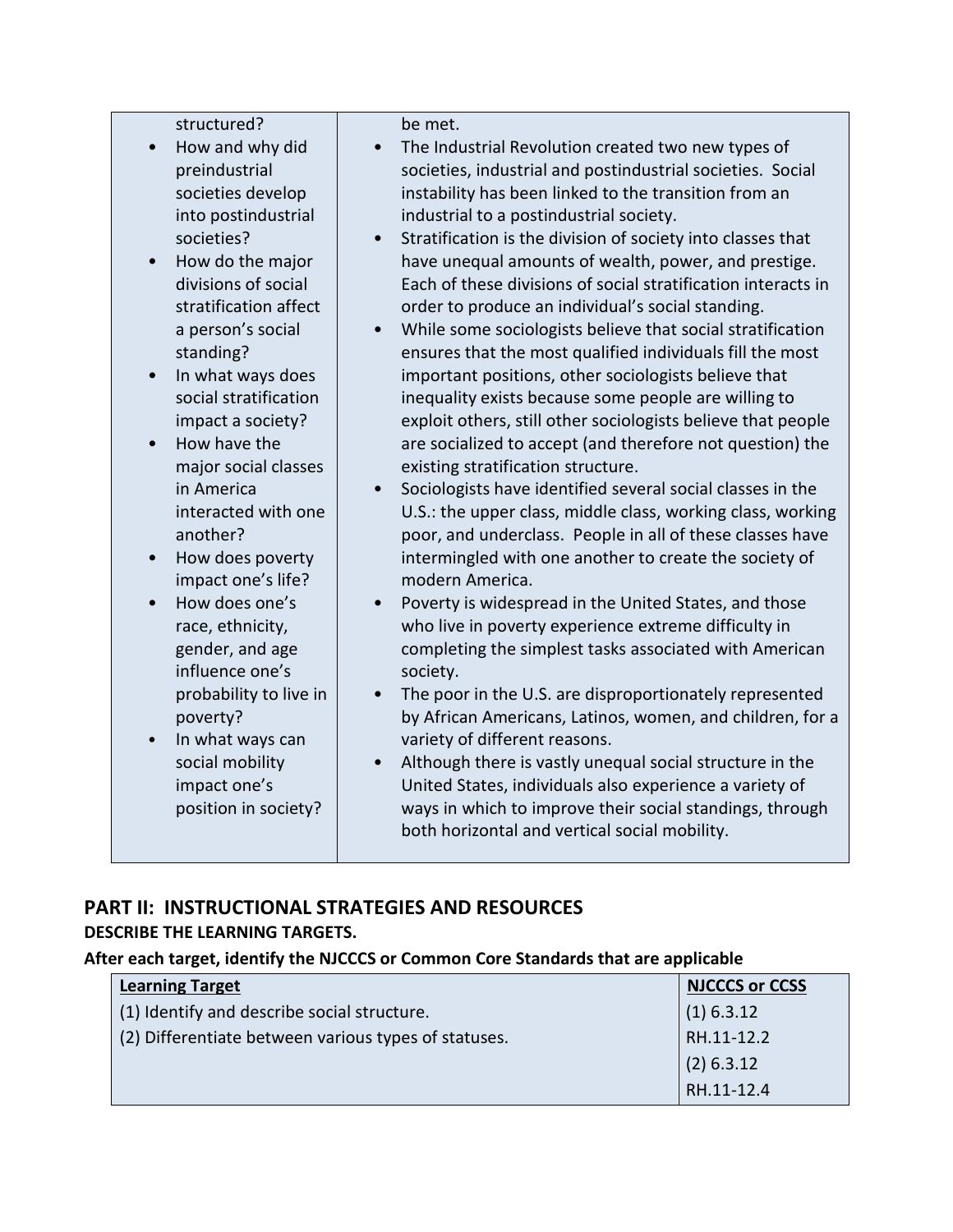| (3) Illustrate the various roles that are associated with ones' status.      | (3) 6.3.12    |
|------------------------------------------------------------------------------|---------------|
| (4) Analyze how people's roles work together to create social                | RH.11-12.3    |
| interaction.                                                                 | $(4)$ 6.3.12  |
| (5) Compare and contrast between role conflict and role strain.              | RH.11-12.10   |
| (6) Hypothesize how an individual might act under role conflict or role      | (5) 6.3.12    |
| strain.                                                                      | RH.11-12.4    |
| (7) Compare and contrast between the various types of preindustrial          | $(6)$ 6.3.12  |
| societies.                                                                   | RH.11-12.7    |
| (8) Analyze how preindustrial societies developed into postindustrial        | $(7)$ 6.3.12  |
| societies.                                                                   | RH.11-12.3    |
| (9) Identify and define social stratification and social class.              | $(8)$ 6.3.12  |
| (10) Hypothesize how the divisions of social stratification interact to      | RH.11-12.3    |
| create one's social standing.                                                | (9) 6.3.12    |
| (11) Judge the importance of the various divisions of social stratification. | RH.11-12.2    |
| (12) Critique social stratification from the three theoretical perspectives. | $(10)$ 6.3.12 |
| (13) Describe the role played by class consciousness in the United           | RH.11-12.3    |
| States.                                                                      | $(11)$ 6.3.12 |
| (14) Categorize the various social classes now present in the United         | RH.11-12.7    |
| States.                                                                      | $(12)$ 6.3.12 |
| (15) Define poverty, and analyze its impact on individuals who live in       | RH.11-12.6    |
| poverty.                                                                     | (13) 6.3.12   |
| (16) Critique the various responses to the problem of poverty, and           | RH.11-12.1    |
| recommend a new response to the issue.                                       | $(14)$ 6.3.12 |
| (17) Differentiate between the various types of social mobility.             | RH.11-12.2    |
| (18) Evaluate the success of the various types of social mobility in the     | $(15)$ 6.3.12 |
| U.S.                                                                         | RH.11-12.9    |
|                                                                              | $(16)$ 6.3.12 |
|                                                                              | RH.11-12.7    |
|                                                                              | $(17)$ 6.3.12 |
|                                                                              | RH.11-12.4    |
|                                                                              | (18) 6.3.12   |
|                                                                              | RH.11-12.8    |

## **Inter-Disciplinary Connections:**

**Language Arts Literacy:** Primary source: "Experiment: Adopting Statuses in a Simulated Prison"; Secondary reading: "Reducing Conflict in Two-Career Families"; Primary source: "The Chest-Pounding Duel"; Secondary reading: "The Dark Side of Workplace Technology"; Essay about the unequal distribution of wealth in the U.S.; Secondary source: "You Are What You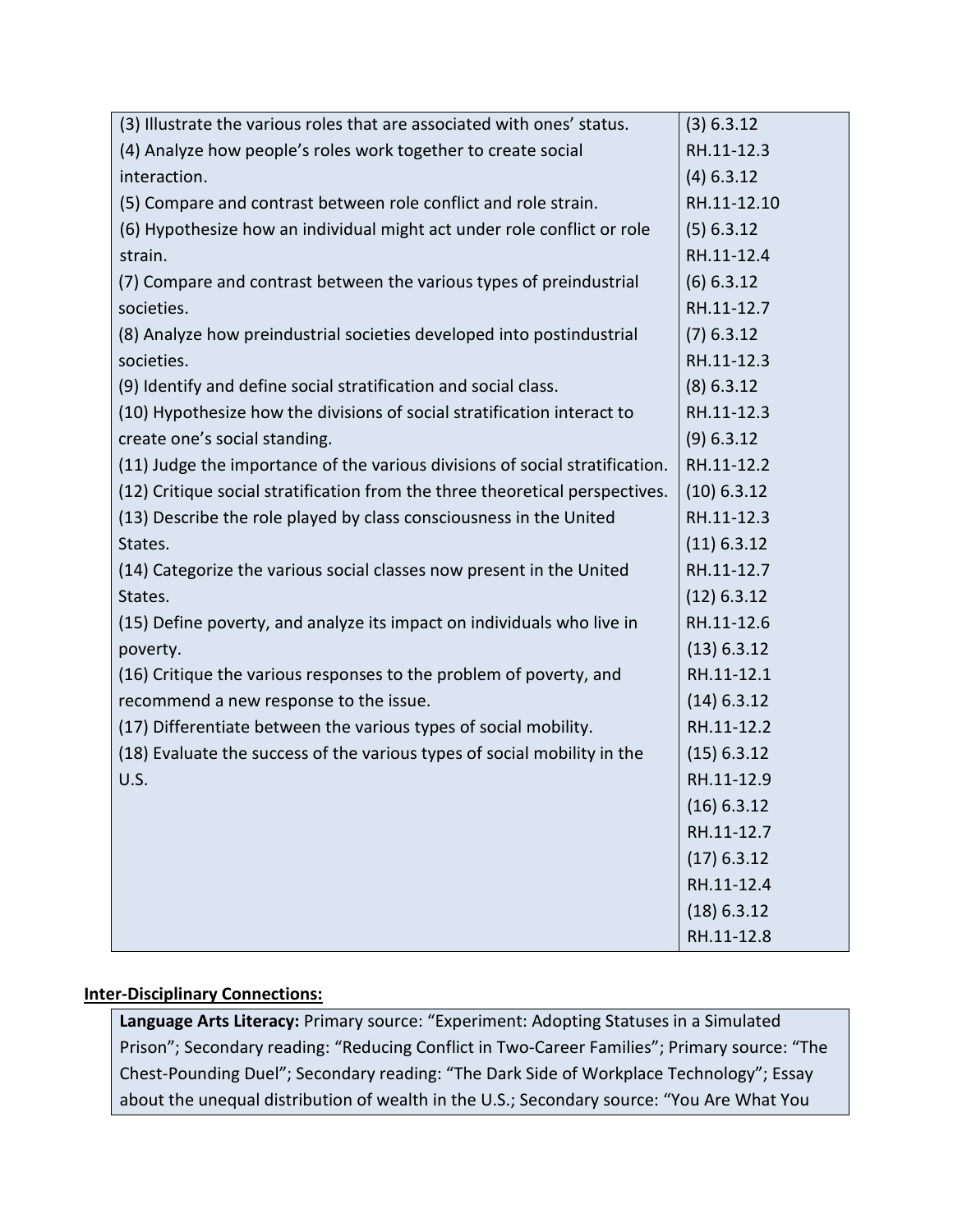Wear"; Secondary reading: "Welfare Reform: Is It Working?"; Primary source: "The Lords of the Garden"; Secondary reading: "The Overworked American"; Secondary reading: "Casting the First Stone"

**Technology:** Microsoft word for typed documents; Video clips; Zimbardo Prion Experiment video; *Dances with Wolves*; Research project: "Is Welfare Reform Working?"; Research project: "How Far Will the Federal Poverty Line Stretch?"; Internet research: "Global Inequality: Comparing Guinea to the United States"; Video: ESPN 30 for 30 *Broke*; Video: "Tammy's Story" **Art:** Role play activity: Dr. Seuss's *Sneetches*; Lyrical analysis project: "Songs of Stratification" **Math:** Analysis of unemployment rates in U.S; Survey about role conflict and strain of students; Analysis of agricultural employment throughout the world; Map analysis of poverty and death around the world

**Science:** Abraham Maslow's hierarchy of needs among the homeless

# **Students will engage with the following text:**

*Sociology & You*, Glencoe-McGraw Hill (2008) Primary source: "Experiment: Adopting Statuses in a Simulated Prison" Secondary reading: "Reducing Conflict in Two-Career Families" Primary source: "The Chest-Pounding Duel" Secondary reading: "The Dark Side of Workplace Technology" Dr. Seuss's *Sneetches* Secondary source: "You Are What You Wear" Secondary reading: "Welfare Reform: Is It Working?" Primary source: "The Lords of the Garden" Secondary reading: "The Overworked American" Secondary reading: "Casting the First Stone" *Down to Earth Sociology* Readings: "The Importance of Being Beautiful", "The Uses of Poverty", and "The U.S. Upper Class"

## **Suggested Accommodations/Modifications for Reading:**

Highlight or underline main ideas in reading materials or provide annotated copies of readings; Provide students with summaries of primary source documents; Pre-teach necessary vocabulary and skills; Provide student with a vocabulary quick reference sheet to assist in comprehension; Allow students to listen to audio recordings of readings if available; Give students reading materials in advance so that they can pre-read, ask questions, and then reread materials; Provide guiding questions to complete when reading to ensure an understanding of main ideas.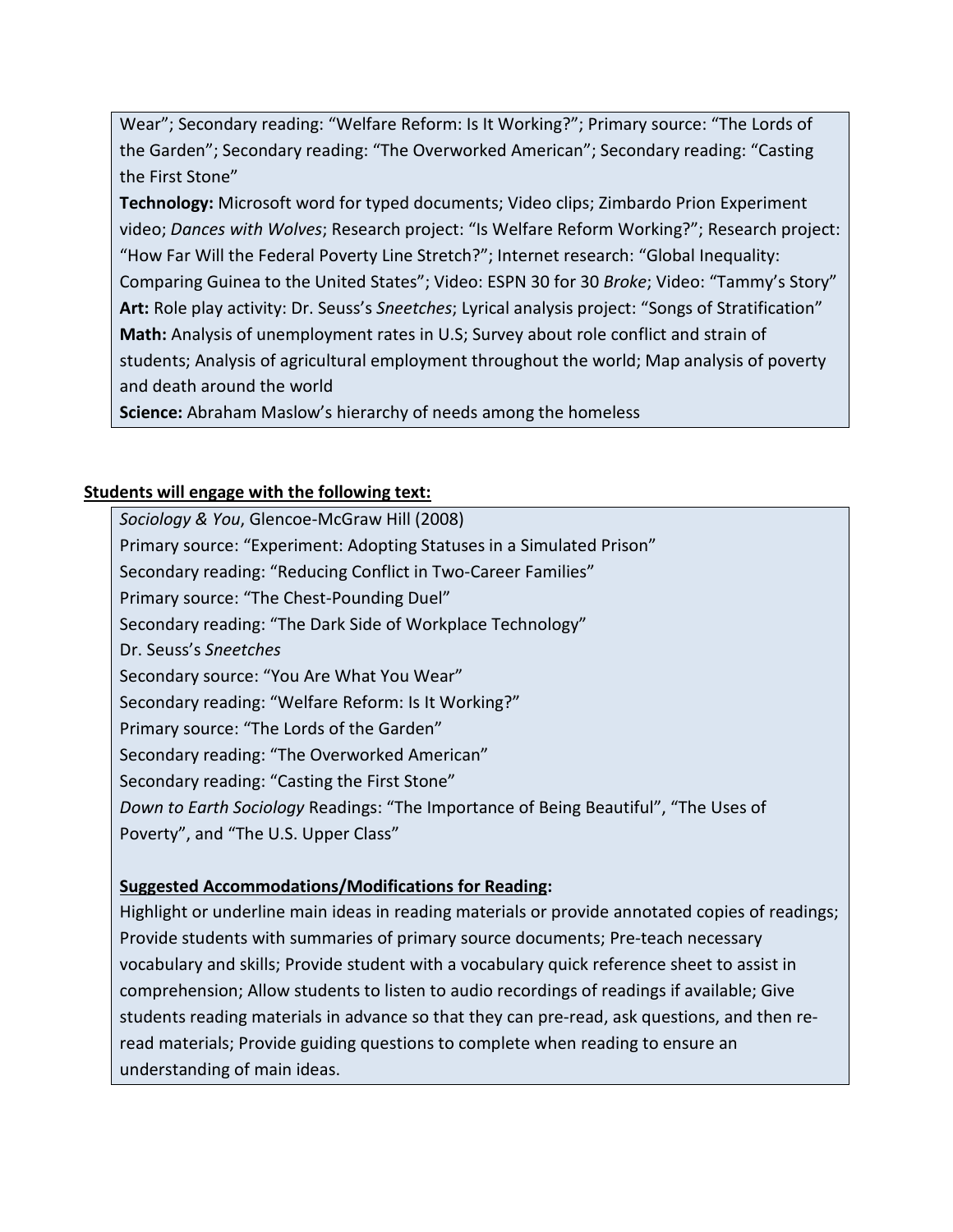## **Students will write:**

Cornell Notes – daily note taking Daily exit slips Essay about the statuses of various historical figures Essay response to statuses and roles in Zimbardo prison experiment Essay: How to balance personal goals of family and career Essay: How might people survive in a dystopian society? Essay about the unequal distribution of wealth in the U.S. Essay about India's caste system vs. U.S. open-class system

# **Suggested Accommodations/Modifications for Writing:**

Provide students with guided Cornell Notes; Provide guiding questions for written responses; Give checklists or step-by-step directions for assignments; Reduce length requirement for writing assignments; Reduce number of open-ended responses; Give graphic organizers to help students organize their writing; Allow students to type responses if possible; Grade on content not mechanics; Provide extra space and lined paper for student responses for students with poor or large handwriting.

# **PART III: TRANSFER OF KNOWLEDGE AND SKILLS**

## **DESCRIBE THE LEARNING EXPERIENCE.**

## **How will students uncover content and build skills.**

Activity: Deck of cards representing social statuses Simulation: Distinction between statuses and roles Index cards to differentiate between various vocabulary terms related to statuses Master statuses of various historical figures Video, reading, discussion, and response: Zimbardo prison experiment Analysis of unemployment rates in U.S. Survey about role conflict and strain of students Secondary reading: "Reducing Conflict in Two-Career Families" Essay: How to balance personal goals of family and career Graphic organizer of various types of preindustrial societies Film of preindustrial societies: *Dances with Wolves* Primary source: "The Chest-Pounding Duel" Discussion about the transition from preindustrial societies to postindustrial societies Analysis of agricultural employment throughout the world Socratic seminar and essay response: "How might people survive in a dystopian society?" Secondary reading: "The Dark Side of Workplace Technology"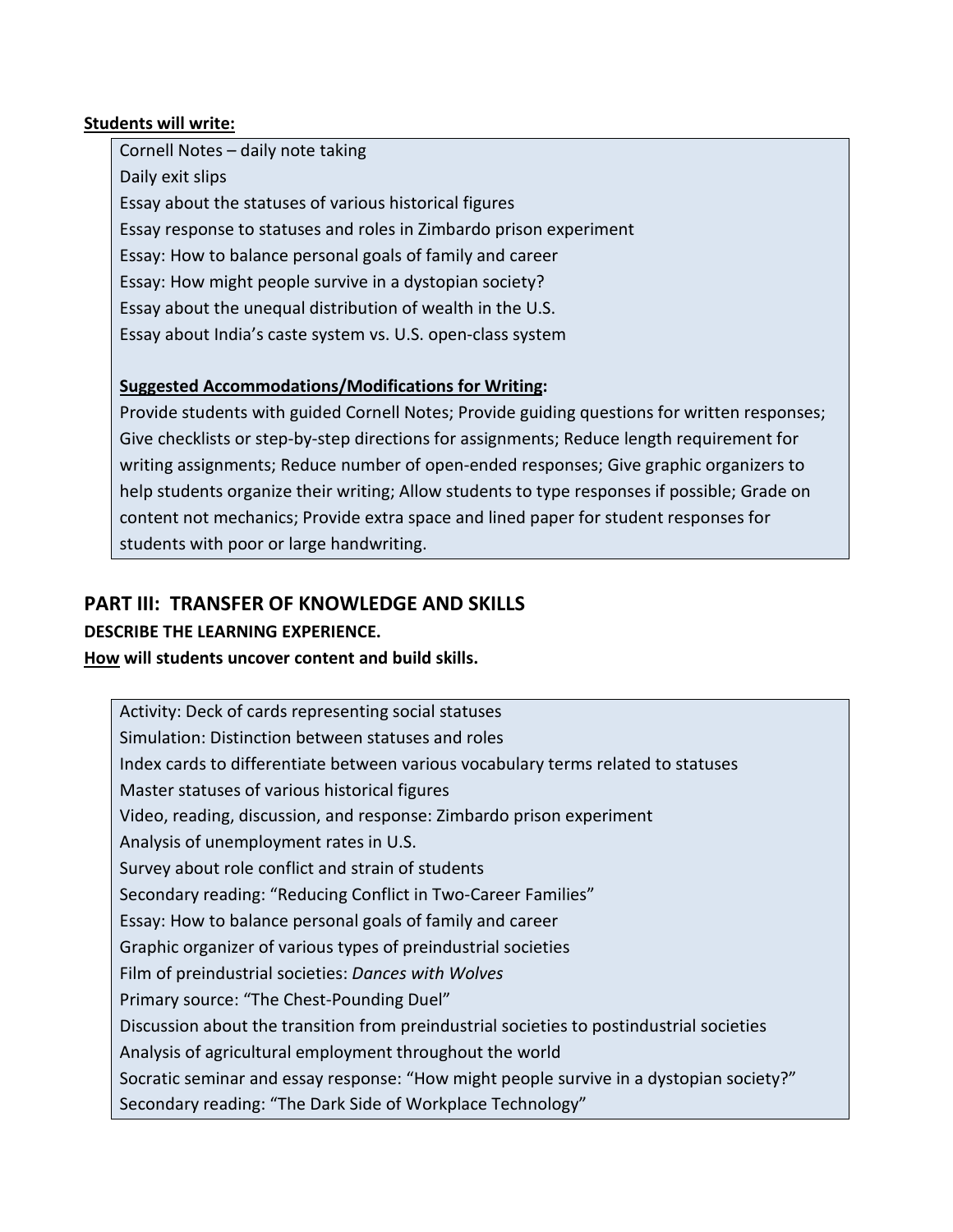Role play activity: Dr. Seuss's *Sneetches*

Map analysis of poverty and death around the world

Essay about the unequal distribution of wealth in the U.S., both historically and in modern times

Discussion about the importance of the various dimensions of stratification

Secondary source: "You Are What You Wear"

Discussion about stratification in BHPRSD

Graphic organizer about social classes in America

Discussion: Abraham Maslow's hierarchy of needs among the homeless

Service project: Assisting with the poorest members of Gloucester Township

Poster project: Statuses and social classes of students' families

Socratic Seminar: "What should be done about poverty in the United States?"

Secondary reading: "Welfare Reform: Is It Working?"

Primary source: "The Lords of the Garden"

Secondary reading: "The Overworked American"

Secondary reading: "Casting the First Stone"

Research project: "Is Welfare Reform Working?"

Skits: "Presenting the Sociology Class Players In…"

Lyrical analysis project: "Songs of Stratification"

Research project: "How Far Will the Federal Poverty Line Stretch?"

Discussion: Six Statements to Describe Social Stratification in the United States

Guided Fantasy Activity: "The Titanic Game"

Project: Food Stamp Challenge

Internet research: "Global Inequality: Comparing Guinea to the United States"

Discussion and essay about India's caste system vs. U.S. open-class system

Video: ESPN 30 for 30 *Broke*

Video: "Tammy's Story"

*Down to Earth Sociology* Readings: "The Importance of Being Beautiful", "The Uses of

Poverty", and "The U.S. Upper Class"

"Sociopoly: Life on the Boardwalk"

"Life Happens: A Work, Class, & Access to Resources Exercise"

Concrete example of social stratification using brownies

Discussion: Knowledge of the Hidden Rules of Social Class

## **Suggested Accommodations/Modifications for Assignments and Instruction:**

Provide students with Socratic questions in advance so that they can formulate answers and contribute to discussions more effectively; Pre-teach necessary vocabulary and skills; Provide student with a vocabulary quick reference sheet to assist in comprehension; Provide students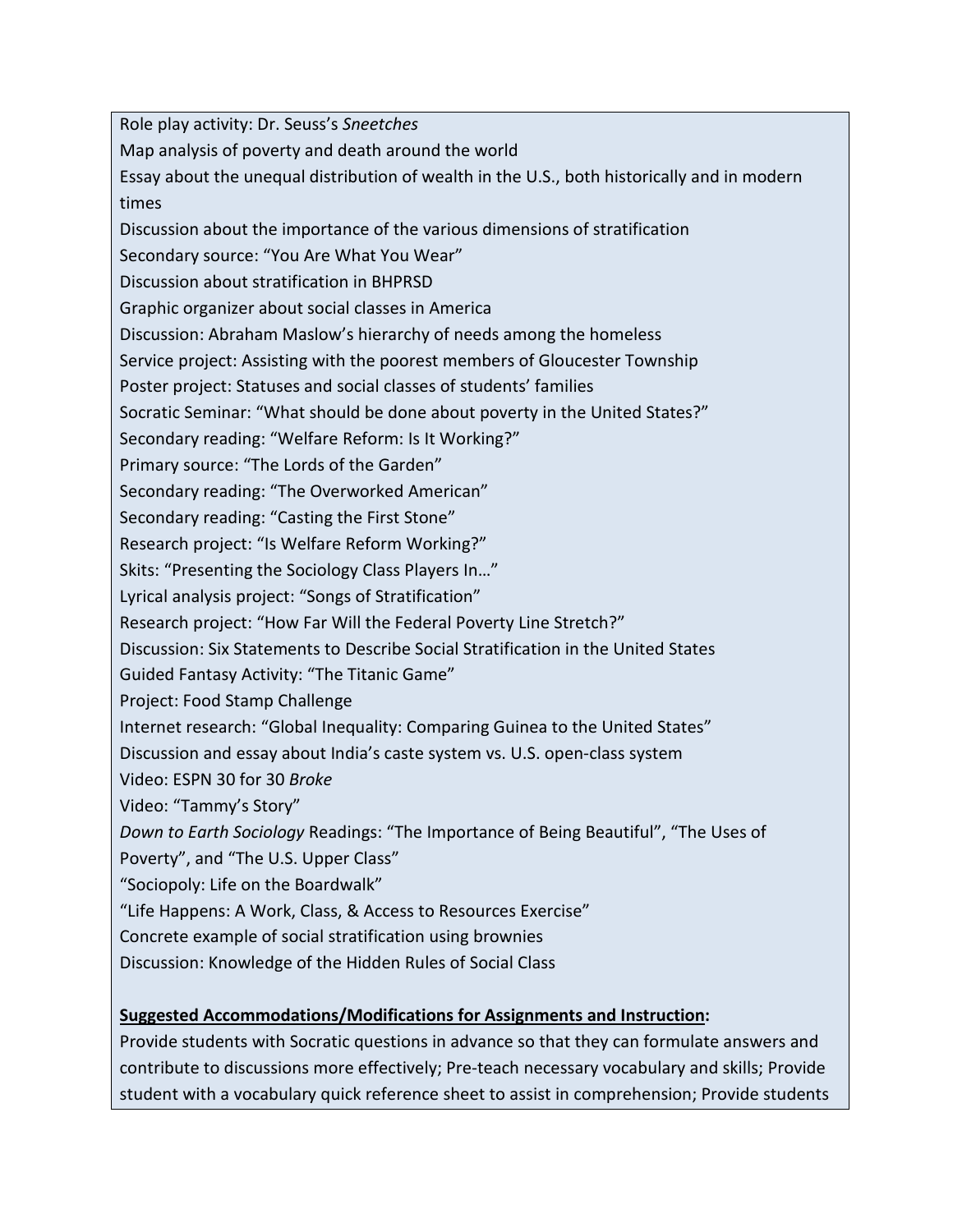with guided Cornell Notes; Break lectures into small portions; Use graphic organizers for writing assignments; Use exit slips to check for understanding of new concepts; Chunk assignments into smaller portions.

# **PART IV: EVIDENCE OF LEARNING**



# **IDENTIFY THE METHODS BY WHICH STUDENTS WILL DEMONSTRATE THEIR UNDERSTANDING OF CONTENT AND THEIR ABILITY TO APPLY SKILLS. IDENTIFY BLOOM'S LEVELS.**

#### **Formative Assessments:**

**HW/CW activities**: Deck of cards representing social statuses; Essay about master statuses of various historical figures; Zimbardo prison experiment; Analysis of unemployment rates in U.S.; Survey about role conflict and strain of students; "Reducing Conflict in Two-Career Families"; Essay about how to balance personal goals of family and career; Graphic organizer of various types of preindustrial societies; "The Chest-Pounding Duel"; Analysis of agricultural employment throughout the world; Dr. Seuss's *Sneetches*; Map analysis of poverty and death around the world; "You Are What You Wear"; Graphic organizer about social classes in America; "Welfare Reform: Is It Working?"; "The Lords of the Garden"; "The Overworked American"; "Casting the First Stone"; "The Titanic Game"; ESPN 30 for 30 *Broke*; "Tammy's Story"; "Sociopoly: Life on the Boardwalk"; "Life Happens: A Work, Class, & Access to Resources Exercise"; Concrete example of social stratification using brownies

**In-Class Discussion**: Distinction between statuses and roles; Transition from preindustrial societies to postindustrial societies; Importance of the various dimensions of stratification; Stratification in BHPRSD; Abraham Maslow's hierarchy of needs among the homeless; Six Statements to Describe Social Stratification in the United States; India's caste system vs. U.S. open-class system; Knowledge of the Hidden Rules of Social Class

**Socratic Seminar:** "How might people survive in a dystopian society?"; "What should be done about poverty in the United States?"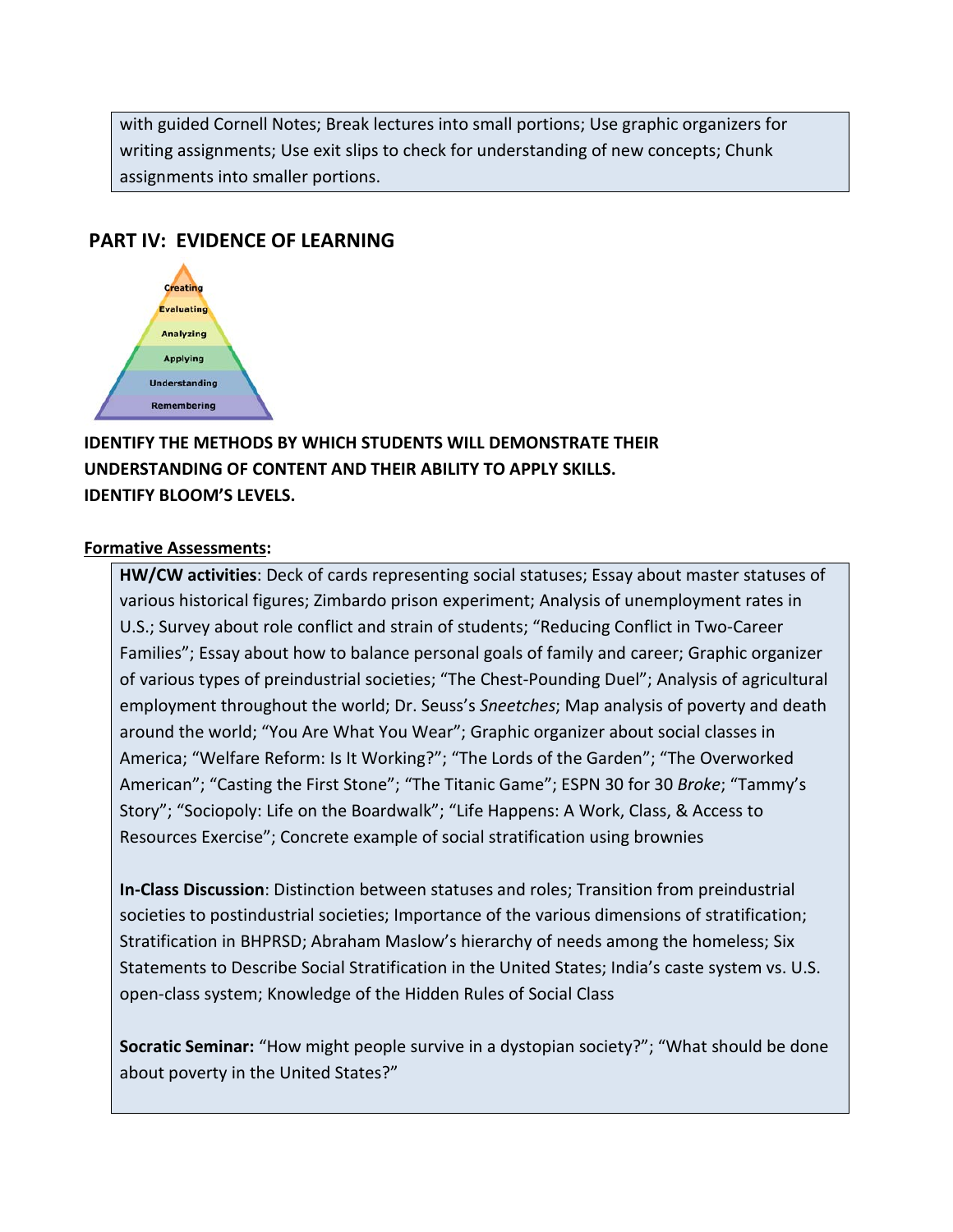**Notebook**: Daily Cornell Notes

**\*These assessments will mostly require students to: remember, understand, apply, and analyze.\***

## **Accommodations/Modifications:**

**Suggested Modifications/Accommodations for Formative Assessments**: Reduce number of open-ended questions; Highlight, underline, or bold key terms; Grade content rather than mechanics; Divide or chunk assessments into portions; Provide graphic organizers for written assignments; Give partial credit for open-ended response answers; Provide extra space and/or lined paper for student responses for students with poor or large handwriting; Increase spacing to reduce visual clutter; Put fewer questions on each page; Allow students to use notes for open-ended questions; Read directions aloud and clarify, restate, or reword directions as necessary.

**Suggested for gifted & talented students**: Provide supplementary assignments and readings; Use inquiry based practices and allow students opportunities to conduct additional research; Provide assignment choices that require more detail and deeper understanding.

### **Summative Assessments:**

**Common Unit Benchmark Test**: Social Structure & Social Stratification: Multiple Choice & Open Ended Response Questions; section quizzes

**\*These assessments will mostly require students to: apply, analyze, evaluate, and create.\***

### **Accommodations/Modifications:**

**Suggested Modifications/Accommodations for Summative Assessments**: Reduce number of open-ended questions; Highlight, underline, or bold key terms; Grade content rather than mechanics; Divide or chunk assessments into portions and give over multiple days if necessary; Provide graphic organizers for written responses; Give partial credit for open-ended response answers; Increase spacing to reduce visual clutter on pages; Put fewer question on each page; Allow students to use notes for open-ended questions; Read directions for each section aloud and clarify, restate, or reword directions as necessary.

**Suggested for gifted & talented students**: Provide supplementary or lengthier readings on assessments; Provide enrichment activities for students who complete assessments quickly; Develop open-ended questions that require more detailed responses and deeper understanding of material.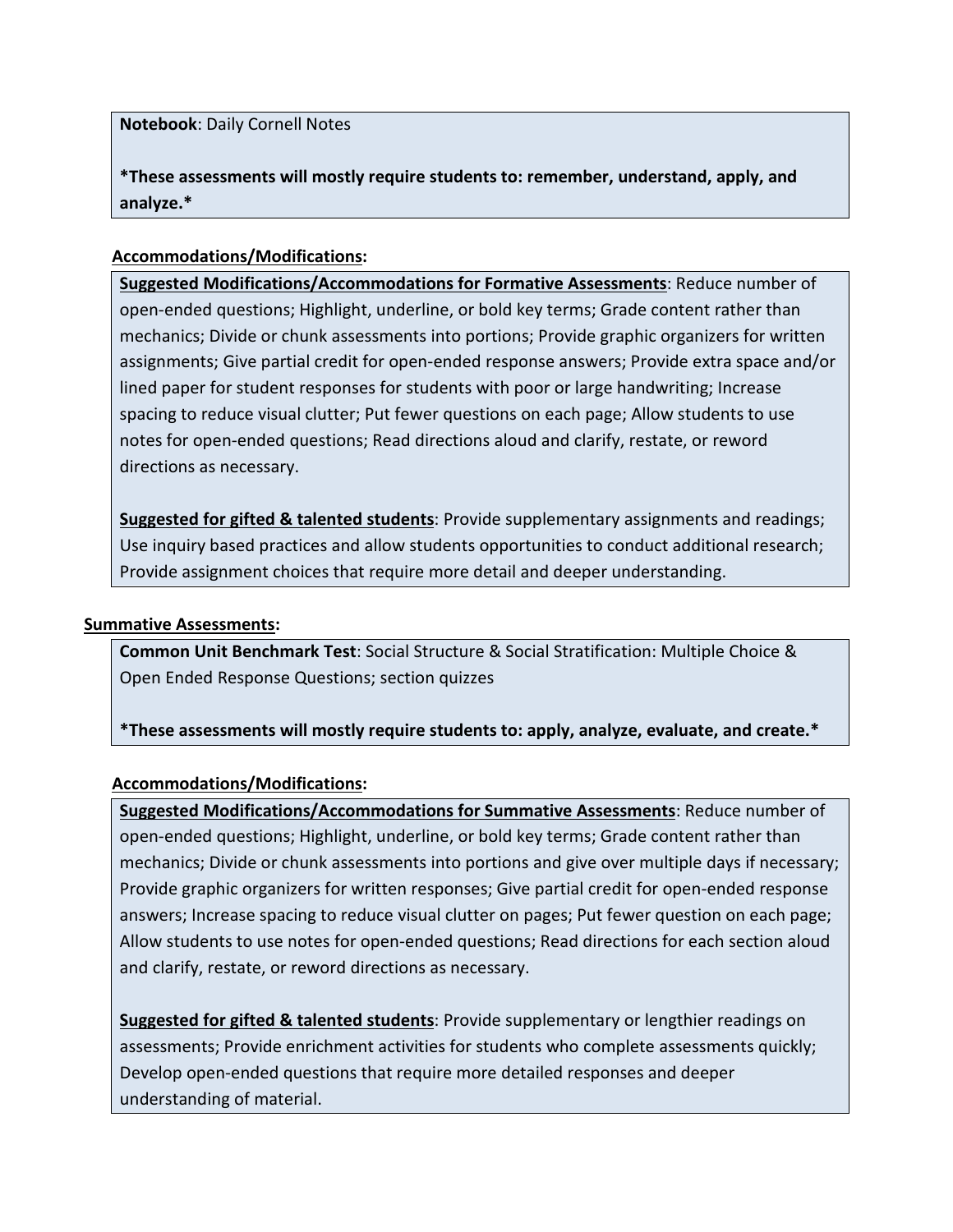### **Performance Assessments:**

Essay about the unequal distribution of wealth in the U.S. Service project: Assisting with the poorest members of Gloucester Township Poster project: Statuses and social classes of students' families Research project: "Is Welfare Reform Working?" Skits: "Presenting the Sociology Class Players In…" Lyrical analysis project: "Songs of Stratification" Research project: "How Far Will the Federal Poverty Line Stretch?" Project: Food Stamp Challenge Internet research: "Global Inequality: Comparing Guinea to the United States"

**\*These assessments will mostly require students to: apply, analyze, evaluate, and create.\*** 

### **Accommodations/Modifications:**

**Suggested Modifications/Accommodations for Performance Assessments**: Extended time, After-school support; Provide oral and written instructions; Allow students to work with partners; Provide step-by-step directions or checklists for assignments; Use concrete examples; Divide or chunk assignments into portions; Give students a timeline/calendar with due dates and post due dates in a visible place in the room - refer to them daily to improve time management.

**Suggested for gifted & talented students**: Use inquiry based practices and allow students opportunities to conduct additional research; Provide project choices that require more detail and deeper understanding of material; Allow students to conduct their own research study.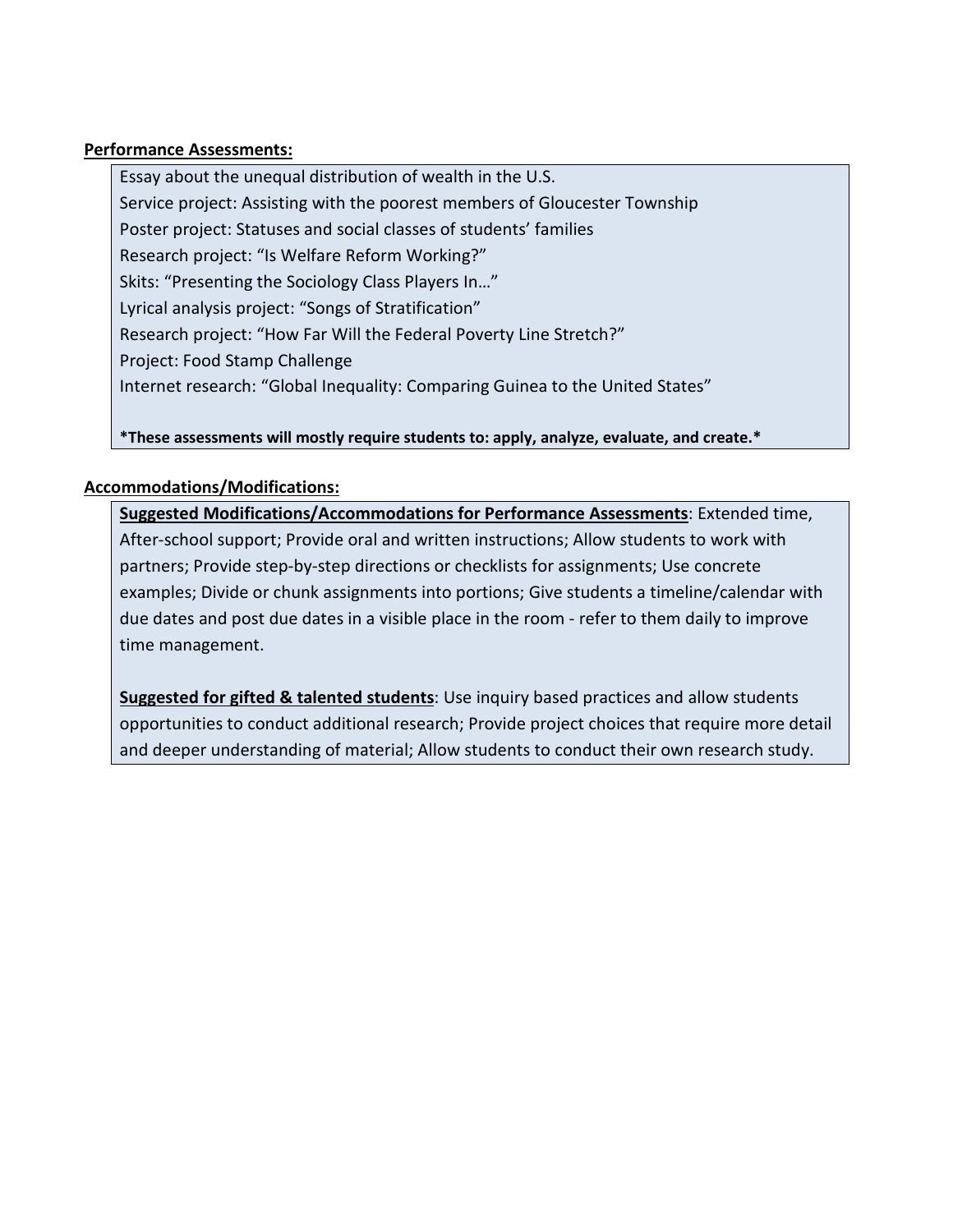# Black Horse Pike Regional School District

ENGAGING STUDENTS FOSTERING ACHIEVEMENT CULTIVATING 21<sup>ST</sup> CENTURY GLOBAL SKILLS

# **PART I: UNIT RATIONALE**

## **WHY ARE STUDENTS LEARNING THIS CONTENT AND THESE SKILLS?**

| <b>Course/Unit Title:</b>     | <b>Unit Summary:</b>                                                                                                                                                                           |
|-------------------------------|------------------------------------------------------------------------------------------------------------------------------------------------------------------------------------------------|
| <b>SOCIOLOGY</b>              | As a social institution sport fulfills some important societal<br>needs. Sport subcultures have developed around team and<br>individual sports which aid to represent sport as a reflection of |
| <b>UNIT 6: SPORT</b>          | society. Functionalism, Conflict Theory, and Symbolic<br>Interactionism all offer an explanation as to the contribution of                                                                     |
| <b>Grade Level(s):</b>        | sport to our society. Sport contributes to upward mobility but<br>also adds elements of racism and sexism in our society.                                                                      |
| $11 - 12$                     |                                                                                                                                                                                                |
| <b>Essential Question(s):</b> | <b>Enduring Understanding(s):</b>                                                                                                                                                              |
| How is a sport                | Sport is defined as a set of competitive activities in which                                                                                                                                   |
| defined?                      | winners and losers are determined by physical                                                                                                                                                  |
| What are sport<br>$\bullet$   | performance within a set of established rules.                                                                                                                                                 |
| subcultures?                  | Sport subcultures are groups with distinct roles, values,<br>$\bullet$                                                                                                                         |
| How does<br>$\bullet$         | norms, and beliefs that are organized around a sport                                                                                                                                           |
| functionalism,                | activity.                                                                                                                                                                                      |
| conflict theory, and          | The functionalism perspective emphasizes social<br>$\bullet$                                                                                                                                   |
| symbolic                      | integration and assumes that athletic teams promote                                                                                                                                            |
| interactionism                | togetherness and belonging in a community.                                                                                                                                                     |
| define sport?                 | The conflict theory emphasizes social conflict and                                                                                                                                             |
| How does sport<br>$\bullet$   | assumes that deep social conflict exists within a                                                                                                                                              |
| lead to social<br>mobility?   | community and persists despite widespread attachment<br>to athletic teams.                                                                                                                     |
| How does sport<br>$\bullet$   | The symbolic interactionism perspective emphasizes                                                                                                                                             |
| lead to racism in             | social concept and assumes that participation in a team                                                                                                                                        |
| society?                      | sport may promote or harm self-esteem depending upon                                                                                                                                           |
| How does sport<br>$\bullet$   | factors such as emphasis on winning and fair play.                                                                                                                                             |
| contribute to                 | Sport may contribute to upward mobility but statistics<br>$\bullet$                                                                                                                            |
| sexism in society?            | indicate this is only in a small percentage of athletes.                                                                                                                                       |
|                               | Stacking is a sign that systematic discrimination exists in<br>$\bullet$<br>sport.                                                                                                             |
|                               | The passage of Title IX has led to equality among the<br>$\bullet$                                                                                                                             |
|                               | sexes in sport.                                                                                                                                                                                |
|                               |                                                                                                                                                                                                |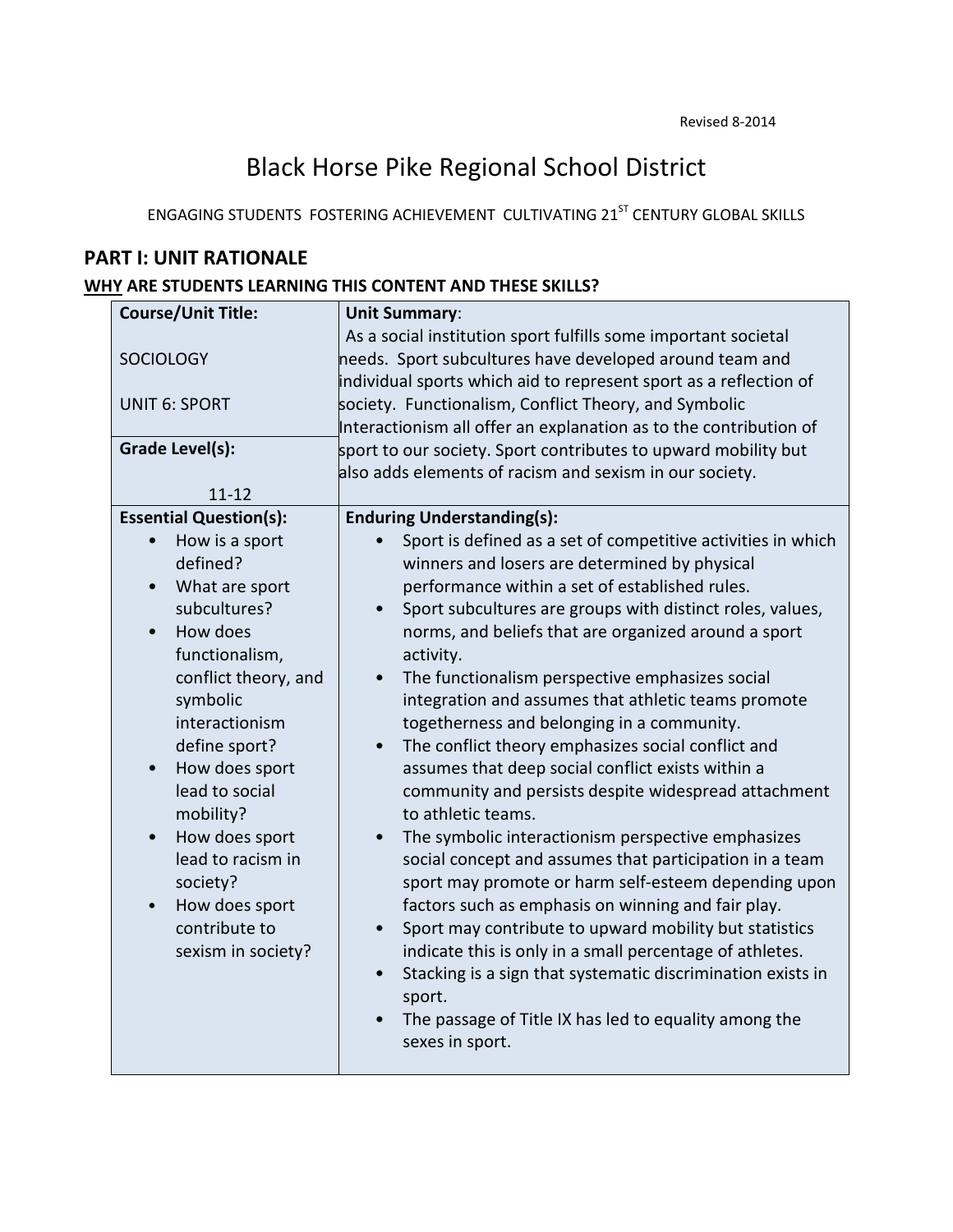# **PART II: INSTRUCTIONAL STRATEGIES AND RESOURCES**

## **DESCRIBE THE LEARNING TARGETS.**

## **After each target, identify the NJCCCS or Common Core Standards that are applicable**

| <b>Learning Target</b>                                            | <b>NJCCCS or CCSS</b> |
|-------------------------------------------------------------------|-----------------------|
| (1) Justify sport as an American institution.                     | $(1)$ SOC.9-12.6.6.12 |
| (2) Compare and contrast sport in America from a functionalist,   | D.2 RH.11-12.4        |
| conflict, and symbolic interactionist perspective.                | $(2)$ SOC.9-12.6.6.12 |
| (3) Understand the relationship between American sport and social | D.2 RH.11-12.3        |
| mobility.                                                         | RH.11.12.7            |
| (4) Cite evidence of sexism and racism in American sport.         | $(3)$ SOC.9-12.6.6.12 |
|                                                                   | D.2 RH.11-12.2        |
|                                                                   | $(4)$ SOC.9-12.6.6.12 |
|                                                                   | D.2 RH.11-12.9        |
|                                                                   |                       |

### **Inter-Disciplinary Connections:**

**Language Arts Literacy**: Vocabulary definitions. Create own definition of sport. Primary source readings. Magazine advertisement analysis. Title IX reading. Sport paradoxes. "Boys and Girls Together: Equal Opportunities in Sports."

**Technology**: Web Quests. Movies. YouTube clips. Internet research. Interview project:

"American Sport: The Interview."

**Art**: Design own sport project.

**Math**: Statistics in Sports project.

**US History**: Research famous athletes in history.

## **Students will engage with the following text:**

*Sociology & You*, Glencoe-McGraw Hill (2008)

Primary Source Reading: "We Remember: Mike Tyson Bites Evander Holyfield's Ear, Gets Disqualified"

Primary Source Reading: "Baseball Divided: Segregation and Discrimination in Baseball" Primary Source Reading: "Gunman Kills Columbian Soccer Player"

Textbook readings

Secondary reading: "The Paradox of Sport"

Secondary reading: "Boys and Girls Together: Equal Opportunities in Sports"

# **Suggested Accommodations/Modifications for Reading:**

Highlight or underline main ideas in reading materials or provide annotated copies of readings; Provide students with summaries of primary source documents; Pre-teach necessary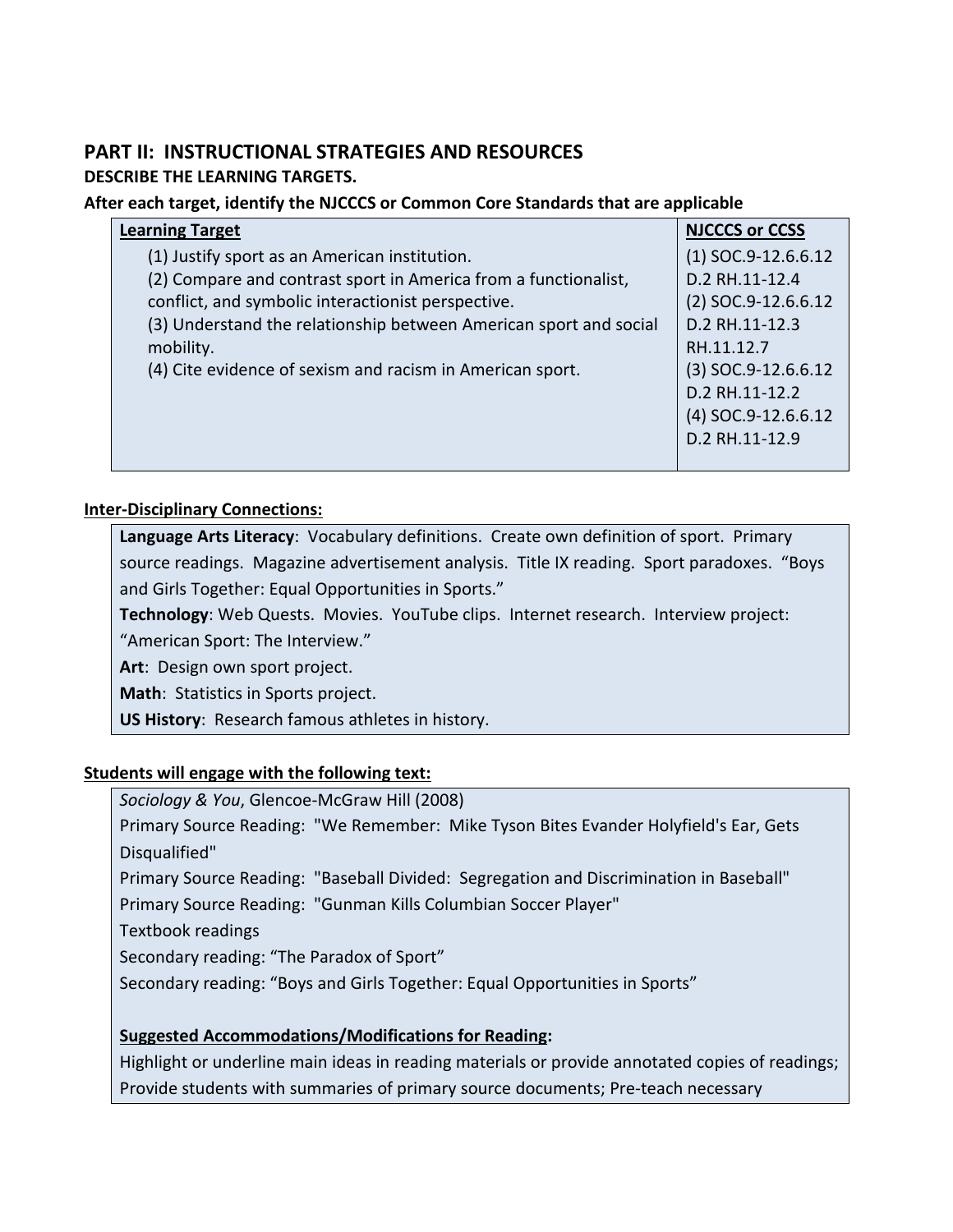vocabulary and skills; Provide student with a vocabulary quick reference sheet to assist in comprehension; Allow students to listen to audio recordings of readings if available; Give students reading materials in advance so that they can pre-read, ask questions, and then reread materials; Provide guiding questions to complete when reading to ensure an understanding of main ideas.

## **Students will write:**

Chapter vocabulary definitions Cornell Notes- daily note taking Daily exit slips Create own definition of sport List of Olympic sports Think/Pair/Share: Theoretical Perspectives of sport Title IX summary Essay on famous athlete

## **Suggested Accommodations/Modifications for Writing:**

Provide students with guided Cornell Notes; Provide guiding questions for written responses; Give checklists or step-by-step directions for assignments; Reduce length requirement for writing assignments; Reduce number of open-ended responses; Give graphic organizers to help students organize their writing; Allow students to type responses if possible; Grade on content not mechanics; Provide extra space and lined paper for student responses for students with poor or large handwriting.

# **PART III: TRANSFER OF KNOWLEDGE AND SKILLS**

## **DESCRIBE THE LEARNING EXPERIENCE.**

**How will students uncover content and build skills.** 

| Chapter vocabulary definitions                                                       |
|--------------------------------------------------------------------------------------|
| Vocabulary quiz                                                                      |
| Create own definition of sport                                                       |
| Recall 1st examples of sport in societies                                            |
| Evaluate and debate list of activities as sports or activities                       |
| Olympic sports: YES or NO                                                            |
| George Carlin: Football or Baseball (YouTube clip)                                   |
| Primary source reading: "We Remember: Mike Tyson Bites Evander Holyfield's Ear, Gets |
| Disqualified"                                                                        |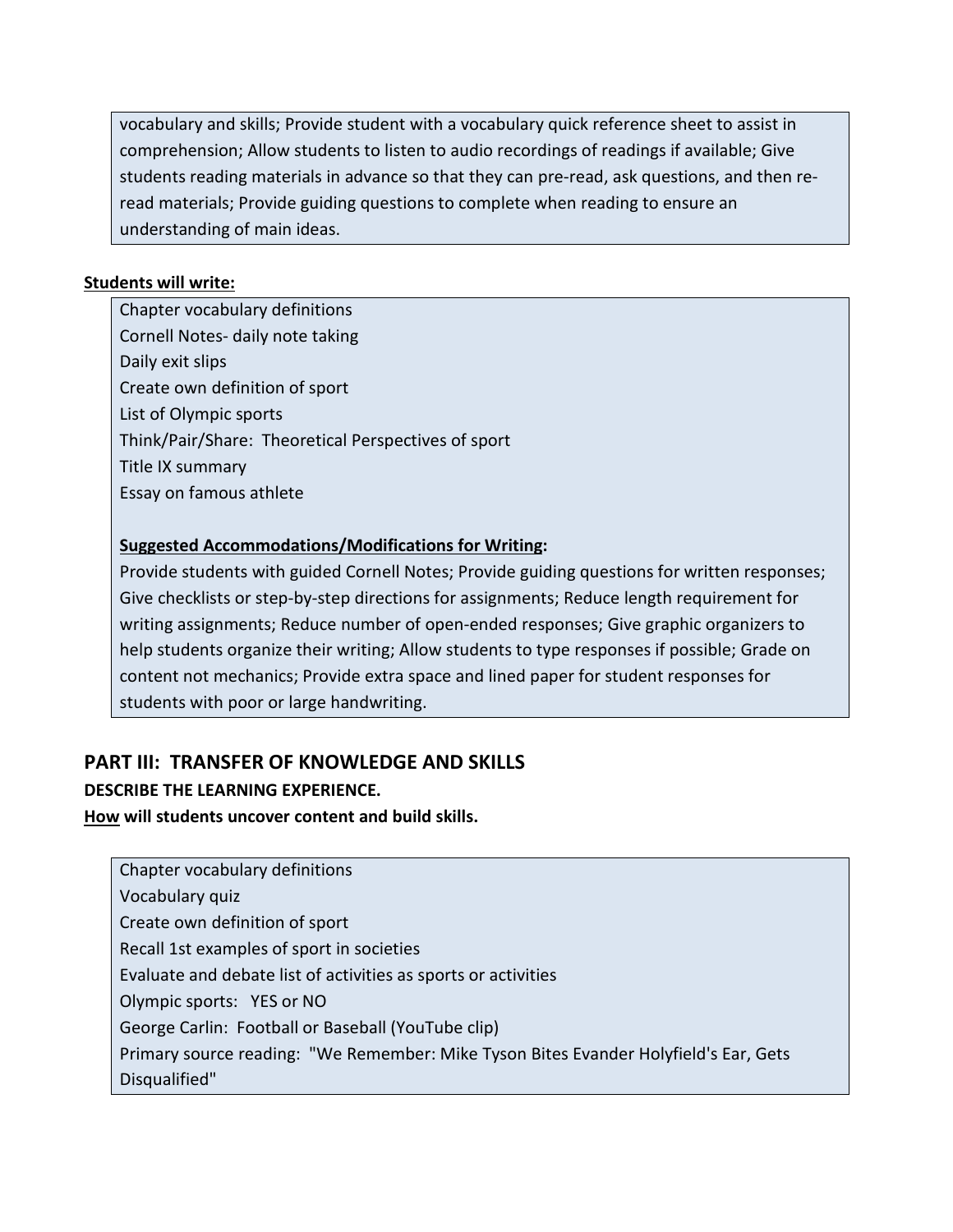Tech Trends: Mass Media and Sport

List characteristics of subcultures: pick (3) sports

Project: Design own sport

Activity: Sport paradoxes: which do you agree with and why?

Collaborative learning activity: Think/Pair/Share: 3 perspectives

Web Quest: Stats on salary

Web Quest: Stats on becoming a college and pro athlete

Title IX reading and questions

Guest speaker: Title IX (Athletic Director)

Magazine advertisement analysis: sports ads (ESPN and Sports Illustrated)

Baseball Divided (Ken Burns Series) "Baseball Divided: Segregation and Discrimination in Baseball"

Primary source reading: "Little Pink Footballs"

Primary source reading: "Gunman Kills Columbian Soccer Player." Discussion of Andres Escobar.

Movie, "Remember the Titans."

Movie, "The Blind Side."

Project: research famous athlete

Sociology Today: How to Avoid Bigotry in Sport

Statistics in Sport project: survey athletes and rank importance of items (winning, fair play, etc.)

Secondary reading: "The Paradox of Sport"

Reading and debate: "Boys and Girls Together: Equal Opportunities in Sports"

Research survey: "Got Game?"

Interview project: "American Sport: The Interview"

## **Suggested Accommodations/Modifications for Assignments and Instruction:**

Pre-teach necessary vocabulary and skills; Provide student with a vocabulary quick reference sheet to assist in comprehension; Provide students with guided Cornell Notes; Break lectures into small portions; Use graphic organizers for writing assignments; Use exit slips to check for understanding of new concepts; Chunk assignments into smaller portions.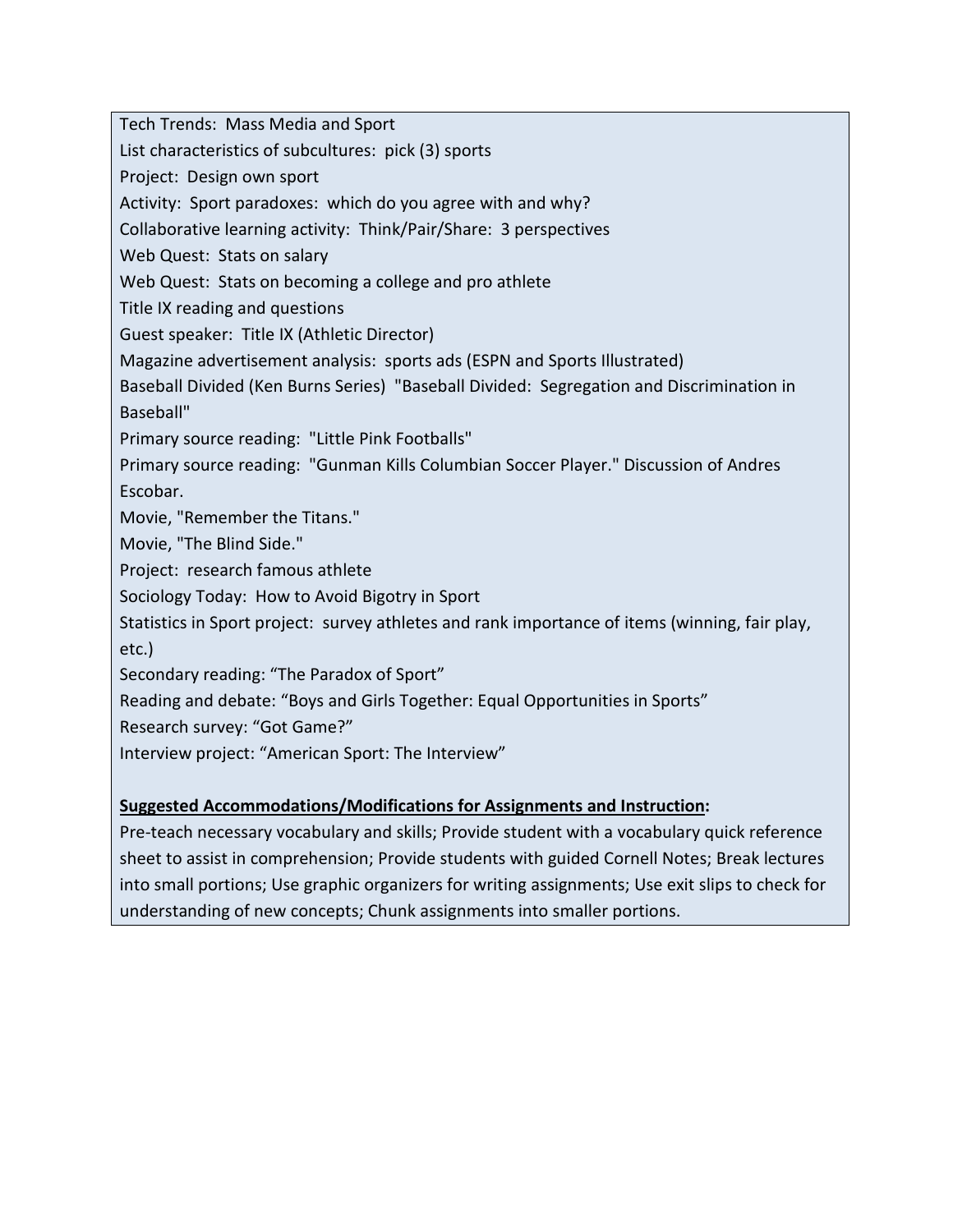# **PART IV: EVIDENCE OF LEARNING**



# **IDENTIFY THE METHODS BY WHICH STUDENTS WILL DEMONSTRATE THEIR UNDERSTANDING OF CONTENT AND THEIR ABILITY TO APPLY SKILLS. IDENTIFY BLOOM'S LEVELS.**

#### **Formative Assessments:**

**HW/CW activities**: define sport, list examples of sports, identify Olympic sports, answers to primary source readings, sport paradoxes, magazine advertisement analysis, movie questions

**In-Class Discussion**: Textbook readings, questions and answers.

**Notebook**: Daily Cornell Notes

**Debate:** "Boys and Girls Together: Equal Opportunities in Sports"

**\*These assessments will mostly require students to: remember, understand, apply, and analyze.\***

### **Accommodations/Modifications:**

**Suggested Modifications/Accommodations for Formative Assessments**: Reduce number of open-ended questions; Highlight, underline, or bold key terms; Grade content rather than mechanics; Divide or chunk assessments into portions; Provide graphic organizers for written assignments; Give partial credit for open-ended response answers; Provide extra space and/or lined paper for student responses for students with poor or large handwriting; Increase spacing to reduce visual clutter; Put fewer questions on each page; Allow students to use notes for open-ended questions; Read directions aloud and clarify, restate, or reword directions as necessary.

**Suggested for gifted & talented students**: Provide supplementary assignments and readings; Use inquiry based practices and allow students opportunities to conduct additional research; Provide assignment choices that require more detail and deeper understanding.